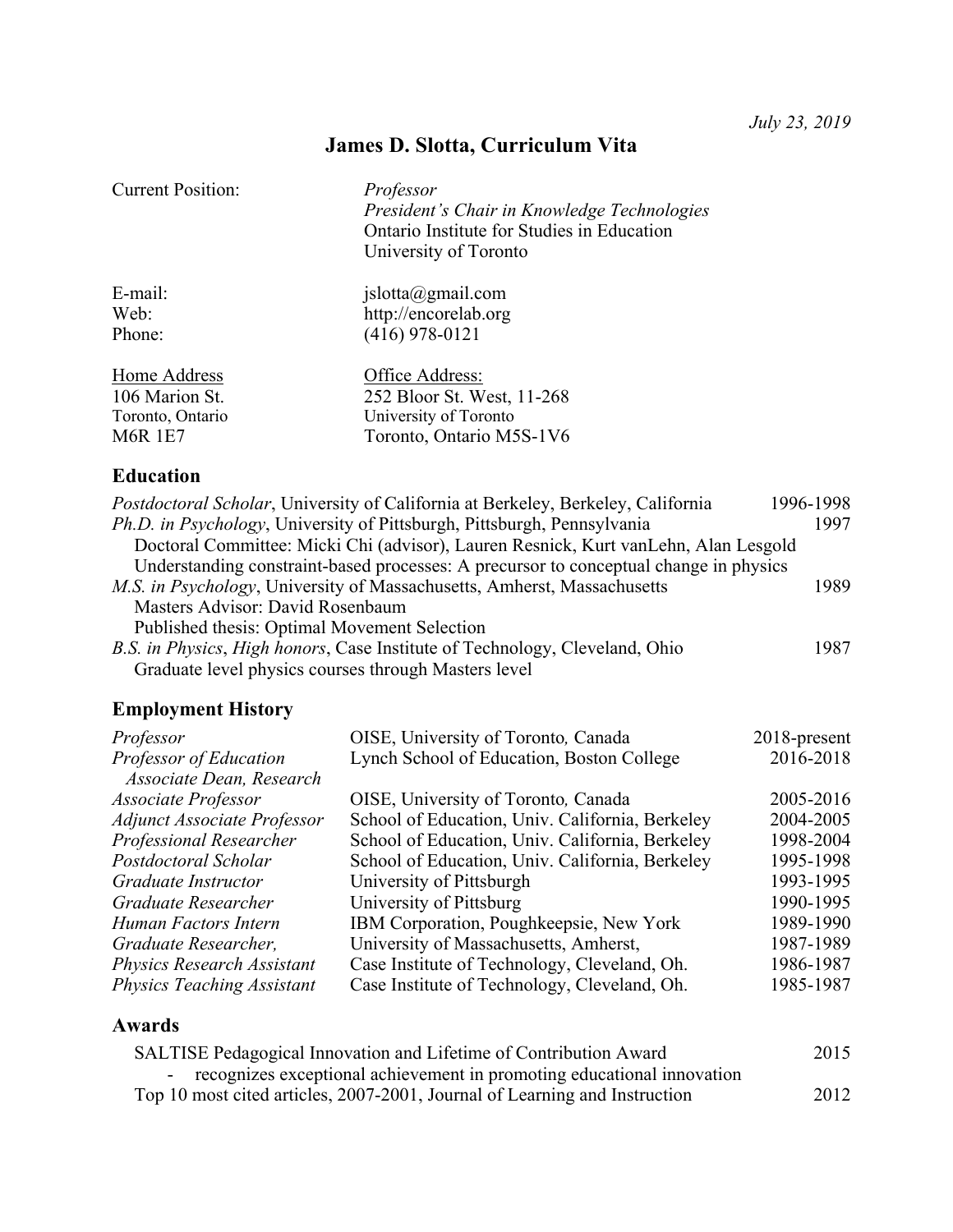| Kollar, Fischer & Slotta, 2007. Internal and external scripts in             |      |
|------------------------------------------------------------------------------|------|
| computer-supported collaborative learning. Learning & Instruction,           |      |
| $17(6)$ , 708-721.                                                           |      |
| Best student research paper <i>(senior author and research supervisor)</i> . | 2011 |
| Tissenbaum, M., Lui, M., & Slotta, J.D. (2011). Rethinking Education in      |      |
| the Knowledge Society Conference, Monte Verita, Switzerland                  |      |
| Canada Research Chair in Education and Technology – second award             | 2011 |
| World Technology Award Winner (category of Education)                        | 2006 |
| Canada Research Chair in Education and Technology                            | 2006 |
| NASA VDC "Most Usable Research Paper" (with Ingo Kollar and Frank Fischer)   | 2005 |
| Best student paper, CSCL 2005 (senior author and research supervisor)        | 2005 |
| Kollar, I., Fischer, F., & Slotta, J. D. (2005). Internal and external       |      |
| collaboration scripts in web-based science learning at schools. In T.        |      |
| Koschmann, D. D. Suthers, & T.-W. Chan (Eds.), Computer Supported            |      |
| Collaborative Learning 2005: The Next 10 Years!                              |      |
| IBM Faculty Award for eLearning design.                                      | 2003 |
| National Association for Interpretation 2002 Media Awards contest.           | 2002 |
| First Place (with Andrea Strauss) "Interpretive Program Curriculum"          |      |
| Learning Software Design Award, University of Minnesota.                     | 2001 |
| Tim Post Award for outstanding psychology graduate student.                  | 1995 |
| IBM Leadership Award, Poughkeepsie, NY.                                      | 1989 |
| Physics Departmental Tutor (high honors), Case Institute of Technology.      | 1987 |
| Valedictorian of graduating class, Regis Jesuit High School (Denver, CO).    | 1983 |

### **Students and Post-docs chaired or co-chaired**

University of Toronto (in progress)

| Garrick Burron, MA student             | $2019$ – present |
|----------------------------------------|------------------|
| Joel Wiebe, PhD student                | $2019$ – present |
| Preeti Raman, PhD student              | $2019$ – present |
| Kathy Zhou, MA student                 | $2018$ – present |
| Elena Boldyreva, PhD student           | $2018$ – present |
| Maria Serevetas-Paulovich, PhD student | $2013$ – present |

### University of Toronto (completed)

Alisa Acosta (PhD, 2018). Scripting and Orchestration of a Knowledge Community and Inquiry Curriculum for Secondary Biology.

- Steven Ehrlich (PhD, 2017). Thesis title: Building Learning Community in Post-Secondary Large Lecture Courses: A Blended Approach to Fostering Communities of Learners.
- Rebecca Quintana (PhD, 2017). Thesis title: The Role of Visual Representations in a Knowledge Curriculum and Inquiry Curriculum.

Stian Haklev (PhD, 2016). Thesis title: From Seminar to Lecture to MOOC: Scripting and Orchestration at Scale.

Naxin Zhao (PhD, 2015). Thesis title: Understanding the Teacher's Role in a Knowledge Community and Inquiry Curriculum.

Michelle Lui (PhD, 2015). Thesis title: Designing EvoRoom: An Immersive Simulation Environment for Collective Inquiry in Secondary Science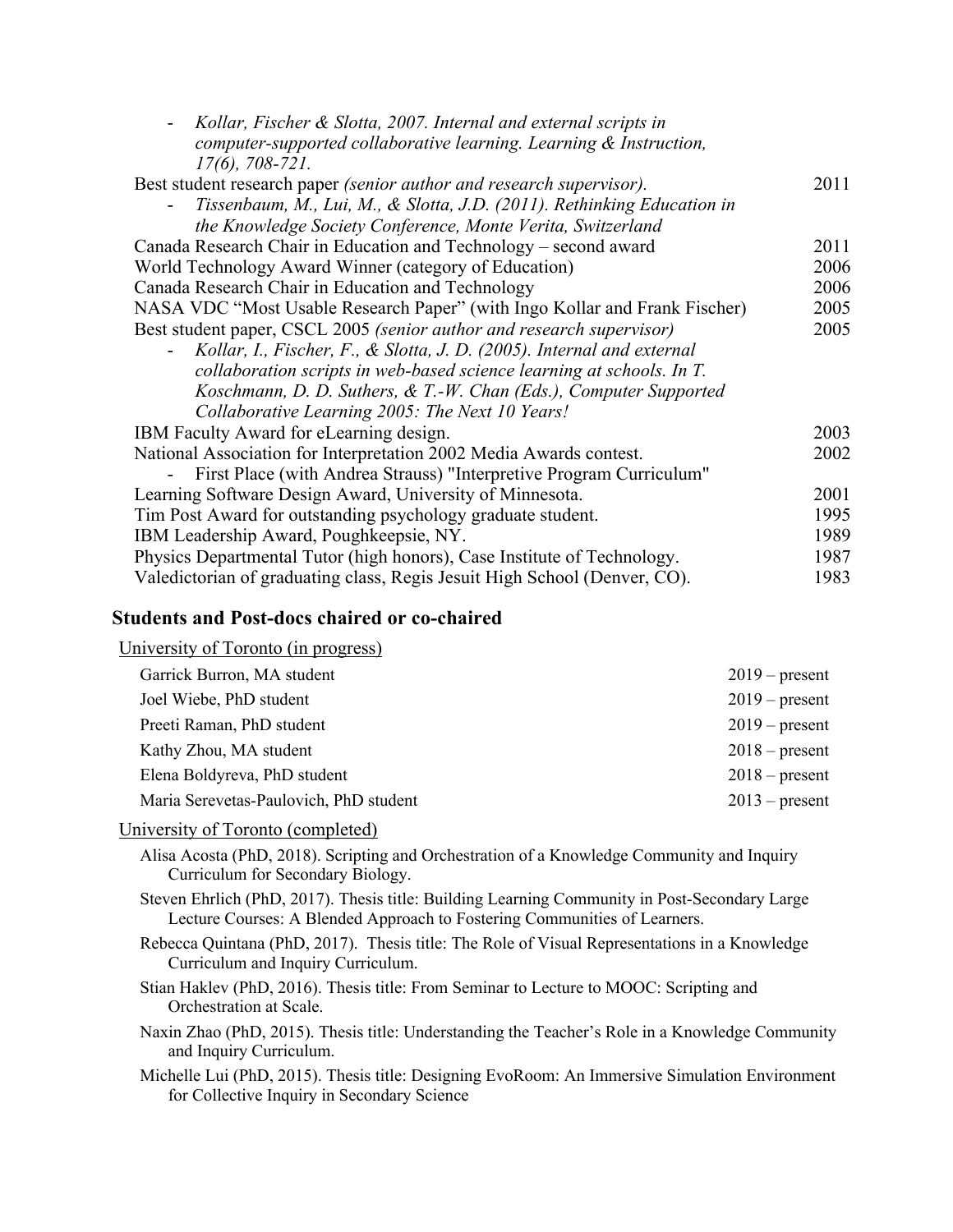- Sarah Morrison (PhD, 2014). Thesis title: Engaging Student Singers: Developing Reflection and Collaboration in a Technology-Enhanced Learning Environment.
- Cresencia Fong (PhD, 2014). Thesis title: Supporting Discourse and Classroom Orchestration in a Knowledge Community and Inquiry Approach.
- Mike Tissenbaum (PhD, 2014). Thesis title: Supporting Collective Inquiry: A Technology Framework for Distributed Learning
- Arif Anwar (PhD, 2014). Thesis title: Non-literate and Low-literate Mobile Phone Users: Do they Acquire Literacy?
- Alisa Acosta (MA, 2013). Thesis title: The Role of Epistemic Cognition in Complex Collaborative Inquiry Curricula
- Rebecca Cober (MA, 2012). Thesis title*:* The Role of Aggregate Representations in Scaffolding Collective Inquiry.
- Hedieh Najafi (PhD, 2012). Thesis title*:* Transforming Learning in Science Classrooms: A Blended Knowledge Community Approach.
- Gita Wassmer (PhD, 2011). Thesis title*:* Supporting New School Leaders: The Benefits of Online Peer Communities*.*
- Vanessa Peters (PhD, 2010). Thesis title: Scaffolding Knowledge Community and Inquiry in Secondary Science.
- Cheryl Madeira (PhD, 2010). Thesis title: How pedagogical content knowledge develops: The impact of teacher reflections and peer exchange.
- Arif Anwar (MA, 2008). Thesis title: Towards a Role Framework for Mobile Devices in Educational Contexts: A Meta-Ethnographic Approach
- Christina Parker (MTE, 2008). Masters Research Project*:* Who Am I? Children's Conceptualizations of Their Cultural Identity.
- Tracey Wallace (MA, 2008). Thesis title: ICT-Based Knowledge Management and HIV/AIDS in South Africa: The Role of Civil Service Organizations.

### Boston College

| Miriam Gates, PhD student   | $2016 - 2019$    |
|-----------------------------|------------------|
| Megan McKinley, PhD student | $2016 - 2018$    |
| Melita Morales, PhD student | $2017$ – present |

### University of California, Berkeley (completed)

Jacqueline Madhok (PhD, 2006). *PhD Thesis*: The longitudinal impact of an eighth grade inquiry science curriculum on students who are at risk for science learning: Interactions between epistemological beliefs and achievement in science.

- Tom Azwell (MA, 2006). *MA Thesis*: Extending research-based innovations to teachers at a distance: Scaffolding mentor and teacher practices in a technology support environment.
- Tim Zimmerman (PhD, 2005). *PhD Thesis*: Promoting Knowledge Integration of Scientific Principles and Environmental Stewardship: Assessing an Issue-based Approach to Teaching Evolution and Marine Conservation.
- Matthew Fishbach (MA, 2005). *MA Thesis*: New technologies and user experiences: Adaptive feedback in game-like learning.
- Carrie-Anna McCoy (MA, 2004). *MA Thesis*: Scripting as a Collaborative Tool in Problem Solving.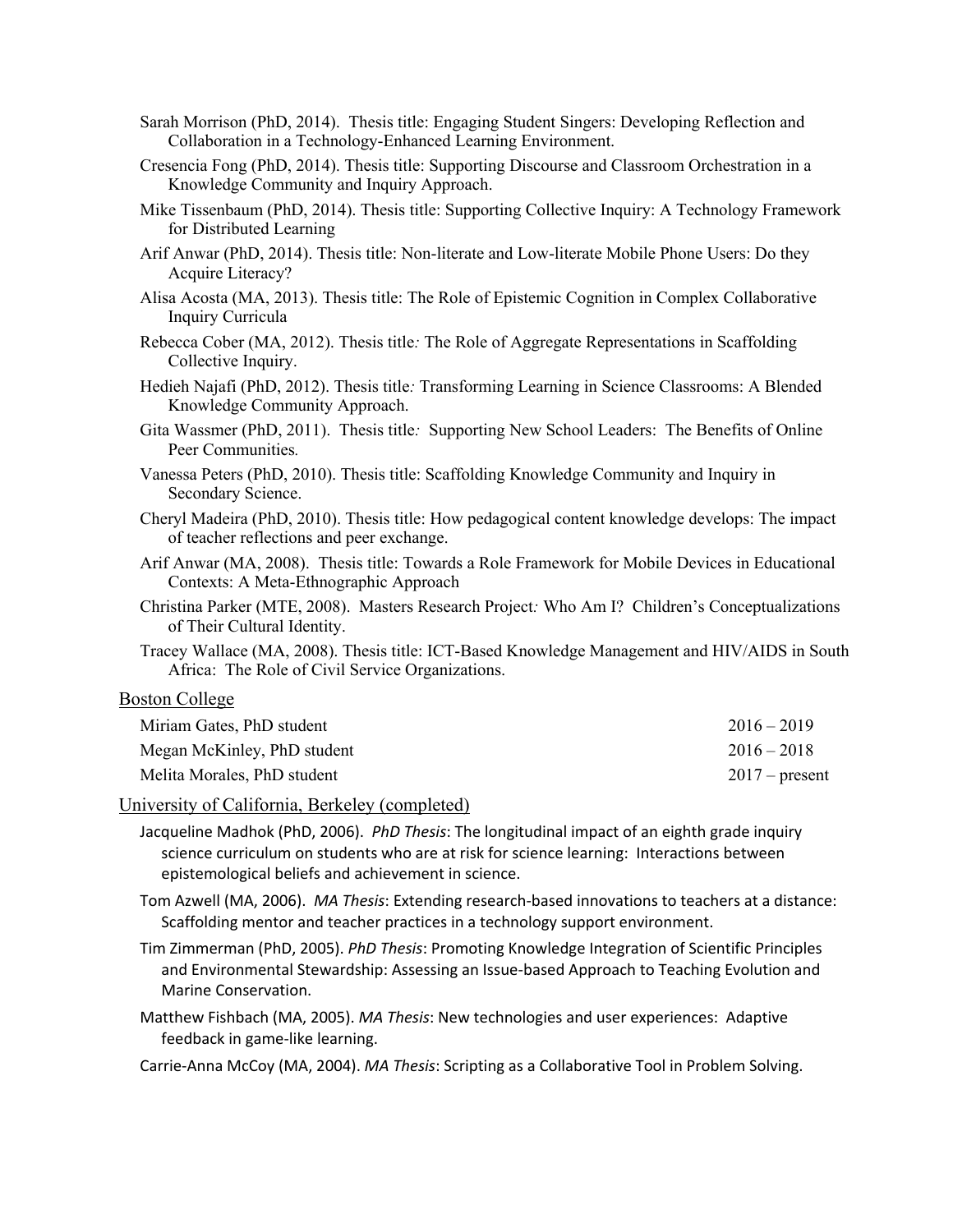### Post Doctoral Scholars

| Helen Zhang (2016-2018)                                 | Learning communities, technology, active learning in higher education. |
|---------------------------------------------------------|------------------------------------------------------------------------|
| Michelle Lui (2016-2018)                                | SHHRC post-doc, tangible and embodied user interface design            |
| Einat Gil $(2013 - 2015)$                               | Smart Classrooms for Statistics Learning.                              |
| Hedieh Najafi $(2012 – 2015)$ Citizen Science and MOOCS |                                                                        |
| Cheryl Madeira $(2011 - 2014)$ Teacher Communities.     |                                                                        |
|                                                         | Jeffery Holmes (2003 - 2005) Technology-enhanced learning.             |
|                                                         | Michele Spitulnik (2001-2004) Teacher professional development         |

### **Funded Research**

- 2018 2023. Principal Investigator, SSHRC Insight grant. 435-2019-0539. Active Learning Communities for K-12 Science Classrooms. [CAD \$316,041].
- 2018 2019. Principal Investigator, SSHRC-SIG Departmental grant. Investigating new forms of active learning supports for secondary science. [CAD \$2500]
- 2016 2023. co-Principal Investigator, CIHR Foundation Scheme 2nd Live Pilot (B. Stevens, PI Sick Kids Hospital). Effective Knowledge Translation Strategies for Enhancing Impact and Improving Outcomes in Infant Pain. [CAD \$3,823,346].
- 2015 2017. Co-Principal Investigator, SSHRC College Community Social Innovation Fund (SSHRC-CCSIF grant #2240107. E. Charles, PI – Dawson College). Leveraging new paradigms and disruptive technologies to successfully orchestrate pedagogical change. [CAD \$440,000].
- 2013 2017. Co-Principal Investigator, NSF funded project Cyberlearning grant #1324977. Community knowledge construction in the instrumented classroom. [US \$1,349,844 with a CAD \$564,270 subaward to the University of Toronto].
- 2013 2015. Principal Investigator, SSHRC Insight Development research grant #430-2013-000365. Learning through discourse: The impact of digital media on community healthworkers' knowledge and practices. CAD \$74,242.
- 2012 2014. Co-principal investigator, NIH-funded project R34MH097563: CHAT: mHealth Innovation for HIV-MNCH Community Health Workers in South Africa. [US \$262k, with CAD \$67k subaward to Univ. of Toronto].
- 2011 2014. Principal Investigator, SSHRC standard faculty research grant. 410-2011-0474. Knowledge Community and Inquiry for Elementary Science Classrooms. [CAD \$151,770].
- 2011. Co-Principal Investigator, Multiple Surfaces for Collaborative Learning (MuSuCo) STELLAR Theme Team: European Union funded [16,000 Euros for travel to ICLS 2012, Sydney, Australia].
- 2011 2015. Co-principal investigator, NSF funded project CISE-1065275: Supporting technologies for the enactment of complex science pedagogical forms [U.S. \$1.8 Million, with U.S. \$431,039 subaward to Univ. of Torontol.
- 2011 2014. Principal Investigator, CFI funded Canada Research Chair in Information Technology: Technology Environments for Knowledge Community and Inquiry [\$524,500].
- 2011 2012. Principal Investigator, SSHRC and University of Toronto funded Project #192319. Sustaining a Technology Community for the Learning Sciences. Canada-California Strategic Innovation Partnership (CCSIP). [U.S. \$81,635].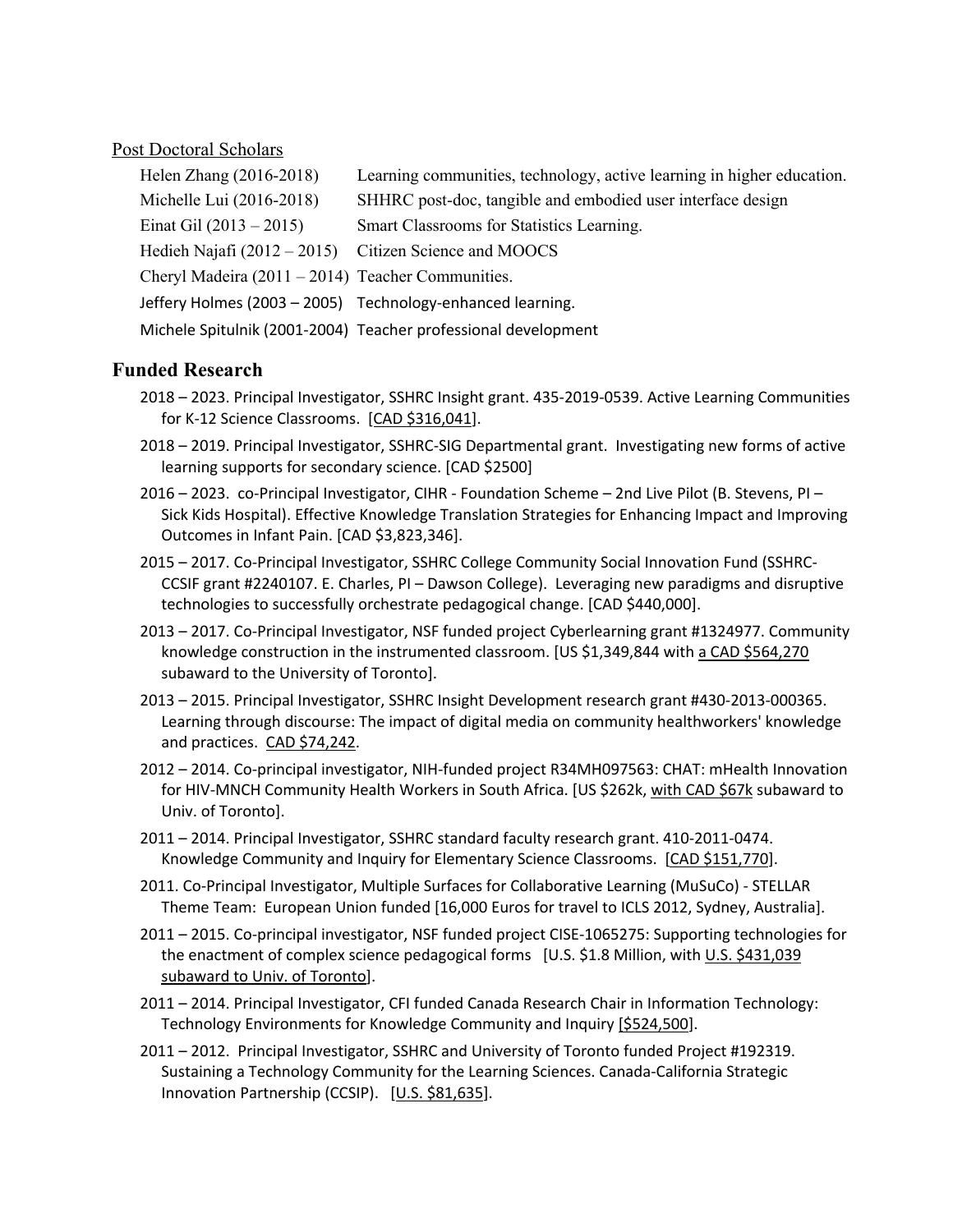- 2010 2013. Co-Principal Investigator, NSF-funded project DRL 1031680. Promoting 21st Century Science: Technology-Enhanced Learning Across Formal and Informal Environments. [U.S. \$1.13 Million, with U.S. \$305,894 subaward to Univ. of Toronto].
- 2009 2010. Principal Investigator, SSHRC and University of Toronto funded Canada-California Strategic Innovation Partnership (CCSIP) Project #141678. A role for a technology community within a research field. [U.S. \$50,000].
- 2008 2012. Principal Investigator, SSHRC grant funded project 410-2008-2125 (CID/NIC 181093). Technology enhanced activities and interactions in the science classroom: pedagogical scripts for knowledge communities. [CAD \$123,000].
- 2008 2012. Co-Principal Investigator, European Union FP7-ICT-2007-1 funded project 212814. (T. deJong, PI – University of Twente). Science Created by You. [8.5 Million Euros].
- 2008 2013 Co-Principal Investigator, NSF funded project DRL-0733299 Logging Opportunities in Online Programs for Science (LOOPS): Student and Teacher Learning. [US \$2.5 Million, with US \$314,029 subaward to University of Toronto].
- 2007 2008 Co-Principal Investigator, University of Toronto Instructional Technology Courseware Development Fund (ITCDF) grant: A Casebook of Effective Information Technology Teaching and Learning Practices. [\$15,000]
- 2006 2009 Co-Principal Investigator, NSF funded project EEP 0550169. Developing Ontological Schema Training Methods to Help Students Develop Scientifically Accurate Mental Models of Engineering Concepts. [US \$750,000, with US \$178,211 subaward to University of Toronto].
- 2006 2011 Principal Investigator, CFI funded Canada Research Chair in Information Technology: Technology-Enhanced Collaboration and Inquiry for Science [CAD \$332,000]
- 2006 2008. Principal Investigator, Connaught Foundation funded project, *A school-based community for curriculum design and research partnership*. [CAD \$10,000]
- 2005 2010 Co-Principal Investigator, NSF funded project TPC 0455877 *Mentored and Online Development of Educational Leaders for Science (MODELS)*. [US \$2.4 Million].
- 2004 2006 Co-Principal Investigator, *NetCoIL: Scientific Network for Collaborative Inquiry Learning*. German DFG-funded project, [€19,600] Thorsten Bell, PI.
- 2004 2006 Co-Principal Investigator, Department of Forestry Educational Development Award for developing two WISE forestry projects [\$14,000]. Theresa Heyer, PI.
- 2003 2008 Co-Principal Investigator, NSF funded project CLT 03-34199 (Centers for Learning and Teaching): *The Educational Accelerator Center: Technology-Enhanced Learning in Science (TELS)* [\$10,000,000].
- 2003 2004. Principal Investigator, IBM Faculty Award. *Exploring the Potential of Open Source for Elearning* [\$36,000 for 1 year].
- 2003 2006 Co-Principal Investigator: NSF funded project REC 03-11835 (ROLE Quadrant IV) A Partnership Model for Integrating Technology, Curriculum, and Professional Development in Response to New Science Assessments [\$1,734,008].
- 2001 2002 Principal Investigator: Palm Educational Partnership Research Hub Award. *The WISE-Palm Research Partnership.* [\$149,500 in technology value].
- 2001 2004 Co-Principal Investigator: NSF funded project REC 98-73180 *Accomplishment-Based Renewal for the Web-based Inquiry Science Environment*. [\$1,200,000].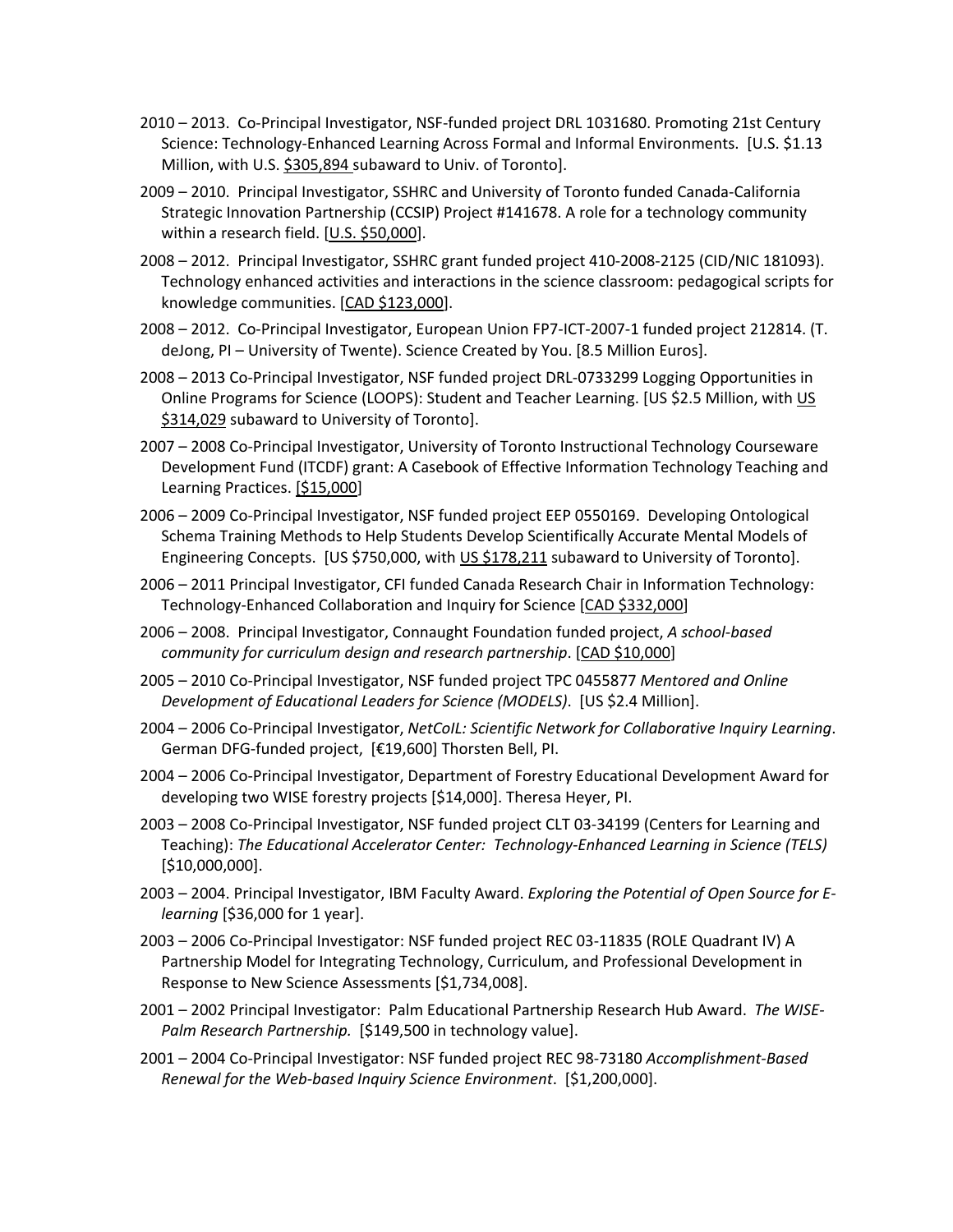- 1998 2002 Author, Director: NSF funded project REC 98-05420. *Supporting Teachers and Encouraging Lifelong Learning: A Web-Based Inquiry Science Environment* (WISE). [\$1,187,265]. Marcia C. Linn, PI.
- 1998 2002 Author, Co-director: NSF funded project REC 98-73160. *Science-Controversies: On-line Partnerships in Education (SCOPE)*. [\$1,840,000]. Marcia C. Linn, PI.

### **Technology Designs**

| Common Knowledge: Scripting and orchestration support for learning communities 2012 - present                                 |                  |  |
|-------------------------------------------------------------------------------------------------------------------------------|------------------|--|
| <b>CHAT: Community Healthworker Assistive Technologies</b>                                                                    | $2012$ – present |  |
| Tablet computer environment to support South African community healthworkers                                                  |                  |  |
| SAIL Smart Space (S3). A Distributed Technology-Enhanced Learning Environment                                                 | $2007 - present$ |  |
| <b>ENCORE:</b> Educational Network and Community for Open Resource Exchange                                                   | $2006$ – present |  |
| Community for open source development and exchange in the learning sciences                                                   |                  |  |
| SAIL: The Scalable Architecture for Interactive Learning<br>An open source framework for interoperable learning technologies. | $2005 - present$ |  |
| UC-WISE: University of California Web-based Instruction in Science and Engineering 2001 - 2005                                |                  |  |
| A technology enhanced learning environment for computer science.                                                              |                  |  |
| WISE: The Web-based Integrated Science Environment                                                                            | 1998 - 2009      |  |
| Authoring and Run-time support of inquiry science curriculum and assessment.                                                  |                  |  |
| KIE: The Knowledge Integration Environment                                                                                    | 1996 - 1998      |  |
| The first Web-enabled learning environment for K-12 science.                                                                  |                  |  |
| Software Background: Pascal, C, LISP, EASEL, SmallTalk, HyperTalk, Visual Basic, other                                        |                  |  |

IBM Corporation: Lead programmer in two interdepartmental projects (1989-90)

### **Publications**

### Books

Slotta, J. D. & Linn, M. C. (2009). WISE Science: Inquiry and the Internet in the Science Classroom. Teachers College Press.

### Book Chapters

- Traustan-Matu, S., Slotta, J. (in press). Artifact Analysis. International Handbook of Computer Supported Collaborative Learning.
- Tissenbaum, M., Looi, Chee Kit & Slotta, J.D. (in press). Interactive surfaces: Stationary and on the move. International Handbook of Computer Supported Collaborative Learning.
- Slotta, J., Quintana, R., & Moher, T. (2018). Collective Inquiry in Communities of Learners. In the International Handbook of the Learning Sciences*.* (F. Fischer, C. Hmelo-Silver, P. Reimann, & S. Goldman, Eds.). Routledge.
- Tissenbaum, M., & Slotta, J. D. (2015). Scripting and Orchestration of Learning Across Contexts: A Role for Intelligent Agents and Data Mining. In *Seamless Learning in the Age of Mobile Connectivity* (pp. 223-257). Springer Singapore.
- Slotta, J.D. (2014). Tangible and Embodied Interactions for Learning. In Richard Gunstone (Ed.) *Encyclopedia of Science Education.* Springer.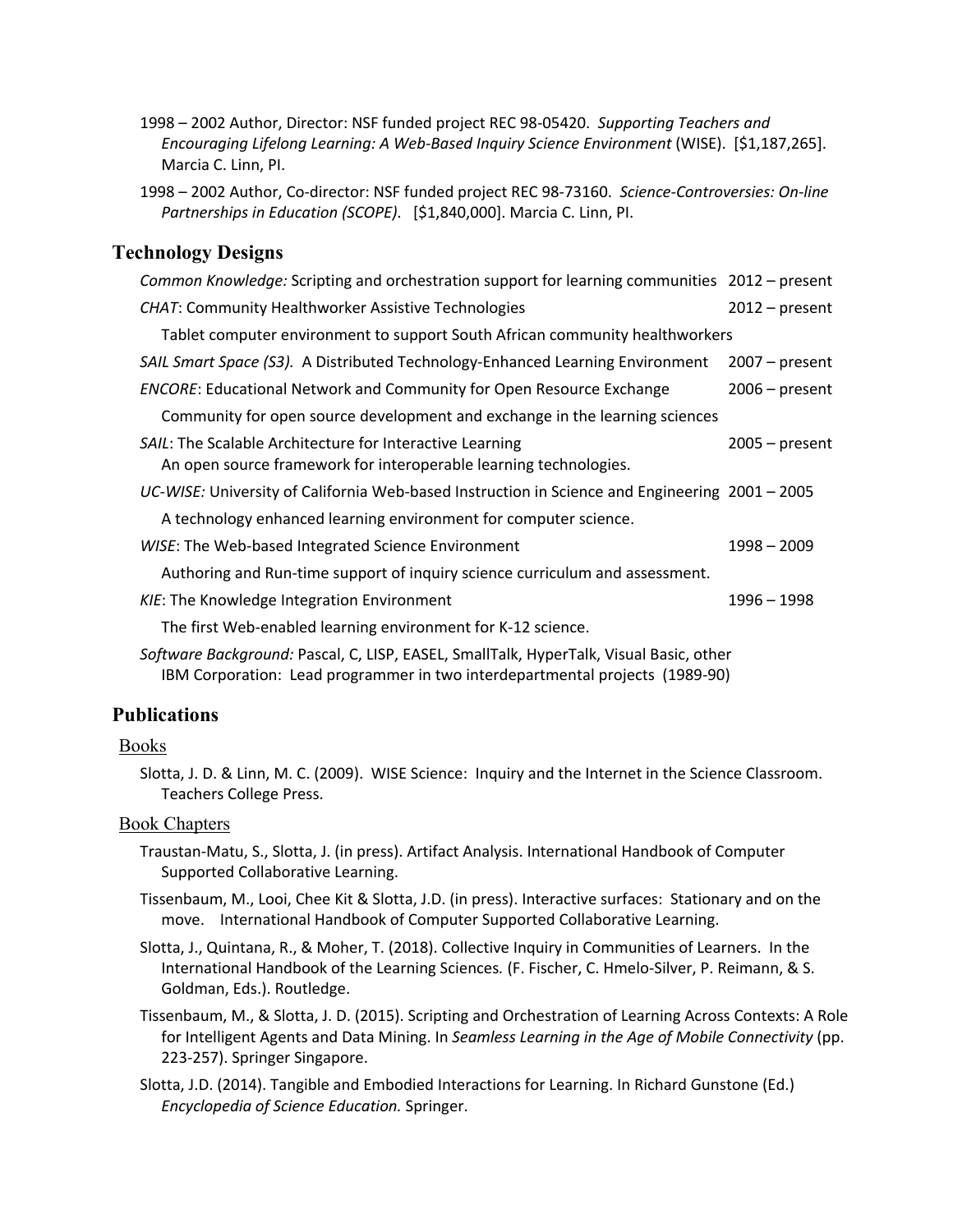- Slotta, J.D. (2014). Technology for Science Education: Research. In Richard Gunstone (Ed.) *Encyclopedia of Science Education.* Springer.
- Slotta, J.D. & Najafi, H. (2013). Supporting Collaborative Knowledge Construction with Web 2.0 Technologies. In *Emerging Technologies for the Classroom: A Learning Sciences Perspective* (N. Lavigne, Ed.). pp. 93-112. Springer.
- Slotta, J.D. & Najafi, H. (2012). Technology-Enhanced Learning Environments for Science Inquiry. In Norbert H. Seel (Ed.) *Encyclopedia of the Sciences of Learning*. pp.3287-3295. Springer.
- Slotta J D and Najafi H (2010), Knowledge Communities in the Classroom. In: Penelope Peterson, Eva Baker, Barry McGaw, (Editors), *International Encyclopedia of Education*. volume 8, pp. 189-196. Oxford: Elsevier.
- Peters, V. L., & Slotta, J. D. (2010). Scaffolding knowledge communities in the classroom: New opportunities in the Web 2.0 era. In M. J. Jacobson & P. Reimann (Eds.), *Designs for learning environments of the future: International perspectives from the learning sciences* (pp. 205-232). Secaucus, NJ: Springer.
- Slotta, J. D. (2010). Evolving the classrooms of the future: The interplay of pedagogy, technology and community. In K. Mäkitalo-Siegl, F. Kaplan, J. Zottmann & F. Fischer (Eds.). *Classroom of the Future*. Orchestrating collaborative spaces. (215-242). Rotterdam: Sense.
- Krajcik, J., Slotta, J.D., McNeil, K. and Reiser, B. (2008). Designing Learning Environments to Support Students' Integrated Understanding. In Y. Kali, M. C. Linn, & J. E. Roseman (Eds.), *Designing Coherent Science Education.* New York: Teachers College Press.
- Berge, O. and Slotta, J. (2006). "Learning Technology Standards and Inquiry-Based Learning." In: *A. Koohang (Ed). Principles and Practices of the Effective Use of Learning Objects.* Informing Science Press.
- Linn, M.C. and Slotta, J.D. (2006). Enabling participants in online forums to learn from each other. In: A. O'Donnell, J.L. van der Linden, & C.E. Hmelo (Eds.) *Collaborative Learning, Reasoning, and Technology*. 61-97. 2001 Rutgers Invitational Series in Education, Lawrence Erlbaum.
- Clark, D. B., & Slotta, J. D. (2004). The Web-based Inquiry Science Environment (WISE): Research and design. In A. Kovalchick and K. Dawson (Eds.), *Education And Technology: An Encyclopedia*. Vol. 2., 630-637. ABC-CLIO: Denver Colorado.
- Slotta, J.D (2004). The Web-based Inquiry Science Environment (WISE): Scaffolding Knowledge Integration in the Science Classroom. In M.C. Linn, P. Bell and E. Davis (Eds). *Internet Environments for Science Education.* 203-232 . LEA.
- Niedderer, H., Sander, F., Goldberg, F., Otero, V., Jorde, D., Slotta, J., Strømme, A., Fischer, H. E., Hucke, L., Tiberghien, A., & Vince, J. (2003). Research about the use of information technology in science education. In D. Psillos et al (Eds.), *Science Education Research in the Knowledge-Based* Society, 309-321. Dordrecht: Kluwer Academic Publishers.
- Slotta, J. D. & Linn, M. C. (2000). The Knowledge Integration Environment: Helping students use the Internet Effectively. In Jacobson, M. J. & Kozma, R. (Ed.), *Learning the Sciences of the 21st Century.* 193-226. Hilldale, NJ: Lawrence Erlbaum & Associates.

### Peer reviewed Journal Articles

Tissenbaum, M. & Slotta, J.D. (in press). Developing a smart classroom infrastructure to support realtime student collaboration and inquiry – a four-year design study. *Instructional Science*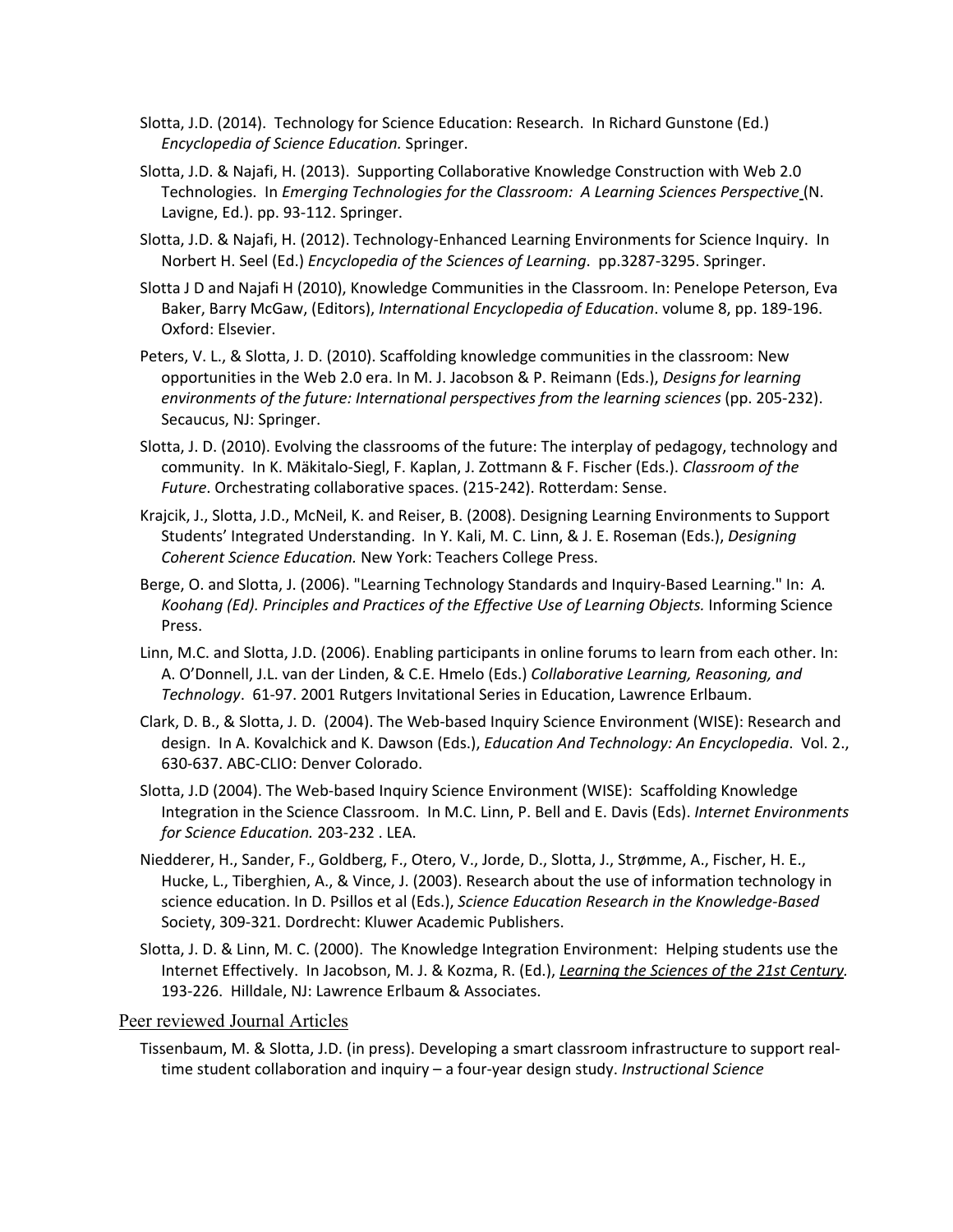- Acosta, A. & Slotta, J.D. (2018). CKBiology: An Active Learning Curriculum Design for Secondary Biology. *Frontiers in Science.*
- Ehrlick, S. & Slotta J.D. (2018). A Learning Community Approach for Post-Secondary Large Lecture Courses. *Frontiers in Science*
- Fong, C. & Slotta, J.D. (2018). Supporting communities of learners in the elementary classroom: The common knowledge learning environment. Instructional Science, 46(4), 533-561.
- Korsager, M., & Slotta, J. D. (2015). "Climate change is global, not local" A study of the Development of Students' Ecological and Global Understanding of Climate Change. *International Journal of Environmental and Science Education*, 10(4), 717-736.
- Cober, R., Tan, E., Slotta, J.D., So, H., & Könings, K.D. (2015). Teachers as participatory designers: Two case studies with technology-enhanced learning environments. *Instructional Science. 43*(2) 203- 228.
- Korsager, M., Slotta, J. D., & Jorde, D. (2014). Global Climate Exchange: Peer collaboration in a "Global classroom". *Nordic Studies in Science Education*, 1(1), 105-120.
- Lui, M., & Slotta, J. D. (2014). Immersive simulations for smart classrooms: exploring evolutionary concepts in secondary science. *Technology, Pedagogy and Education*, *23*(1): 57 – 80.
- Chi, M.T.H., Roscoe, R., Slotta, J., Roy, M., & Chase, M. (2012). Misconceived causal explanations for "emergent" processes. *Cognitive Science, 36, 1-61.*
- Yang, D., Streveler, R. A., Miller, R. L., Slotta, J., Matusovich, H., & Magana, A. (2012). Using computer-based online learning modules to promote conceptual change: Helping students understand difficult concepts in thermal and transport science. *International Journal of Engineering Education, 28*(3), 686-700.
- Tissenbaum, M., Lui, M., & Slotta, J. D. (2012). Co-designing collaborative smart classroom curriculum for secondary school science. *Journal of Universal Computer Science.* 18 (3), 327-352.
- Slotta, J. D. (2011). In Defense of Chi's Ontological Incompatibility Hypothesis. *Journal of the Learning Sciences,* 20: 1, 151-162.
- Slotta, J.D., Schanze, S. & Pinkwart, N. (2010). Guest Editors' Introduction. Special Issue: *International Perspectives On Inquiry And Technology. Research and Practice in Technology Enhanced Learning* Vol. 5, No. 3. 155–160*.* World Scientific Publishing Company & Asia-Pacific Society for Computers in Education.
- Linn, M.C., Slotta, J.D., Terashima, H., Stone, E. & Madhok, J. (2010). Designing Science Instruction using the Web-based Inquiry Science Environment (WISE*). Asia-Pacific Forum on Science Learning and Teaching*, Volume 11 (2). P. 1–23.
- Slotta, J.D. & Jorde, D. (2010). Toward a Design Framework for International Peer Discussions: Taking Advantage of Disparate Perspectives on Socioscientific Issues. *Research and Practice in Technology Enhanced Learning* Vol. 5, No. 3. 161-184*.* World Scientific Publishing Company & Asia-Pacific Society for Computers in Education.
- Jong, T., van Joolingen, W.R., Giemza, A., Girault, I., Hoppe, U., Kindermann, J., Kluge, A.W., Lazonder, A.W., Vold, V., Weinberger, A., Weinbrenner, S., Wichmann, A. Anjewierden, A., Bodin, M., Bollen, L. d´Ham, C., Dolonen, J., Engler, J., Geraedts, C., Grosskreutz, H., Hovardas, T., Julien, R., Lechner, J., Ludvigsen, S., Matteman, Y., Meistadt, Ø., Næss, B., Ney, M., Pedaste, M., Perritano, A., Rinket, M., von Schlanbusch, H., Sarapuu, T., Schulz, F., Sikken, J., Slotta, J., Toussaint, J., Verkade, A., Wajeman, C., Wasson, B., Zacharia, Z.C., & van der Zanden, M. (2010). Learning by creating and exchanging objects: the SCY experience. *British Journal of Educational Technology*, 41, 909-921.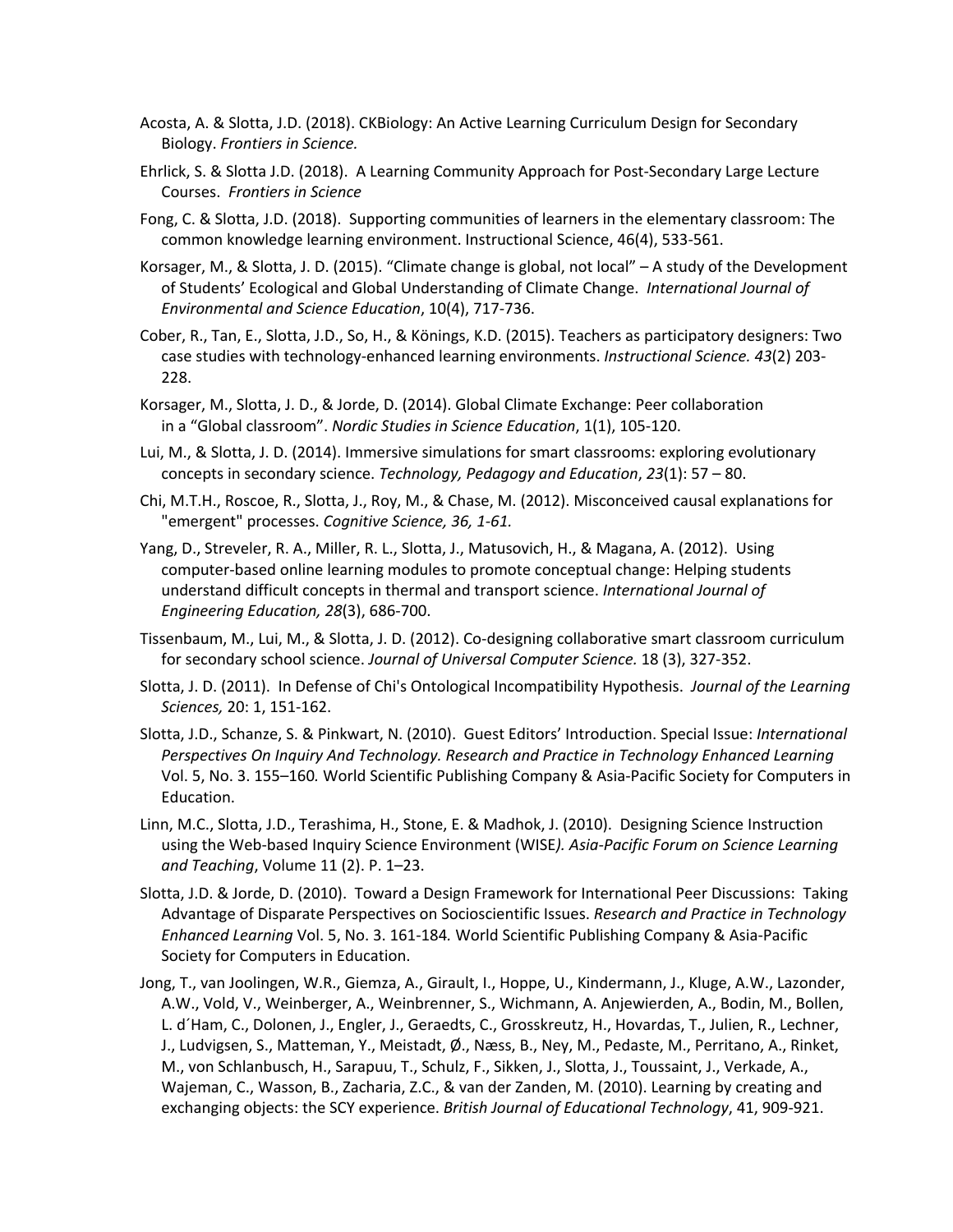- Slotta, J.D. and Aleahmad, T. (2009). WISE technology lessons: Moving from a local proprietary system to a global open source framework. *Research and Practice in Technology Enhanced Learning*. 4 (2) 169–189. World Scientific Publishing Company.
- Peterson, S. S. and Slotta, J. D. (2009). Saying Yes to Online Learning: A First-Time Experience Teaching an Online Graduate Course in Literacy Education*. Literacy Research and Instruction*, 48: 120–136. Routledge.
- Kollar, I., Fischer, F. & Slotta, J. D. (2007). Internal and external scripts in computer-supported collaborative learning*. Learning & Instruction*, 17(6), 708-721.
- Slotta, J. D. & Chi, M. T. H. (2006). The impact of ontology training on conceptual change: Helping students understand the challenging topics in science. *Cognition and Instruction* 24(2). 261-289. Lawrence Erlbaum Associates.
- Linn, M.C., Husic, F., Slotta, J.D., & Tinker, R. (2006). Technology Enhanced Learning in Science (TELS): Research Programs. *Educational Technology*, 46(3), 54-68.
- Cuthbert, A. J., & Slotta, J. D. (2004). Designing a web-based design curriculum for middle school science: the WISE Houses In The Desert project. *International Journal of Science Education*, *26*(7), 821-844.
- Kollar, I., Fischer, F., Slotta, J. D. & Meister, D. (2004). Missbildungen bei Fröschen: Parasiten oder chemische Substanzen? Online-Kontroversen in WISE. *Praxis der Naturwissenschaften - Biologie in der Schule, 53*(3), 38-39.
- Meister, D.M., Fischer, F., Kollar, I. & Slotta, J.D. (2004). Lehrer-Communities Erfahrungen aus der web-basierten WISE-Lernumgebung. *Computer und Unterricht*, 54, 50-53.
- Linn, M. C., Clark, D. B., & Slotta, J. D. (2003). WISE Design for Knowledge Integration. *Science Education, 87*(4), 517-538*.*
- Slotta, J.D. (2002). Designing the Web-based Inquiry Science Environment. In S. Hooper (Ed). *Educational Technology.* 42(5), 15-20.
- Slotta, J.D. (2002). Partnerships in the Web-based Inquiry Science Environment (WISE). *Cognitive Studies*, 9(3) 351-361.
- Fischer, F. & Slotta, J. D. (2002). Online-Controversen in WISE. Wie das Internet genutzt werden kann, um naturwissenschaftliches Denken zugänglich zu machen. *Computer und Unterricht*, 11, 27-29.
- Reiner, M. Slotta, J. D., Chi, M. T. H. & Resnick, L. B. (2000). Naive physics reasoning: A commitment to substance-based conceptions. *Cognition and Instruction, 18(1), 1-35.*
- Linn, M.C. & Slotta, J.D. (2000) WISE Science. *Educational Leadership, 52, 29-32.* Association for Supervision and Curriculum Development. Alexandria, VA.
- Clark, D. B., & Slotta, J. D. (2000). Source credibility, source media, and students' interpretation of information on the Internet. *International Journal of Science Education, 22 (8)*, 859-871.
- Linn, M. C., Shear, L., Bell, P., & Slotta, J. D. (1999). Organizing principles for science education partnerships: Case studies of students' learning about 'rats in space' and 'deformed frogs'. *Educational Technology Research and Development,* 47(2), 61-84.
- Slotta, J. D. & Chi, M. T. H., and Joram, E. (1995). Assessing students' misclassifications of physics concepts: An ontological basis for conceptual change. *Cognition and Instruction*. 13, (3), 373-400.
- Chi, M. T. H., Slotta, J. D. & deLeeuw, N. A. (1994). From things to processes: a theory of conceptual change for learning science concepts. Special issue on "Conceptual Change," *Learning and Instruction, 4*, 27-43.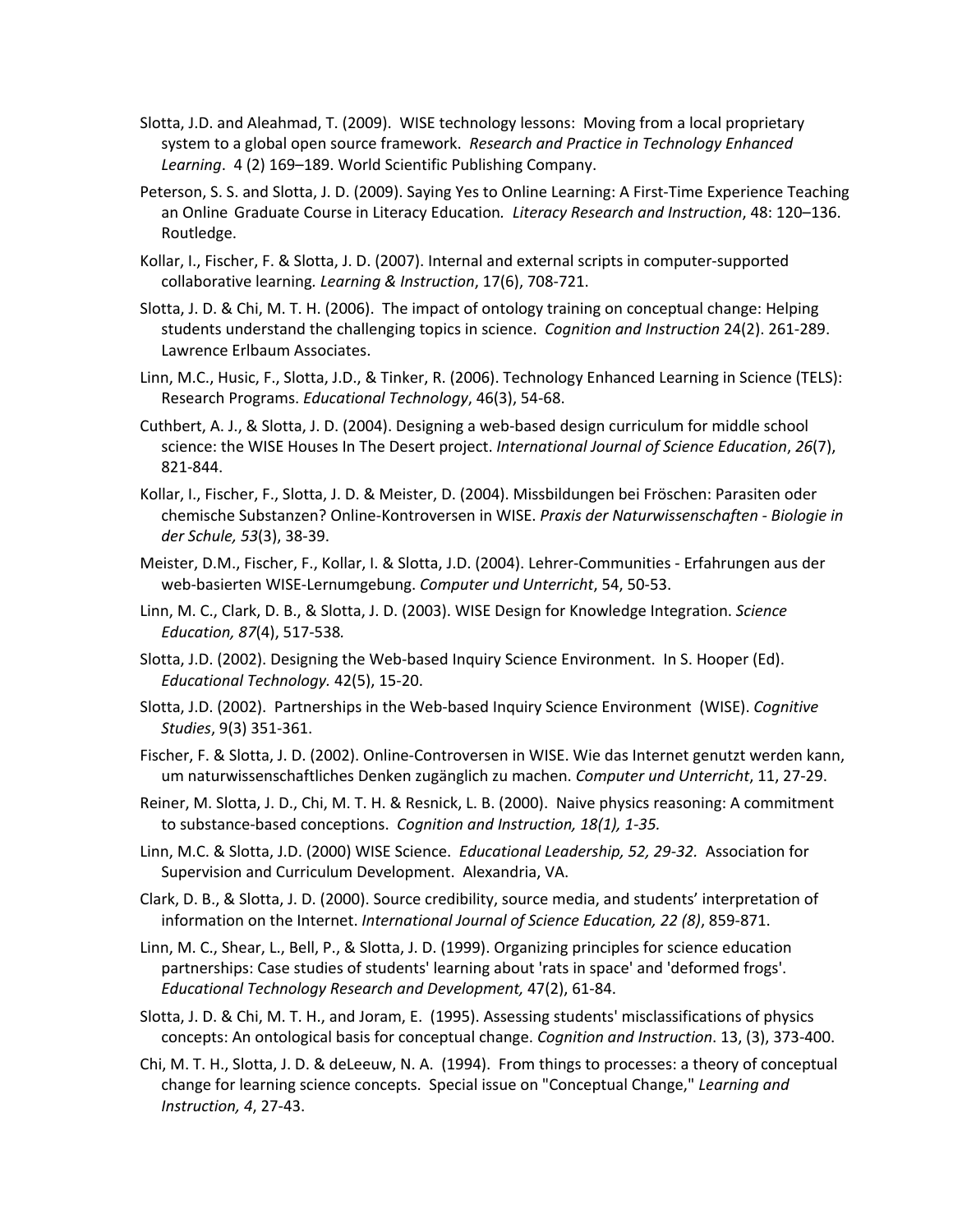- Chi, M. T. H. & Slotta, J. D. (1993). The ontological coherence of intuitive physics. Commentary on A. diSessa's "Toward an epistemology of physics." *Cognition and Instruction, 10* (2,3)*,* 249-260.
- Rosenbaum, D. A., Slotta, J. D. & Vaughan, J. & Plamondon, R. (1991). Optimal movement selection*. Psychological Science, 2*(2), 86-91. (Based on second author's master's thesis.)
- Rosenbaum, D. A., Marchak, F., Barnes, H. J., Vaughan, J., Slotta, J. D., & Jorgensen, M. (1990). Constraints for action selection: Overhand versus underhand grips. In M. Jeannerod (Ed.), *Attention and Performance XIII: Motor representation and control.* 321-342. Hillsdale, NJ: Lawrence Erlbaum Associates.
- Rosenbaum, D. A., Barnes, H. J., & Slotta, J. D. (1988). In defense of the advance specification hypothesis for motor control. *Psychological Research, 50,* 58-62.
- Rosenbaum, D. A., Vaughan, J., Jorgensen, M. J., Slotta, J. D., & Barnes, H. J. (1988). One bad turn deserves another: A rule of thumb for hand rotations. *Five College Cognitive Science Paper 88-2.*

### Peer-reviewed Proceedings

- Semerjian, A., Duesbery, L., & Slotta, J.D. (2018). The visual test of science identity (VTSI). *The International Conference of the Learning Sciences (ICLS) 2018*. London: International Society of the Learning Sciences.
- Acosta, A., & Slotta, J. (2018). Representations of progress in a learning community curriculum for grade 12 biology. International Society of the Learning Sciences, Inc.[ISLS]..
- Linn, M. C., Eylon, B. S., Kidron, A., Gerard, L., Toutkoushian, E., Ryoo, K. K., ... & Barnes, J. (2018). Knowledge Integration in the Digital Age: Trajectories, Opportunities and Future Directions. In Proceedings of International Conference of the Learning Sciences, ICLS (Vol. 2, No. 2018-Jun, pp. 1259-1266). ISLS.
- Håklev, S., Sharma, K., Slotta, J. & Dillenbourg, P. (2017). *Contextualizing the co-creation of artefacts within the nested social structure of a collaborative MOOC*. In: Lavoué É., Drachsler H., Verbert K., Broisin J., Pérez-Sanagustín M. (eds) Data Driven Approaches in Digital Education. EC-TEL 2017. Lecture Notes in Computer Science, vol 10474. Springer.
- Quintana, R., Moher, T., & Slotta, J. (2017). The Role of Visual Representations Within the Scientific Practice of Explanation. In Smith, B. K., Borge, M., Mercier, E., and Lim, K. Y. (Eds.). (2017). Making a Difference: Prioritizing Equity and Access in CSCL, 12th International Conference on Computer Supported Collaborative Learning (CSCL) 2017, Volume 1. Philadelphia, PA: International Society of the Learning Sciences
- Acosta, A. & Slotta, J.D., (2017). Scripting and Orchestrating Learning Communities: A Role for Learning Analytics. In Smith, B. K., Borge, M., Mercier, E., and Lim, K. Y. (Eds.). (2017). Making a Difference: Prioritizing Equity and Access in CSCL, 12th International Conference on Computer Supported Collaborative Learning (CSCL) 2017, Volume 1. Philadelphia, PA: International Society of the Learning Sciences.
- Håklev S., Slotta J.D. (2017) A Principled Approach to the Design of Collaborative MOOC Curricula. In: Delgado Kloos C., Jermann P., Pérez-Sanagustín M., Seaton D., White S. (eds) Digital Education: Out to the World and Back to the Campus. EMOOCs 2017. Lecture Notes in Computer Science, vol 10254. Springer.
- Håklev, S., Sharma, K., Slotta, J. & Dillenbourg, P. (2017). *Contextualizing the co-creation of artefacts within the nested social structure of a collaborative MOOC*. Twelfth European Conference on Technology Enhanced Learning EC-TEL.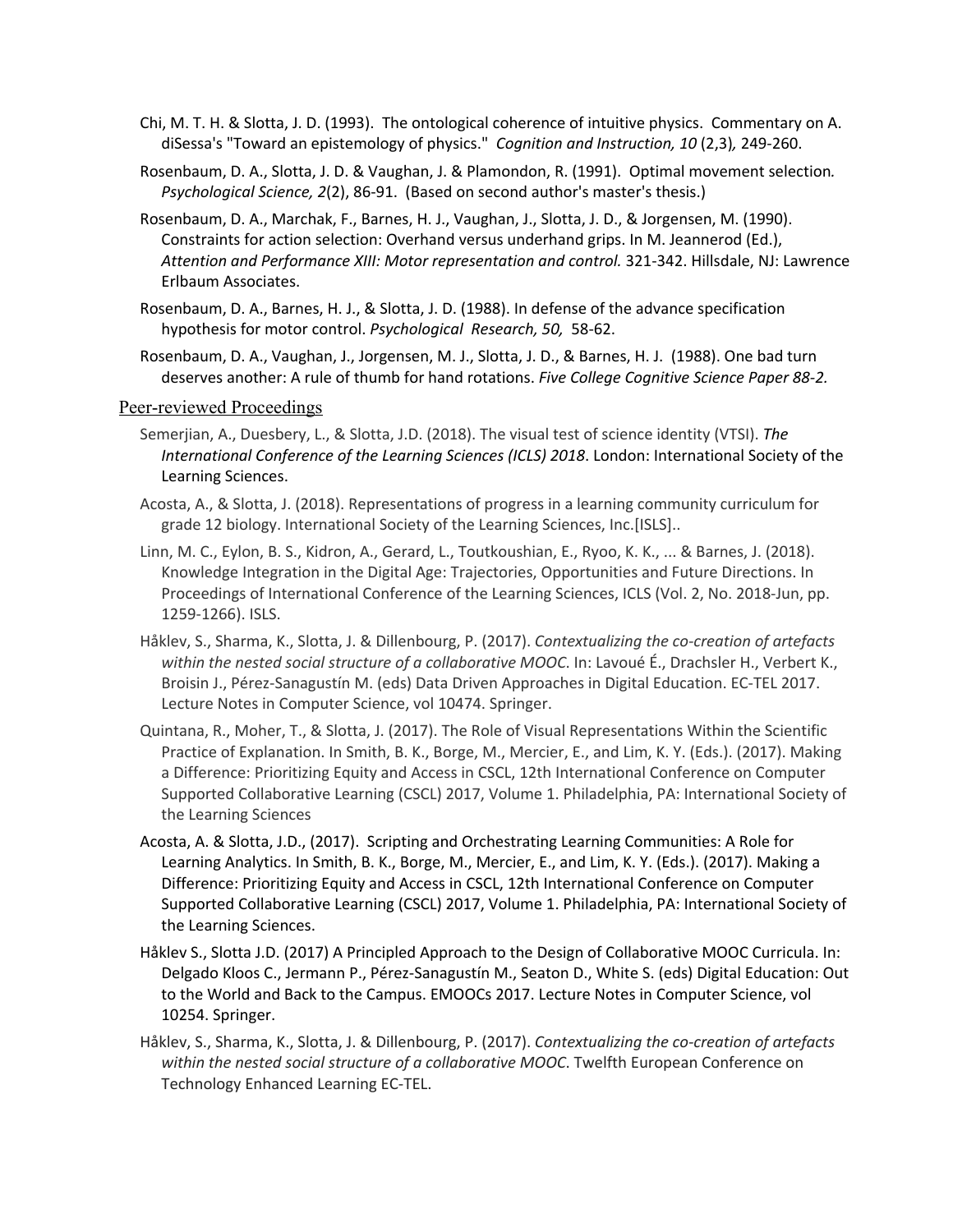- Quintana, R., Quintana, C., Madeira, C., & Slotta, J. D. (2016, May). Keeping Watch: Exploring Wearable Technology Designs for K-12 Teachers. In Proceedings of the 2016 CHI Conference Extended Abstracts on Human Factors in Computing Systems (pp. 2272-2278). ACM.
- Slotta, J.D., Hickey, D., Rosé, C.P., Dillenbourg, P., Najafi, H., Håklev, S., Uttamchandi, S., & Quick., J.D. (2016). The Learning Sciences @ Scale: Current Developments in Open Online Learning. In C. K. Looi, J. L. Polman, U. Cress & P. Reimann, (Eds.), *Transforming Learning, Empowering Learners: The International Conference of the Learning Sciences (ICLS) 2016, Volume 2 (pp. 1114-1119).* Singapore: International Society of the Learning Sciences.
- Slotta, J.D., Quintana, R. C., Acosta, A., Moher, T. (2016). Knowledge construction in the instrumented classroom: Supporting student investigations of their physical learning environment. In C. K. Looi, J. L. Polman, U. Cress & P. Reimann, (Eds.), *Transforming Learning, Empowering Learners: The International Conference of the Learning Sciences (ICLS) 2016, Volume 2 (pp. 1063-1070).* Singapore: International Society of the Learning Sciences.
- Hod., Y., Charles, E., Acosta, A., Ben-Zvi, D., Chen, W., Choi, K., Dugdale, M., Kali, Y., Lenton, K., McDonald, S., Moher, T., Quintana, R. M., Rook, M., Slotta, J.D., Tietjen , P., Tamar Weiss, P. & Whittaker, C., (2016). Future Learning Spaces for Learning Communities: New Directions and Conceptual Frameworks In C. K. Looi, J. L. Polman, U. Cress & P. Reimann, (Eds.), *Transforming Learning, Empowering Learners: The International Conference of the Learning Sciences (ICLS) 2016, Volume 2* (pp. 1063-1071). Singapore: International Society of the Learning Sciences.
- Tissenbaum, M., & Slotta, J. (2016, June). Supporting real-time teacher orchestration in a smart classroom setting. In Real-Time Visualization of Student Activities to Support Classroom Orchestration. *Transforming Learning, Empowering Learners: The International Conference of the Learning Sciences (ICLS) 2016, Volume 2* (pp. 1043-1044), Singapore.
- Moher, T., Slotta, J.D., Acosta, A., Cober, R., Dasgupta, C., Fong, C., Gnoli, A., Silva, A., Lopez Silva, B., and Perritano, A. (2015) Knowledge Construction in the Instrumented Classroom: Supporting Student Investigations of Their Physical Learning Environment. Proceedings of the 11th International Conference on Computer Supported Collaborative Learning, Gothenburg, Sweden, June 2015, 631-638.
- Fong, C., Cober, R.M., Messina, R., Moher, T., Murray, J., Peebles, B., & Slotta, J.D. (2015, June). The 3R Orchestration Cycle: Fostering Multi-Modal Inquiry Discourse in a Scaffolded Inquiry Environment. In Lindwall, O., Häkkinen, P., Koschman, T. Tchounikine, P. & Ludvigsen, S. (Eds.). Exploring the Material Conditions of Learning: The Computer Supported Collaborative Learning (CSCL) Conference 2015, Volume 1 (pp. 39-46). Gothenburg, Sweden: The International Society of the Learning Sciences.
- Cober, R., Acosta, A., Moher, T., Kuhn, A., Quintana, C., & Slotta, J.D. (2015). The Use of Visual Evidence for Planning and Argumentation. Proceedings of the Eleventh Computer-Supported Collaborative Learning Conference, Gothenburg - Volume (forthcoming). International Society of the Learning Sciences (ISLS).
- Gil, E. & Slotta, J.D. (2015). Knowledge Community and Inquiry about Big Data among High School Students with Interactive Orchestrated Learning Space. Proceedings of the Eleventh Computer-Supported Collaborative Learning Conference, Gothenburg - Volume (forthcoming). International Society of the Learning Sciences (ISLS).
- Zimmerman, T., Najafi, H., Slotta, J.D., Acosta, A., O'Hara, M., & Krauss, A. (2015). Pioneer Valley Citizen Science Collaboratory: A CSCL Approach to Designing Citizen Science Projects. Proceedings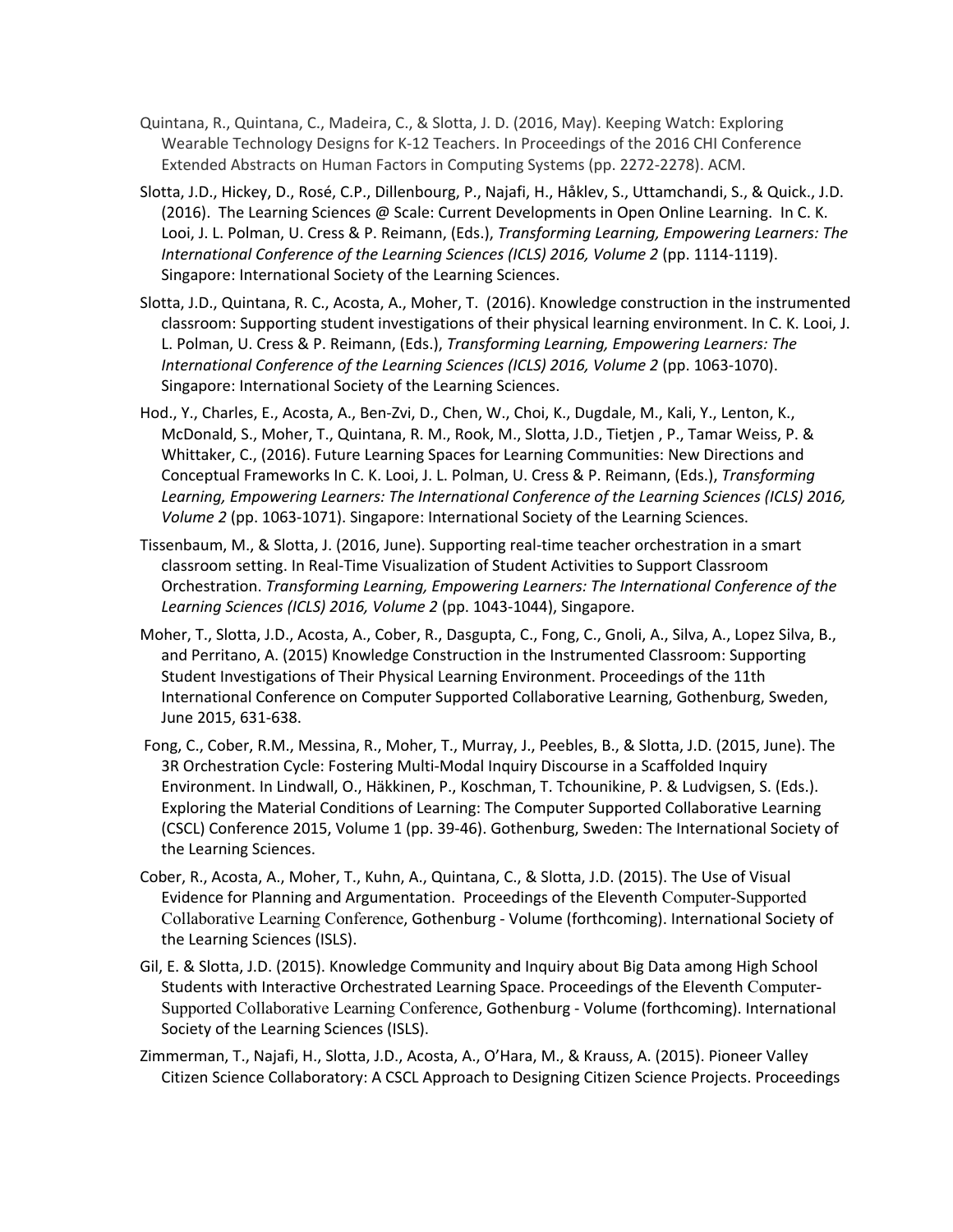of the Eleventh Computer-Supported Collaborative Learning Conference, Gothenburg - Volume (forthcoming). International Society of the Learning Sciences (ISLS).

- Cai, H. (2015), Gu, X., & Slotta, J.D. (2015). Orchestrating Visualization Tools for Supporting Collaborative Problem Solving in the Classroom: A Case Study. Proceedings of the Eleventh Computer-Supported Collaborative Learning Conference, Gothenburg - Volume (forthcoming). International Society of the Learning Sciences (ISLS).
- Acosta, A., Lui, M., & Slotta, J.D. (2014). Exploring Group-Level Epistemic Cognitions within a Knowledge Community and Inquiry Curriculum for Secondary Science. Proceedings of the Eleventh International Conference of the Learning Sciences. Volume 2. 673-680. International Society of the Learning Sciences (ISLS)
- Tissenbaum, M. & Slotta, J.D. (2014). Developing an Orchestrational Framework for Collective Inquiry in Smart Classrooms: SAIL Smart Space (S3). *Proceedings of the Eleventh International Conference of the Learning Sciences*. Volume 1. 831--838. International Society of the Learning Sciences (ISLS)
- Lui, M. & Slotta, J.D. (2014). Collective Immersive Simulations: A New Approach to Learning and Instruction of Complex Biology Topics. *Proceedings of the Eleventh International Conference of the Learning Sciences*. Volume 1. 301--308. International Society of the Learning Sciences (ISLS)
- Voogt, J., McKenney, S., Kali, Y., Breuleux, A., Cober, R., Slotta, J.D., Eylon, B.S., Itow, R., Könings, K., Laferrière, T., Linn, M.C., Markauskaite, L., Reeve, R., Sagy, O., So, H.J., Svihla, V., Tan, E., Matuk, C. (2014). Teachers as Designers. Proceedings of the Eleventh International Conference of the Learning Sciences. Volume 1. 14-15. International Society of the Learning Sciences (ISLS).
- Moher, T., Ching., C.C., Schaefer, S., Lee, V.R., Enyedy, N., Danich, J.A., Guerra, P., Gnoli, G., Pazmino, P.J., López Silva, B.A., Lyons, L., Perritano, A., Slattery, B., Tissenbaum, M., Slotta, J.D., Cober, R., Fong, C., Rubin, A. (2014). Becoming Reflective: Designing for Reflection on Physical Performances. *Proceedings of the Eleventh International Conference of the Learning Sciences. Volume 3*. 1273- 1282. International Society of the Learning Sciences (ISLS).
- Lui, M., Kuhn, A., Acosta, A., Quintana, C., & Slotta, J. D. (2014). Supporting learners in collecting and exploring data from immersive simulations in collective inquiry. *Proceedings of ACM SIGCHI Conference on Human Factors in Computing Systems (CHI '14),* (pp. 2103-2112). ACM Press.
- Najafi, H. & Slotta, J.D. (2013). Multiple Scaffolds to Promote Collective Knowledge Construction in Science Classrooms. *Proceedings of the Tenth Computer-Supported Collaborative Learning Conference, Madison. Volume 2.* 321-322. International Society of the Learning Sciences (ISLS).
- Zhao, N. & Slotta, J.D. (2013). Understanding the Teacher's Role in a Knowledge Community and Inquiry Curriculum. *Proceedings of the Tenth Computer-Supported Collaborative Learning Conference, Madison. Volume 2.* 201-204. International Society of the Learning Sciences (ISLS).
- Strijbos, J., Fischer, F., Cress, U., Looi, C. Puntambekar, S., Reimann, P., Rosé, C.P., & Slotta, J.D. (2013). From Research Instruments to Classroom Assessments: A Call for Tools to Assist Teacher Assessment of Collaborative Learning. *Proceedings of the Tenth Computer-Supported Collaborative Learning Conference, Madison. Volume* 2. 210-212. International Society of the Learning Sciences (ISLS).
- Tissenbaum, M. & Slotta, J.D. (2013). Scripting and orchestration of collaborative inquiry: An increasing complexity of designs. *Proceedings of the Tenth Computer-Supported Collaborative Learning Conference, Madison. Volume 2*. 367-368. International Society of the Learning Sciences (ISLS).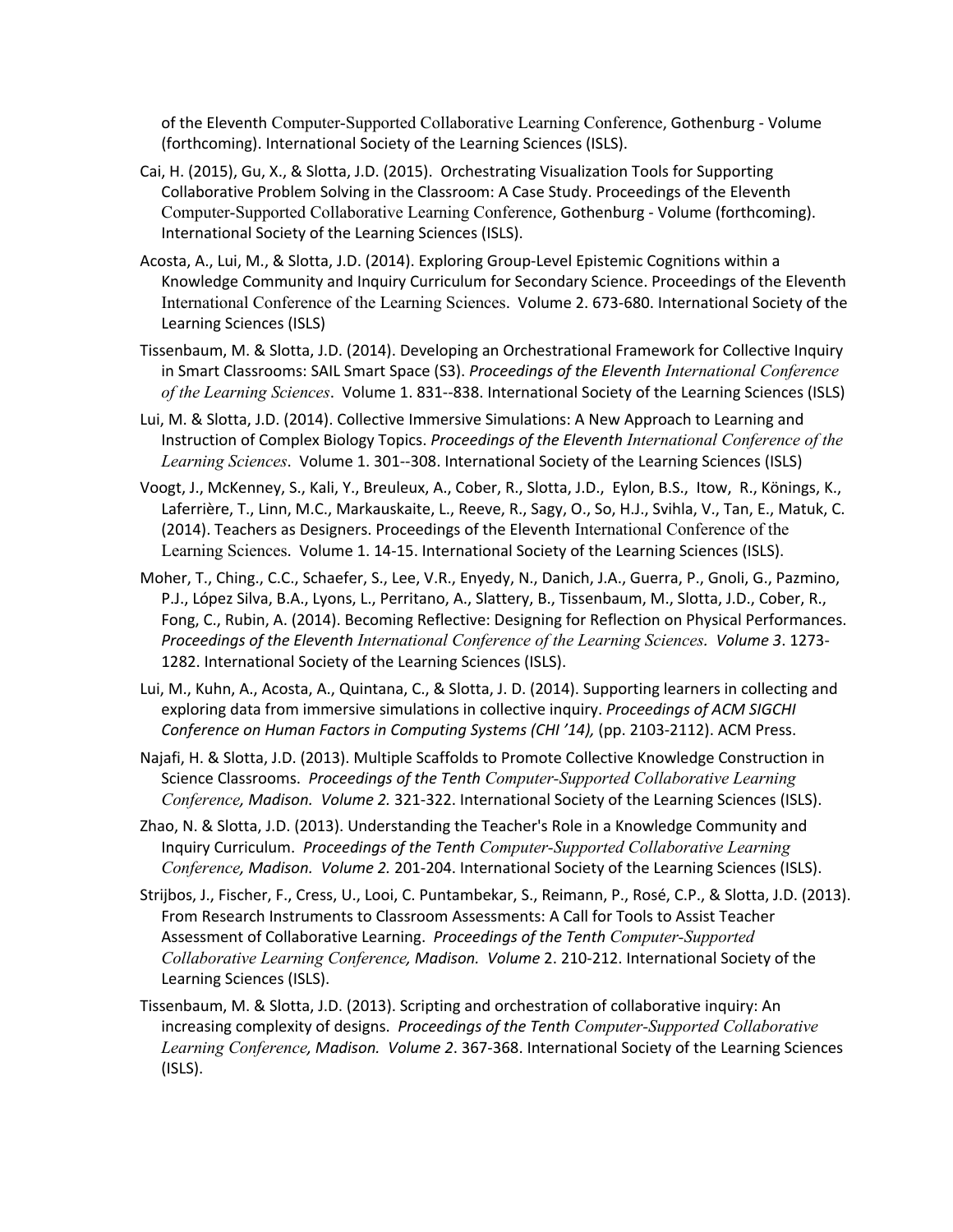- Fong, C., Cober, R., Madeira, C., Messina, R., Murray, J., Peebles, B. & Slotta, J.D. (2013). Common Knowledge: Orchestrating Synchronously Blended F2F Discourse in the Elementary Classroom. *Proceedings of the Tenth Computer-Supported Collaborative Learning Conference, Madison. Volume* 2. 26-29. International Society of the Learning Sciences (ISLS).
- Fischer, F., Slotta, J.D., Tchounikine, P., Kollar, I., Wecker, C., Stegmann, C., & Chinn, C.(2013). Scripting and Orchestration: Recent Theoretical Advances. *Proceedings of the Tenth Computer-Supported Collaborative Learning Conference, Madison. Volume 1*. 564-571. International Society of the Learning Sciences (ISLS).
- Cober, R., McCann, C., Moher, T., & Slotta, J.D. (2013). Aggregating Students' Observations in Support of Community Knowledge and Discourse*. Proceedings of the Tenth Computer-Supported Collaborative Learning Conference, Madison. Volume 1*. 121-128. International Society of the Learning Sciences (ISLS).
- Lui, M. & Slotta, J.D. (2013). Exploring Evolutionary Concepts with Immersive Simulations. *Proceedings of the Tenth Computer-Supported Collaborative Learning Conference, Madison. Volume 1*. 304-311. International Society of the Learning Sciences (ISLS).
- Slotta, J. D., Tissenbaum, M., & Lui, M. (2013, April). Orchestrating of complex inquiry: three roles for learning analytics in a smart classroom infrastructure. In *Proceedings of the Third International Conference on Learning Analytics and Knowledge* (pp. 270-274). ACM.
- Smordal, O., Slotta, J.D., & Krange, I. (2012) Science Hub: A digital medium for supporting collective science inquiry. Proceedings of the Tenth International Conference of the Learning Sciences. Sydney, Volume 2: 9-16. International Society of the Learning Sciences (ISLS).
- Lui, M. & Slotta, J.D. (2012). Designing Immersive Environments for Collective Inquiry. Proceedings of the Tenth International Conference of the Learning Sciences. Sydney. Volume 2: 9-16. International Society of the Learning Sciences (ISLS).
- Cober, R., Fong, C., Gnoli, A., López Silva, B., Lui, M., Madeira, C., McCann, C., Moher, T., Slotta, J.D., & Tissenbaum, M. (2012). "Embedded Phenomena for Knowledge Communities: Supporting complex practices and interactions within a community of inquiry in the elementary science classroom." In *Proceedings of the Tenth International Conference of the Learning Sciences*, vol. 2, pp. 64-71. International Society of the Learning Sciences (ISLS).
- Cober, R., McCann, C., Slotta, J.D. & Moher, T. (2012). Materials that scaffold collective inquiry: The role of aggregate representations. *Proceedings of the Tenth International Conference of the Learning Sciences. Sydney, Volume 2:* 64-71. International Society of the Learning Sciences (ISLS).
- Fong, C., Pascual-Leone, R. & Slotta, J.D. (2012). The Role of Discussion in Orchestrating Inquiry. *Proceedings of the Tenth International Conference of the Learning Sciences*. Sydney, Volume 2: 64- 71. International Society of the Learning Sciences (ISLS)
- Tissenbaum, M. & Slotta, J.D. (2012). Scripting Collective Inquiry in High School Physics. *Proceedings of the Tenth International Conference of the Learning Sciences. Sydney, Volume 2*: 118-125. . International Society of the Learning Sciences (ISLS).
- Wecker, C., Lazonder, A. W., Chiu, J. L., Madeira, C., Slotta, J. D., Mulder, Y. G., ... & Reimann, P. (2012). Building upon what is already there: The role of prior knowledge, background information, and scaffolding in inquiry learning. *Proceedings of the Tenth International Conference of the Learning Science. Sydney. Volume 2*: 17-24. . International Society of the Learning Sciences (ISLS).
- Madeira, C. & Slotta, J.D. (2012). Teacher Paradigm Shifts for 21<sup>st</sup> Practice Skills: The Role of Scaffolded Reflection Within A Peer Community. *Proceedings of the Tenth International Conference*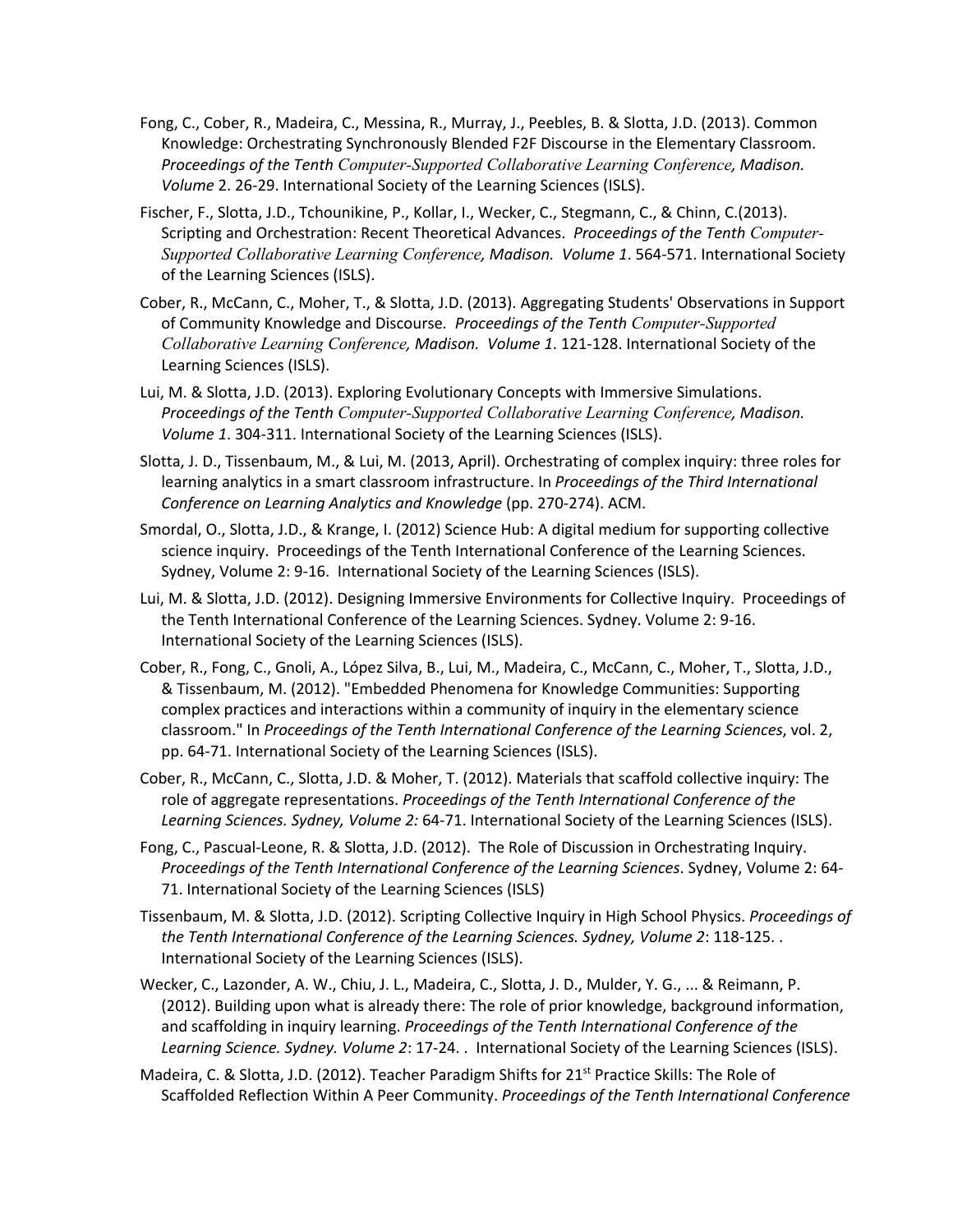*of the Learning Sciences*. *Sydney. Volume 1:* 227 – 234. International Society of the Learning Sciences (ISLS).

- Tissenbaum, M. & Slotta, J.D. (2012). Scaffolding a Knowledge Community for High School Physics. *Proceedings of the Tenth International Conference of the Learning Sciences. Sydney. - Volume* 2: 436-440. International Society of the Learning Sciences (ISLS).
- Evans, M., Rick, J., Horn, M., Shen, C., Mercier, E., McNaughton, J., Higgins, S., Tissenbaum, M., Lui, M. & Slotta, J.D. (2012) Interactive Surfaces and Spaces: A Learning Sciences Agenda*. Proceedings of the 9th International Conference of the Learning Sciences, Sydney. Volume 2:* 78-85. International Society of the Learning Sciences (ISLS).
- Lui, M., Tissenbaum, M., & Slotta, J. D. (2011). Scripting collaborative learning in smart classrooms: Towards building knowledge communities. *Proceedings of the 9th International Conference on Computer-Supported Collaborative Learning (CSCL), Hong Kong. Volume 1*, (pp. 430-437). International Society of the Learning Sciences (ISLS).
- Slotta, J.D., Tissenbaum, M.,Lui, M., Alagha, I., Burd, E., Higgins, S., Mercier, E., Fischer, F., Pilz, F., Kollar, I., Moher, T., Gnoli A., Jaeger, A., Wiley, J., López Silva, B., Evans, M., Motto, A., Brunger, A., Crider, Wilkins, J. (2011). Embedding CSCL in Classrooms: Conceptual and Methodological Challenges of Research on New Learning Spaces*. Proceedings of the Ninth International Computer-Supported Collaborative Learning Conference, Hong Kong. Volume 1.* 1081-1089. International Society of the Learning Sciences (ISLS).
- Madeira, C. & Slotta, J.D. (2011). Technology-mediated reflection and peer-exchange: Supports for teacher professional development communities. *Proceedings of the Ninth International Computer-Supported Collaborative Learning Conference, Hong Kong. Volume 1*. 558-565. International Society of the Learning Sciences (ISLS).
- Najafi, H., Zhao, N. & Slotta, J.D. (2011). Facilitating Knowledge Communities in Science Classrooms through Scripted Collaboration. *Proceedings of the Ninth International Computer-Supported Collaborative Learning Conference, Hong Kong. Volume 1*. 996-997. International Society of the Learning Sciences (ISLS).
- Zhao, N., Najafi, H. & Slotta, J.D. (2011). An Analysis of Teacher-Students Interactions in Three Science Classes: A Pilot Study. *Proceedings of the Ninth International Computer-Supported Collaborative Learning Conference, Hong Kong. Volume 1*. 1002-1003. International Society of the Learning Sciences (ISLS).
- Madeira, C. & Slotta, J.D. (2011). Visual Representations of Videotaped Interactions: Understanding Activity Patterns in the Classroom. *Proceedings of the Ninth International Computer-Supported Collaborative Learning Conference, Hong Kong. Volume 3*, p. 1082-1083. International Society of the Learning Sciences (ISLS).
- Li, K., Zhao, J., Slotta, J., & Law, N. (2011). Introducing China: Expanding the CSCL research community. In Connecting Computer-Supported Collaborative Learning to Policy and Practice: CSCL 2011 Conf. Proc.-Community Events Proceedings, 9th International Computer-Supported Collaborative Learning Conf. (pp. 1045-1052).
- Charles, E., Tissenbaum, M., Whittaker, C., Lui, M., Dugdale, M. & Slotta, J.D. (2011). Co-design of Collaborative Collective Knowledge Environment. Proceedings of the Ninth International Computer-Supported Collaborative Learning Conference, Hong Kong. Volume 1. 641-645. International Society of the Learning Sciences (ISLS).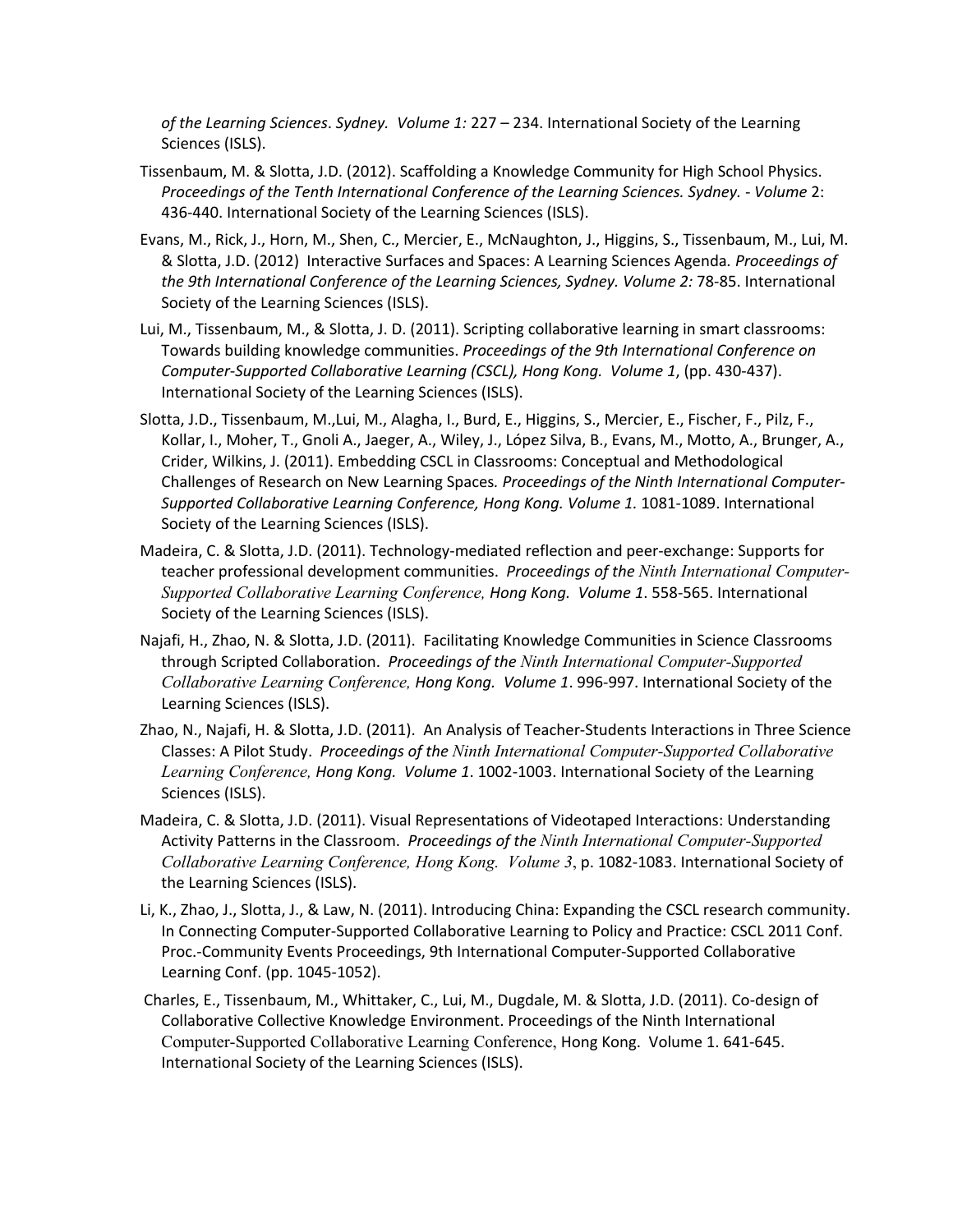- Slotta, J.D., Tissenbaum, M.,Lui, M., Alagha, I., Burd, E., Higgins, S., Mercier, E., Fischer, F., Pilz, F., Kollar, I., Moher, T., Gnoli A., Jaeger, A., Wiley, J., López Silva, B., Evans, M., Motto, A., Brunger, A., Crider, Wilkins, J. (2011). Embedding CSCL in Classrooms: Conceptual and Methodological Challenges of Research on New Learning Spaces. Proceedings of the Ninth International Computer-Supported Collaborative Learning Conference, Hong Kong. Volume 1. 1081-1089. International Society of the Learning Sciences (ISLS).
- Tissenbaum, M., Lui, M., & Slotta, J.D. (2011). *O*rchestrating Collaborative Science Curriculum Across Formal and Informal Contexts. Proceedings of the Ninth International Computer-Supported Collaborative Learning Conference, Hong Kong. Vol 1. 1143-1148. International Society of the Learning Sciences (ISLS).
- Wang, H., Slotta, J.D., Zhao, N., Tissenbaum, M., Håklev, S. (2011). How the Creation of Open Educational Resources Can Impact the Creators: The Inspiration of the Studies of Learning Science in the West for the Studies of Educational Technology in China. Proceedings of the Ninth International Computer-Supported Collaborative Learning Conference, Hong Kong. Volume 1. 1308-1310. International Society of the Learning Sciences (ISLS).
- Najafi, H, & Slotta JD. (2010). Analyzing equality of participation in collaborative inquiry: toward a knowledge community. Proceedings of the 9th International Conference of the Learning Sciences, Chicago. Volume 1. 960–967. International Society of the Learning Sciences (ISLS).
- Peters, V. L., & Slotta, J. D. (2010). Analyzing collaborative knowledge construction in secondary school biology. In K. Gomez, L. Lyons, & J. Radinsky (Eds.), Learning in the Disciplines: Proceedings of the 9th International Conference of the Learning Sciences (ICLS 2010). Chicago. Vol. 1 (pp. 548- 555). International Society of the Learning Sciences (ISLS).
- Peters, V. L., & Slotta, J. D. (2010). Content analysis of collaboratively constructed knowledge artifacts: Issues and opportunities for research. In K. Gomez, L. Lyons, & J. Radinsky (Eds.), Learning in the Disciplines: Proceedings of the 9th International Conference of the Learning Sciences (ICLS 2010). Chicago. Vol. 2 (pp. 117-124). International Society of the Learning Sciences (ISLS).
- Forbes, C. T., Madeira, C. A., & Slotta, J. D. (2010, June). Activity-theoretical research on science teachers' expertise and learning. In Proceedings of the 9th International Conference of the Learning Sciences-Volume 1 (pp. 651-658). International Society of the Learning Sciences.
- Slotta, J.D. & Linn. M.C. (2009). Designing effective collaborative inquiry: New technology frameworks. Proceedings of the Eighth International Conference on Computer Supported Collaborative Learning. Rhodes, Greece. Volume 2 (pp. 34-36). International Society of the Learning Sciences (ISLS).
- Tissenbaum, M., & Slotta, J. D. (2009). A new framework for smart classroom research: Co-designing curriculum, research and technology. In Proceedings of the 9th international conference on Computer supported collaborative learning-Volume 2 (pp. 91-93). International Society of the Learning Sciences.
- Peters, V. L., & Slotta, J. D. (2009). Co-designing curricula to promote collaborative knowledge construction in secondary school science. Proceedings of the Eighth International Conference on Computer Supported Collaborative Learning. Rhodes, Greece. International Society of the Learning Sciences. (ISLS).
- Najafi, H., & Slotta, J. D. (2009). Sustaining collaborative knowledge construction in graduate-level education: Examining design issues. In C. O'Malley, D. Suthers, P. Reimann, A. Dimitracopoulou (Eds.), Proceedings of the Eighth International Conference on Computer Supported Collaborative Learning. Rhodes, Greece. pp. 232-236. International Society of the Learning Sciences (ISLS).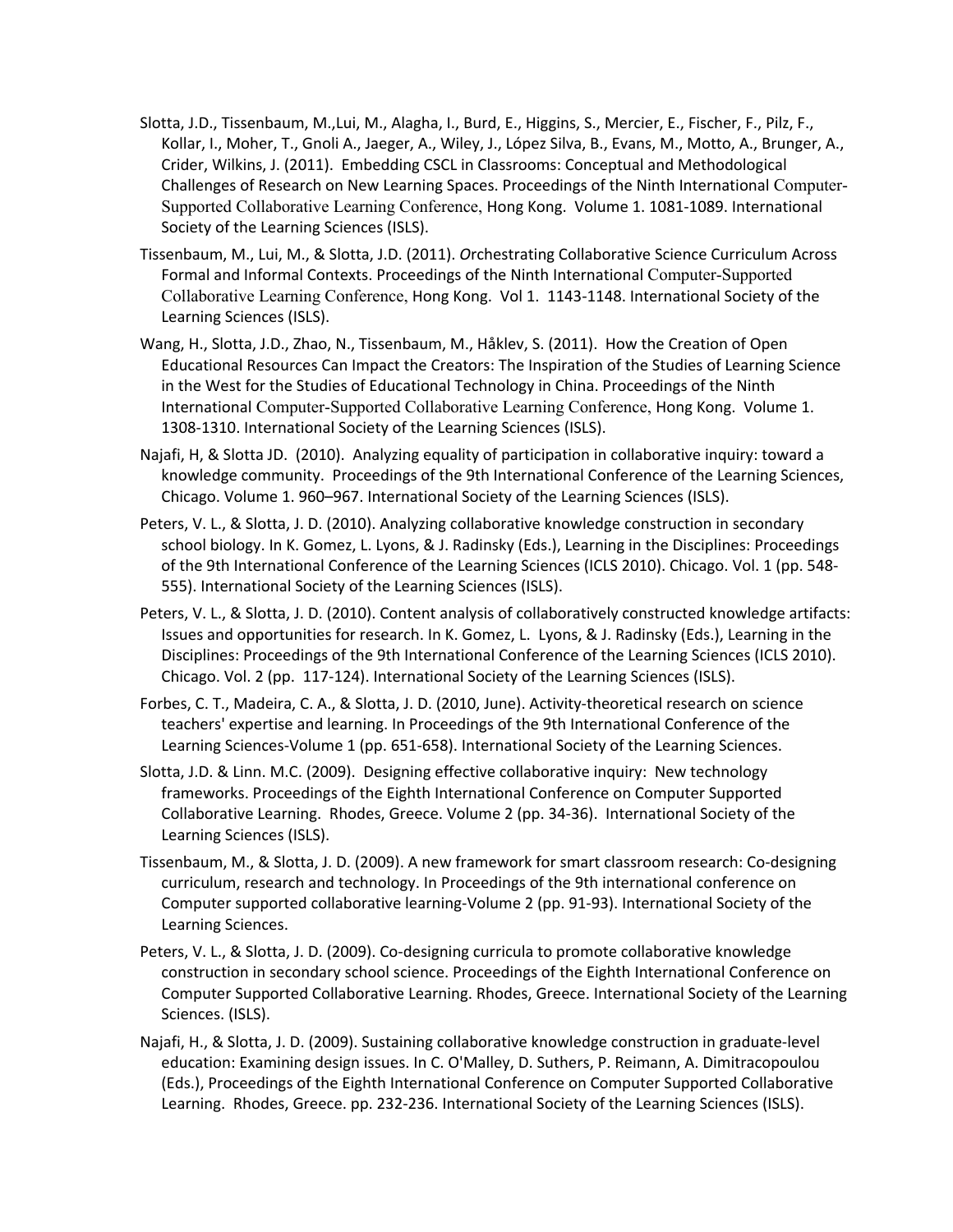- Madeira, C., & Slotta, J. D. (2009). Designing On-line Communities to Enhance Teacher Professional Development. In C. O'Malley, D. Suthers, P. Reimann, A. Dimitracopoulou (Eds.), Proceedings of the Eighth International Conference on Computer Supported Collaborative pp. 232-236. Rhodes, Greece. International Society of the Learning Sciences (ISLS).
- Peters, V. L., & Slotta, J. D. (2008). Building wiki-based pedagogical scripts for knowledge communities. International Perspectives in the Learning Sciences: Cre8ing a learning world. Proceedings of the Eighth International Conference for the Learning Sciences. Utrecht. pp. 237- 244. International Society of the Learning Sciences (ISLS).
- Slotta, J. D., & Peters, V. L. (2008). A blended model for knowledge communities: Embedding scaffolded inquiry. International Perspectives in the Learning Sciences: Cre8ing a learning world. Proceedings of the Eighth International Conference for the Learning Sciences Utrecht. pp. 343-350. International Society of the Learning Sciences (ISLS).
- Kollar, I., Fischer, F., & Slotta, J. D. (2008). Argumentation in web-based collaborative inquiry learning: Scripts for writing and scripts for talking aren't the same. In G. Kanselaar, V. Jonker, P. A. Kirschner, & F. Prins (Eds.), *International Perspectives in the Learning Sciences: Cre8ting a Learning World. Proceedings of the Eighth International Conference for the Learning Sciences – ICLS 2008.* Utrecht. Vol. 1, pp. 453-460. International Society of the Learning Sciences (ISLS).
- Gobert, J., Slotta, J., Clarke, J., Dede, C., Gijlers, H., Saab, N., ... & Koedinger, K. (2007, July). Fostering peer collaboration with technology. In *Proceedings of the 8th international conference on Computer supported collaborative learning* (pp. 23-27). International Society of the Learning Sciences.
- Peters, V. L., & Slotta, J. D. (2007). Using wikis to create pedagogical scripts for knowledge communities. *Proceedings of the WikiSymposium*.
- Stegmann, K., Kollar, I., Zottmann, J., Gijlers, H., de Jong, T., Dillenbourg, P., Fischer, F. & Slotta, J.D. (2007). Towards the convergence of CSCL and inquiry learning: Scripting collaborative inquiry learning. In C. Chinn, G. Erkens, & S. Puntambekar (Eds.), *Mice, minds, and society.* New Brunswick, NJ. (pp. 829-830). International Society of the Learning Sciences.
- Kollar, I., Wecker, C., Fischer, F., Kohnle, C., & Slotta, J. D. (2007). Are core objectives of web-based collaborative inquiry learning already core learning prerequisites? The case of argumentation competences and computer literacy. In C. Chinn, G. Erkens, & S. Puntambekar (Eds.), *Mice, minds, and society: CSCL 2007* (pp. 379-381). New Brunswick, NJ: International Society of the Learning Sciences.
- Bell, T., Schanze, S., Graber, W., Slotta, J., Jorde, D., Berg, H.B., Stromme, A. (2005). Technology-Enhanced Collaborative Inquiry Learning: Four Approaches Under Common Aspects. In *The Proceedings of the European Science Education Research Association*.
- Kollar, I., Fischer, F., & Slotta, J. D. (2005). Internal and external collaboration scripts in web-based science learning at schools. In T. Koschmann, D. D. Suthers, & T.-W. Chan (Eds.), *Computer Supported Collaborative Learning 2005: The Next 10 Years!* Proceedings of the International Conference on Computer Supported Collaborative Learning 2005 (pp. 331-340). Mahwah, NJ: Lawrence Erlbaum.
- Berge, O. & Slotta, J.D. (2005). Learning Technology Standards and Inquiry-Based Learning. In the *Proceedings of the Informing Science and IT Education Joint Conference* (InSITE) pp. 151 - 152. Informing Science institute.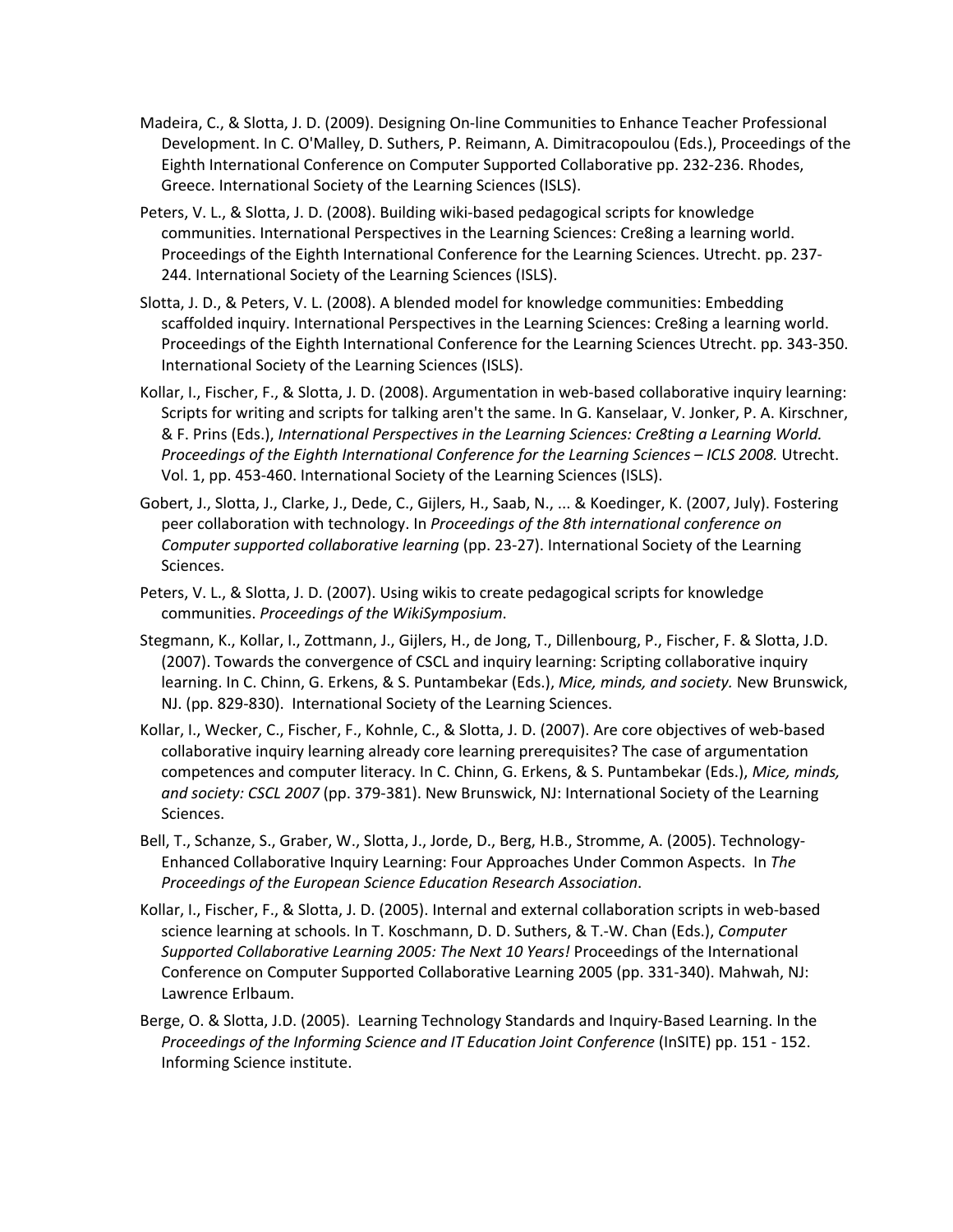- Slotta, J. D., Jorde, D., Fischer, F., Linn, M., Mork, S., Kollar, I., et al. (2003). International collaborations in a web-based inquiry science environment: Promoting cross cultural research and collaborative curriculum. In B. Wasson, R. Baggetun, U. Hoppe, & S. Ludvigsen (Eds.), *Proceedings of the Computer Support for Collaborative Learning 2003. Designing for Change in Networked Learning Environment*s (pp. 80-84). Boston: Kluwer Academic Publishers.
- Clancy, M., Slotta, J.D., Titterton, N. and Linn, M.C. (2003). New Roles for Students, Instructors, and Computers in a Lab-based Introductory Programming Course. *Proceedings of the 34th SIGCSE Technical Symposium on Computer Science Education*. 132-136.
- Slotta, J. D., Clark, D. B., & Cheng, B. (2002). Integrating Palm hand-held technology into the webbased inquiry science environment (WISE). *In Proceedings of the Conference on Computer Support for Collaborative Learning: Foundations for a CSCL Community* (pp. 542-543). International Society of the Learning Sciences.
- Gobert, J., Slotta, J., & Pallant, A. (2002). Collaborative Model-Building and Peer Critique via the Internet. In P. Bell, R. Stevens, & T. Satwicz (Eds.), *Keeping Learning Complex: The Proceedings of the Fifth International Conference of the Learning Sciences (ICLS)*, pp. 536-537. Mawah: NJ. LEA.
- Slotta, J. D., & Chi, M. T. H. (1996). Understanding constraint-based processes: A precursor to conceptual change in physics. In G. W. Cottrell (Ed.), *Proceedings of the Eighteenth Annual Conference of the Cognitive Science Society.* 306-307.

### Reports and Reviews

- Slotta, J. D. (2014). Knowledge Community and Inquiry: New Opportunities for Scripting and Orchestration. Paper presented and published for the Network of Associated Programs in the Learning Sciences (NAPLES). International Society for the Learning Sciences. Munich.
- Madeira, C. and Slotta, J.D. (2008). Review of the Cambridge Handbook of the Learning Sciences. Curriculum Inquiry.
- Linn, M.C., Slotta, J.D. & Baumgartner, E. (2000) Teaching High School Science in the Information Age: A Review of Courses and Technology for Inquiry-based Learning. Report commissioned by The Milken Family Foundation (p. 1-116). Available at: *http://www.mff.org/pubs/HSscience.pdf*
- Linn, M.C., Slotta, J., Kessel. C, Lee, K., Levenson, J., Spitulnik, M. (2000). Teaching and Learning K-8 Mathematics and Science Through Inquiry: Program Reviews and Recommendations. Report commissioned by the North Central Regional Educational Laboratory (NCREL): *http://www.ncrel.org/engauge/resource/resource/* (see math and science)

### Articles in Preparation

- Cai, H. & Slotta, J.D. (in press). How to design suitable learning technology for authentic science classroom: reflection from WISE and Smart Classroom. International Journal of Smart Technology and Learning.
- Slotta, J.D. (in revisions). Knowledge Community and Inquiry: A Pedagogical Model. *Journal of the Learning Sciences.*
- Qin, W. & Slotta, J.D. (in revisions). Web 2.0 technologies used in higher education in China: A content analysis of journal articles from 2004 to 2015. *Asia Pacific Education Review*
- Zimmerman, T. and Slotta, J.D. (in revisions). Issue-based instruction in the marine sciences: a key to knowledge integration. In revisions for re-submission to *Science Education*.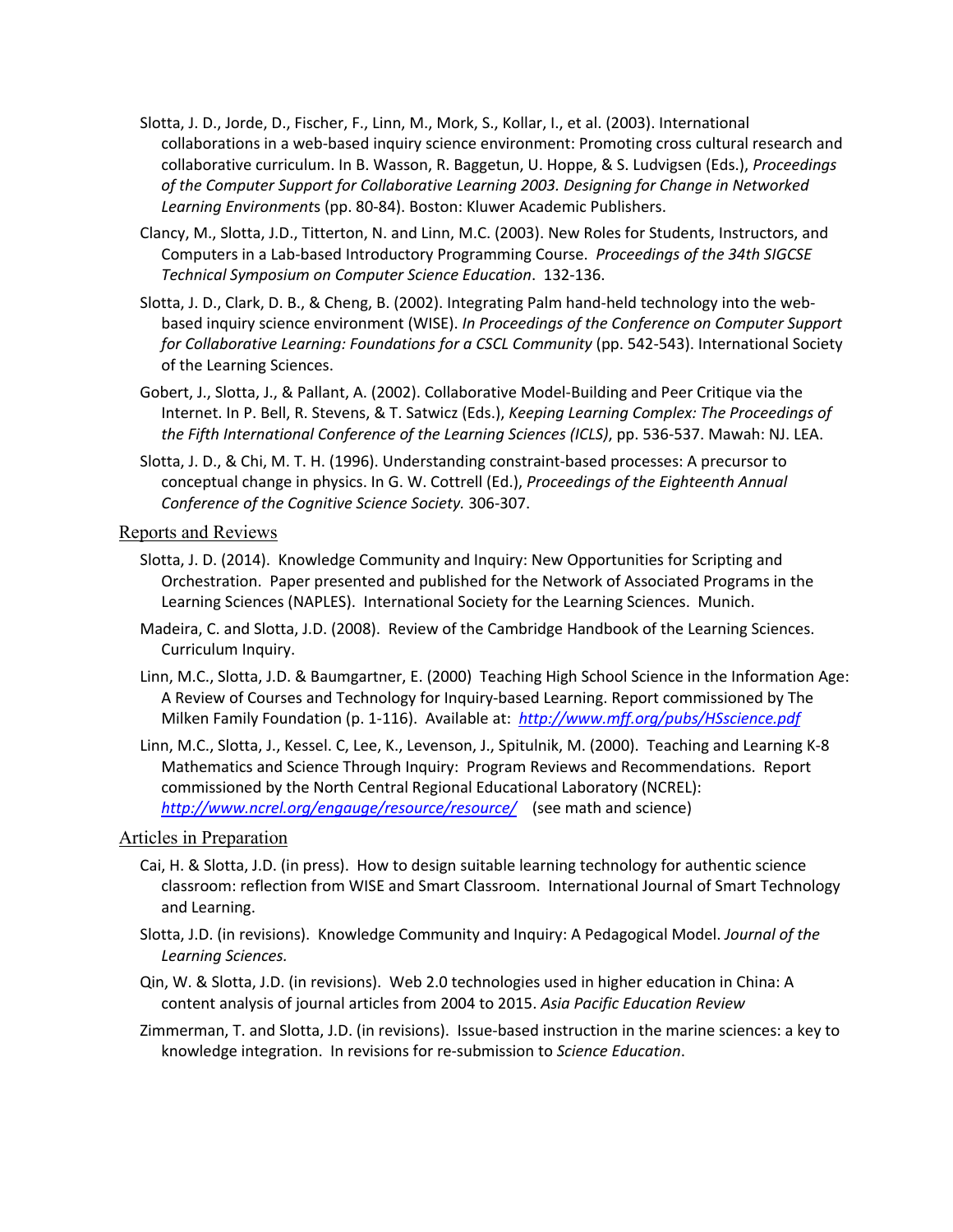- Tissenbaum, M. & Slotta, J.D. (in review). Supporting Classroom Orchestration with Real-Time Feedback: A Role for Intelligent Agents, Teacher Dashboards, and Dynamic Displays of Community Knowledge. *International Journal of Computer Supported Collaborative Learning.*
- Gil, E. & Slotta, J.D. (in preparation). Learning about Big Data among High School Students with Interactive Orchestrated Learning Space.

### Media Products

- Designer and Instructor of EdEx MOOC: Teaching with Technology and Inquiry. July 1 August 15, 2015. 27 short videos produced, as well as a new collaborative design workbench for teachers.
- Associate Producer, Community Healthworker Assistive Technology (CHAT) media: Educational videos for 16 different public health messages relating to HIV prevention, child and maternal health and nutrition (2013). Butler, L.M. (Producer); Ingles, R. (Director). Project Budget, \$275,000.
- Associate producer, "Computers Teachers Peers: Science Learning Partners. Caribiner International. (1999). Dunakin, V. (Producer); Greer, T. (Director). Film budget = \$125,000. [Available from Lawrence Earlbaum Associates, Mahwah, NJ].

### **Invited Presentations**

### Keynote Addresses

- Slotta, J.D. (2019). Smart classrooms for learning communities: Researching active learning curriculum and spaces. Keynote address given to the China AERA Research Consortium. April 4, Toronto, Ontario.
- Slotta, J.D. (2019). Integrating digital media, arts and technology for K-12 classrooms: A learning community approach. Keynote address to the Toronto Kids Digital Festival. Ontario College of Arts and Design (OCADU). March 12, Toronto, Ontario
- Slotta, J.D. (2017). Scripting and Orchestration of a Learning Community: The Role of Models and Learning Analytics. Keynote presentation for the Fall Festival of Teaching and Learning. Freudenthal Institute for Science and Mathematics Education. Utrecht, University. Utrecht, Netherlands.
- Slotta, J. D. (2016). Scripting and orchestration of student inquiry in a knowledge community approach: How a pedagogical model can inform our design of individual, small group and whole class activities, materials and technology scaffolds. Keynote presentation to the European Association of Learning and Instruction, biennial meeting of the Inquiry (20) and Argumentation (26) SIGs. Aug 22-24. Ghent, Belgium.
- Slotta, J.D. (2015). *Orchestrating complex inquiry: Three roles for learning analytics in a smart classroom infrastructure*. Keynote presentation to the Social Media in Science, GMW2015. Sept 2 – 4. Munich, Germany.
- Slotta, J.D. (2015). *Designing and Orchestrating Higher Education Courses for Collective Inquiry*. Keynote presentation to University of Toronto, Scarborough, for Teaching and Learning day. Designing and orchestrating higher education courses for collective inquiry. April 8. Scarborough, Canada.
- Slotta, J.D. (2013). *New forms of pedagogy and practice for 21st century science classrooms.* Keynote presentation to the 2013 meeting of the Conference for Supporting Active Learning and Technological Innovation in Science Education (SALTISE). June 10-11. Montreal, Canada.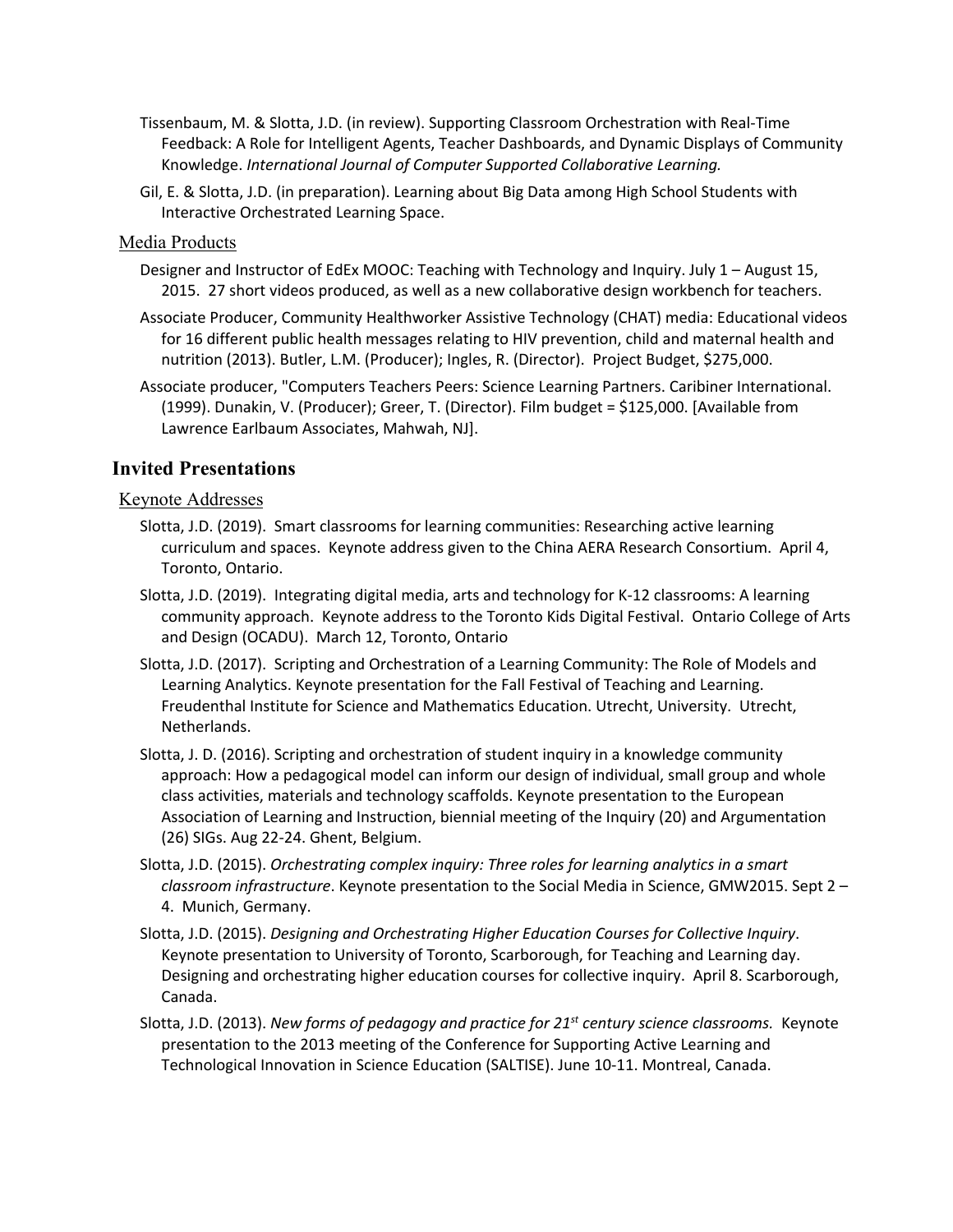- Slotta, J.D. (2010). *Researching collective inquiry: Smart classrooms and knowledge communities*. Founding keynote presentation delivered to the inaugural meeting of the China-Canada Joint Conference on Education and Technology: Toward a Global Research Community. Oct. 31. Huizhou, China.
- Slotta, J.D. (2010). *Classrooms, Knowledge Communities and Other Complex Systems.* Keynote presentation to the NSF Complex Systems in the Geosciences workshop. April 18. Northfield, Minnesota.
- Slotta, J. D. (2009). *New ways of teaching and learning with technology. "*KMDI at 13" keynote lecture. University of Toronto. Feb 26. Toronto, Canada.
- Slotta, J.D. (2008). *Teaching and learning in technology enhanced classrooms.* Invited Theme Presentation to the International Conference on Computers in Education. Oct. 27. Taipei, Taiwan.
- Slotta, J.D. (2006). *Technology Enhanced Learning Environments: Scaffolding inquiry in the classroom and in the scientific community.* Keynote address to the Kaleidoscope Inquiry Workshop. May 29. University of Twente, The Netherlands.
- Slotta, J.D. (2004). *International Comparisons and collaborations in a Web-based Inquiry Science Environment.* Keynote Address to the Institute of Educational Technology, South China Normal University. June 23. Guangzhou, China.
- Slotta, J.D. (2004). *Technology Enhanced Learning in Science (TELS) - A Flexible Platform for Research of Learning Technologies.* Keynote Address to the NSF-Funded NAGT Workshop: Teaching Geoscience with Visualizations: Using Images, Animations and Models Effectively. Feb 26. Northfield, MN.
- Slotta, J.D. (2003). Open-source Web-based Learning (OWL) Supporting Educational Research, Technology Development, and Classroom Communities. Keynote Address to the eLearning Forum. Oct. 19. Berkeley, CA.
- Slotta, J.D. (2003). Designing Powerful Instruction for the Web. Keynote address to the Advances in Teaching and Learning Conference, The University of Texas at Houston Medical Center. Feb 14. Houston, TX.
- Slotta, J.D. (2002). *Integrating Technology into our classrooms: challenges, opportunities, and possible partnerships.* Keynote address to the annual meeting of the Technology Challenge Literacy Fund. June 17. Las Vegas, NV.
- Slotta, J.D. (2000). *Using technology effectively as lifelong science learners.* Keynote address to the Annual Meeting of the National Institutes of Health (NIH), Science Education Partnership Awards. Nov. 5. Bethesda, MD.

### Colloquia and Invited Talks

- Slotta, J.D. (2019). *Designing for Collective Inquiry: Theoretical Models, Smart Classrooms, Embedded Phenomena and Other Adventures.* Invited presentation to TIER-ED discussion series. University of Illinois, Champagne Urbana. April 23. Champagne, IL.
- Slotta, J.D. (2018). *Scripting and Orchestration for Learning Communities.* Invited presentation to the Great Diseases Research Lab, Tufts University. January 9. Boston, MA.
- Slotta, J.D. (2017). *Smart Classrooms for Learning Communities*. Invited presentation to the Concord Consortium, Nov. 30. Concord, MA.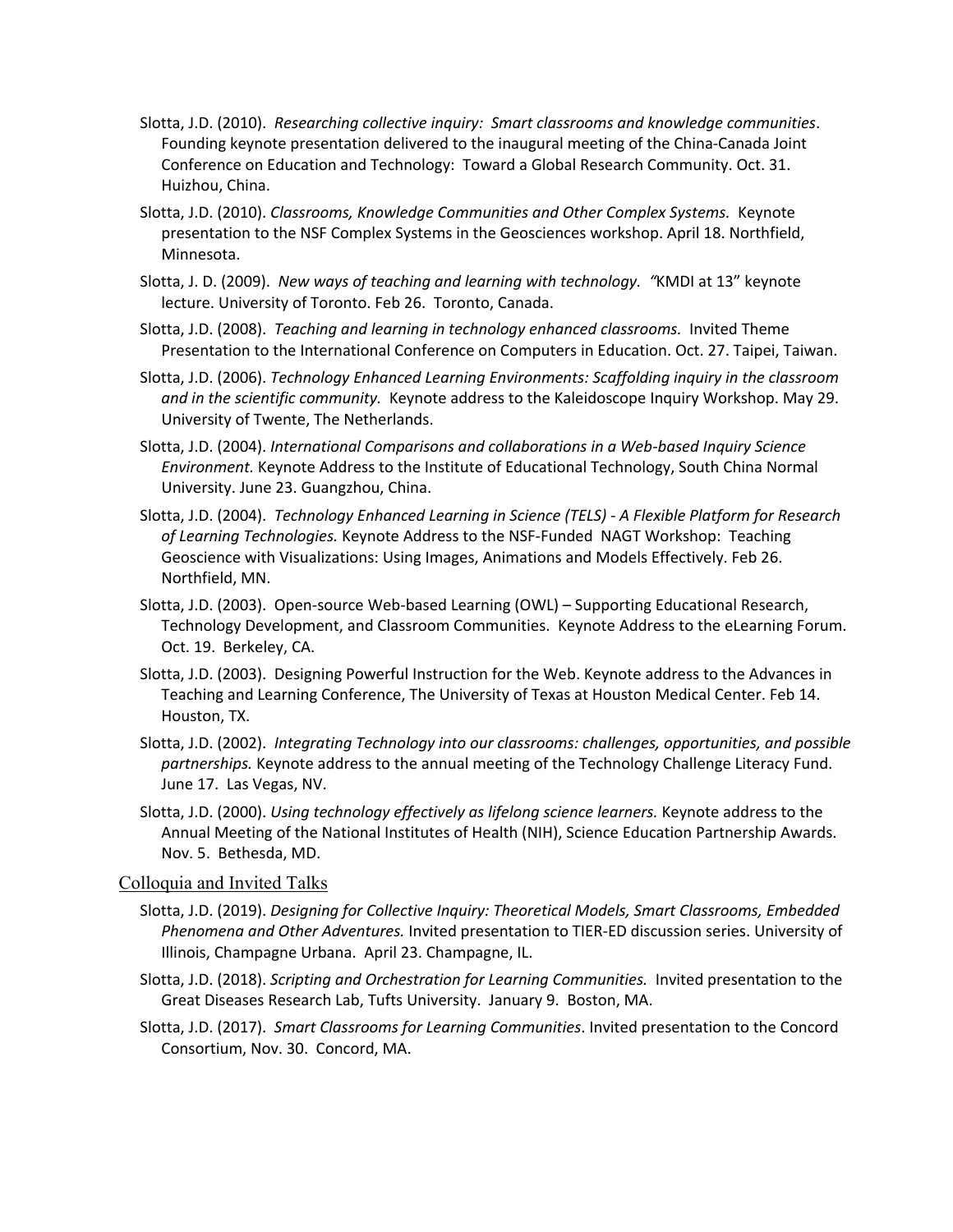- Slotta, J.D. (2015). *Knowledge Construction in the Instrumented Classroom: Supporting Student Investigations of Their Physical Learning Environment*. Invited presentation to the Toronto User Experience Group, University of Toronto, Dec. 8, Toronto, Canada.
- Slotta, J.D. (2015). *Common Knowledge: Supporting Teacher-led Discourse in a Knowledge Community*. Invited presentation to the conference for Multidisciplinary Advances in Reading and Writing for Science Education. May 8. New York, NY.
- Slotta, J.D. (2014). *Emerging Technologies for Classroom Learning*. Invited Presentation to South China Normal University. November 18. Guangzhou, China.
- Slotta, J.D. (2014). *Knowledge media for Learning: New technological affordances*. Invited presentation to Yunnan normal University. November 20. Kunming, China.
- Slotta, J.D. (2014). *New roles for technology and physical environments in supporting collective inquiry*. Invited presentation to the 2014 meeting of the Conference for Supporting Active Learning and Technological Innovation in Science Education (SALTISE). June 12. Montreal, Canada.
- Slotta, J.D. (2014) The Scalable Architecture for Interactive Learning (SAIL): An extensible framework for distributed and collective forms of inquiry. Invited presentation to the Cyberlearning Summit, NSF-sponsored conference. June 9. Madison, WI.
- Slotta, J.D. (2013). *If textbooks are dead, what will rise from the ashes?* Invited presentation to the People For Education Conference. Rotman Business School. University of Toronto. November 2. Toronto, Canada.
- Slotta, J.D. (2013). Smart Classrooms for Knowledge Communities New Pedagogical Models and Technology Architectures for 21st Century Learning. Tufts School of Engineering. April 22. Boston, MA.
- Slotta, J.D. (2012). *The Challenges of Understanding Emergent Phenomena: Implications for Science Education.* Invited presentation to ConChaMo 3: Conceptual Change and Ontological Issues. Dec 3. Helsinki, Finland.
- Slotta, J.D. (2012). *Psychology and Education Lecture: Smart classrooms and Knowledge Communities.* Invited presentation to the Ludwig Maximilians University departments of psychology and education. Feb 8. Munich, Germany.
- Slotta, J.D. (2011). Theoretical perspectives on knowledge, inquiry and community. New research on a model for complex collective inquiry. Colloquium talk for Intermedia, University of Oslo. Nov. 9. Oslo, Norway.
- Slotta, J.D. (2011). *Knowledge Community and Inquiry: Four iterations of a design research study*. Colloquium presentation to faculty of psychology, Ludwig Maximilians University. Oct. 10. Munich, Germany.
- Slotta, J.D. (2011). *New Technology Environments for Distributed Learning*. Talk given to the Intermedia Lab research group, University of Oslo. Sept. 13. Oslo, Norway.
- Slotta, J.D. (2011). *Smart Classrooms for Knowledge Communities: Introducing KCI and S3.* Presentation given to the Department of Educational Technology, Prof. Yu Shengquan. Beijing Normal University. July 15, 2011. Beijing, China.
- Slotta, J.D. (2010). *Emerging technologies for support of distributed knowledge communities*. presentation to the Bloomberg School of Nursing, Center for Excellence. November 16. University of Toronto.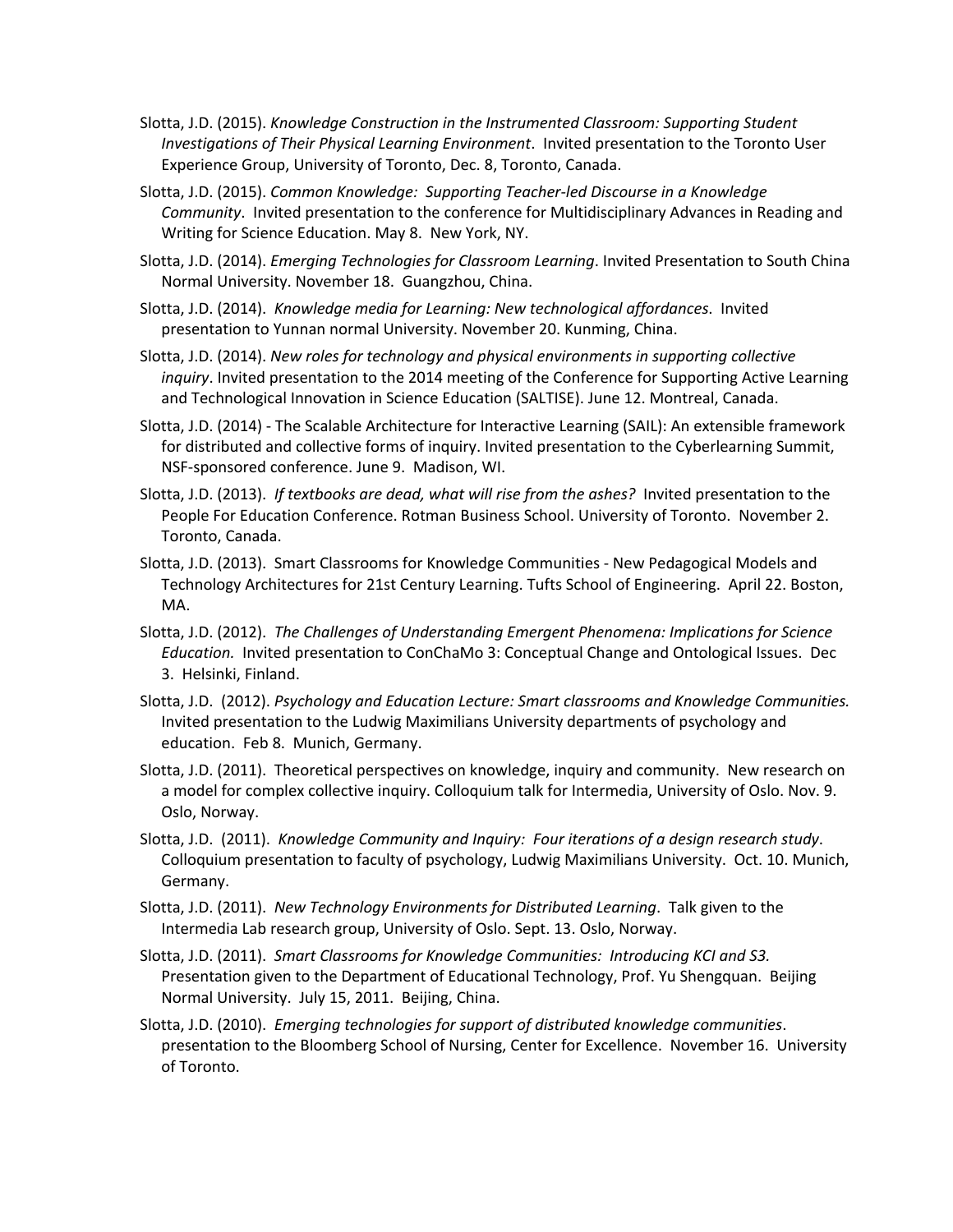- Slotta, J.D. (2010). *Inquiry, Collaboration, and Smart Classrooms*. Invited presentation to Beijng Normal University. November 4. Beijing, China
- Slotta, J.D. (2010). *Researching Smart Classrooms and Knowledge Communities*. Invited presentation to South China Normal University. November 3. Guangzhou, China
- Slotta, J.D. (2010). *Researching collective inquiry*. Invited presentation to East China Normal University. October 29. Shanghai, China
- Slotta, J.D. (2010). New technology formalisms and design approaches. Supporting the orchestration of complex collaboration scripts. Invited talk for the IntermediaLab, University of Oslo, August 27.
- Slotta, J.D., Tissenbaum, M., & Lui, M. (2010). *Co-design of collective inquiry curriculum: Technology frameworks and pedagogical models*. Invited lecture to the University of Gent, Belgium. August 24.
- Slotta, J. D., Peters, V. & Najafi, H. (2009). *Supporting knowledge communities: A pedagogical framework*. Invited talk for the Second Bienniel Stellar Alpine Rendez-vous. Nov. 30 – Dec. 3. Garmish Parten-Kirchen, Germany.
- Slotta, J. D., Tissenbaum, M. & Lui, M. (2009). *Invited talk for Smart Classrooms: Enabling Complex Pedagogical Scripts.* Paper presented at the Second Bienniel Stellar Alpine Rendez-vous. Nov. 30 – Dec. 3. Garmish Parten-Kirchen, Germany.
- Slotta, J. D. (2009). *Scientific visualizations: The need for integration within an inquiry context*. Colloquium presentation to the Knowledge Media Design Institute seminar on visualizations and learning. May 28. University of Toronto.
- Slotta, J. D. and Haklev, S. (2009). *Open educational resources around the world. Education Commons Special Event.* March 12. Knowledge Innovation Lab, University of Toronto.
- Slotta, J.D. and Anwar, A. (2009). *M-Learning: Taking the Show on the Road. Education Commons Special Event.* Feb 12. Knowledge Innovation Lab, University of Toronto.
- Slotta, J.D. (2008). The Use of Wikis in Collaborative Knowledge Generation And Critical Thinking. RCAT Seminar. November 26. The University of Toronto
- Slotta, J.D. (2008). *Technology-enhanced Learning for Knowledge Communities*. Brownbag colloquium presented to the Center for Math, Science and Technology, OISE. November 5. University of Toronto.
- Slotta, J.D. (2008). *A blended model for collaborative knowledge construction in science classrooms*. Presentation to the annual meeting of Technology Enhanced Learning in Science (TELS) center. Aug. 4. Berkeley, California.
- Slotta, J.D. (2008). *Smart Classrooms and Scalable Architectures.* Presentation to the Intermedia Lab, University of Oslo. July 2. Oslo, Norway.
- Slotta, J.D. (2008). *New ways of teaching and learning in the Web 2.0 Era: the role of technology and open source communities*. Presentation to the Center for Information Technology in Education, Faculty of Education, Honk Kong University. April 14. Hong Kong.
- Slotta, J.D. (2008). New ways of teaching and learning in smart classrooms. SMT Brownbag colloquium. April 2. University of Toronto.
- Slotta, J.D. (2008). *Teaching with technology in nursing education*. Colloquium presentation to the Bloomburg School of Nursing. March 12. University of Toronto.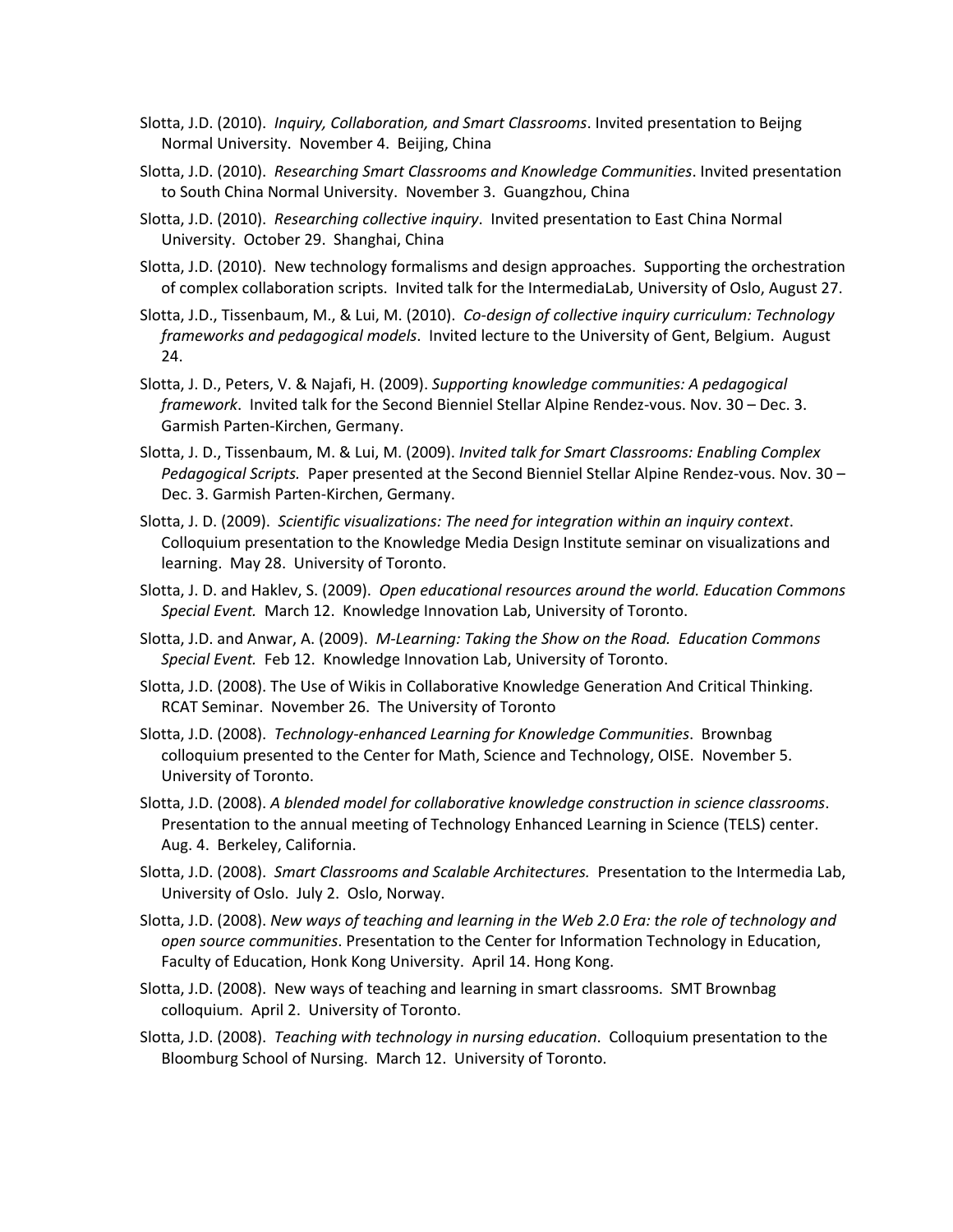- Slotta, J. D. (2007). *Making better progress in the next ten years: Open source and online community*. Invited presentation to the Kaleidoscope Alpine Rendez-vous conference. Jan. 23 Villars, Switzerland.
- Slotta, J.D. (2007). *Social Networking in the Learning Sciences*. Presentation for Social Networking Day. Nov. 2. University of Toronto.
- Slotta, J. D. (2007). *Classroom of the future: How do we arrive there?* Colloquium presentation May 23. Ludwig Maximilians University, Munich, Germany.
- Slotta, J.D. (2007). *New opportunities for teaching with technology.* Invited lunchtime colloquium. Institute for Child Studies. January 31. Toronto.
- Slotta, J.D. (2007). *Reflection on the semiotic relationship between learning technologies and research programs*. Research colloquium presented to Sandoval, Kafai and Enyedy lab. Feb 26. Los Angeles.
- Slotta, J.D. (2006). *A Scalable architecture for interactive learning: Enabling international partnerships*. Invited colloquium to the Intermedia Center, University of Oslo. June 1. Oslo, Norway.
- Slotta, J.D. (2006). Open source and open content partnerships in education: The promise of dynamic communities. NetCOIL Research Colloquium. August 28. OISE, University of Toronto.
- Slotta, J.D. (2006). Technology Enhanced Learning Environments: Scaffolding inquiry in the classroom and in the scientific community. HDAP Seminar Talk. November 8, 2006. OISE, University of Toronto.
- Slotta, J.D. (2006). Next steps in technology enhanced learning: Building an exchange community for designers and researchers. SMT Luncheon Brownbag. November 16, 2006. OISE, University of Toronto.
- Slotta, J.D. (2005). *Toward a framework for interoperable learning technologies*. Presentation to the Intermedia Institute, University of Oslo. August 5. Oslo, Norway.
- Slotta, J.D. (2004). Open-source Web-based Learning (OWL) Design goals for an architecture that supports an open source community of developers and an open content community of authors and instructors. Kick-off address to the OWL Design retreat, funded by IBM faculty award and NSF. March 17-19. Monterey, CA.
- Slotta, J.D. (2004). *Developing Scalable Collaborative Inquiry Projects in a Web-based platform*. Invited presentation to the Collaborative Reasoning Research Project (Richard Anderson, PI). University of Illinois, Urbana Champagne. Mar. 2-3.
- Slotta, J.D. (2003). Integrating Content from Digital Libraries: How can research-based innovations in curriculum and assessments leverage the wealth of content in NSDL? Presentation to the Science Education Resource Center,. October 28. Northfield, MN.
- Slotta, J.D. (2002). *WISE Technology for International Partnerships*. Presentation to special Japanese delegation for educational technology partnerships. March 8. Berkeley, CA.
- Slotta, J.D. (2002). *The Web-based Inquiry Science Environment: Technology, Curriculum and Teacher Supports.* Presentation to the Superintendents' Coalition Conference: Leadership in Learning: Advancing Equity, Quality Teaching and Learning, and Student Achievement in SMT Classrooms. Feb. 28. Palo Alto, CA.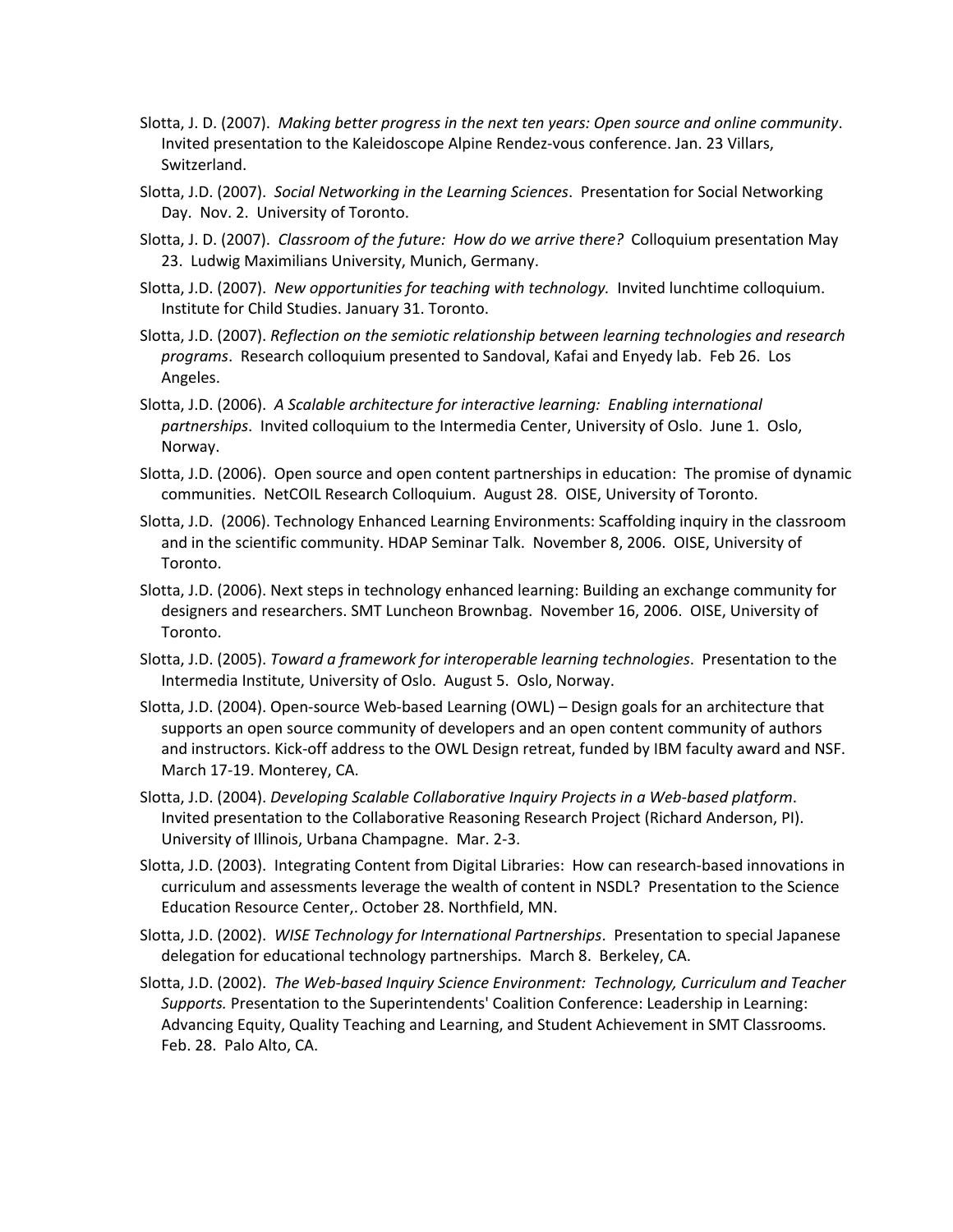- Slotta, J.D. (2001). *The Web-based Inquiry Science Environment (WISE): Technology, Curriculum and Professional Development*. Invited presentation to the Educational Resources Group, Monterey Bay Aquarium. March 12. Monterey, CA.
- Slotta, J.D. (2001). *Online community technologies for curriculum authoring and professional development.* Invited presentation to the Workshop on Cognition and Instruction, February 24. Toyota City, Japan.
- Slotta, J.D. (2001). *The Web-based Inquiry Science Environment (WISE): Inquiry and technology for science curriculum*. Invited presentation to the Cognitive Studies group, Chukyo University. February 23. Nagoya Japan.
- Linn, M.C, and Slotta, J.D. (2001). *The Web-based Inquiry Science Environment (WISE): Inquiry for Lifelong Learning.* Spotlight Presentation at NECC: The National Educational Computing Conference. June 25 - 29. Chicago, IL.
- Slotta, J.D. and Linn, M.C. (2001). *Partnerships with the Web-based Inquiry Science Environment.* Presentation to the University of California DiMI initiative conference, October 12. Palo Alto, CA.
- Slotta, J.D. (2000). *Connecting classrooms from Minnesota and Norway: Wolves in our backyards*. Invited presentation to The Norwegian Association for wolf and predator research, special assembly at the Wolf 2000 conference. February 23. Duluth, Minnesota.
- Slotta, J.D. (2000). *How can we translate current science controversies into effective science curriculum?* Invited presentation to the "Frogs as Bio-indicators" National Education Summit. April 16-17. St. Paul, Minnesota.
- Slotta, J.D. (2000). *Supporting WISE Teachers in Norway and the US*. Invited presentation to the NKUL Conference: The New Technologies: Challenges and opportunities for educational settings at the Norwegian University of Science and Technology. May 12. Trondheim, Norway.
- Slotta, J.S. (2000). *Adding "WISE" activities to your science curriculum.* Invited presentation to the American Physiology Society Summer Program. July 20, 2000. Falls Church, VA.
- Slotta, J.D. (2000). *The Web-based Integrated Science Environment (WISE): Technology, curriculum, and teacher communities.* Graduate School of Education, University of California at Berkeley Colloquium Series, December 4. Berkeley, CA.
- Slotta, J.D. (1999). *How can the Internet help teachers implement Inquiry Activities in their science curriculum?* Invited lecture at California State University, San Bernardino, January 23. San Bernardino, CA.
- Slotta, J.D. (1999). *The Web-based Integrated Science Environment; Perspectives on research and design.* Invited presentation to Stanford University Seminar on Design of Learning Environments. November 9, 1999. Palo Alto, CA.
- Slotta, J.D. (1996). *Instruction for Conceptual Change: The Success Story of Ontology Training*. Graduate School of Education, University of California at Berkeley Colloquium Series, November 24. Berkeley, CA.,

### **Workshops**

Moher, T., Lui, M. & Slotta, J.D. (2019). Workshop on Embedded Phenomenon and design. Pre-Conference Workshop at the International Society of the Learning Sciences (ISLS). June 10, Lyons, France.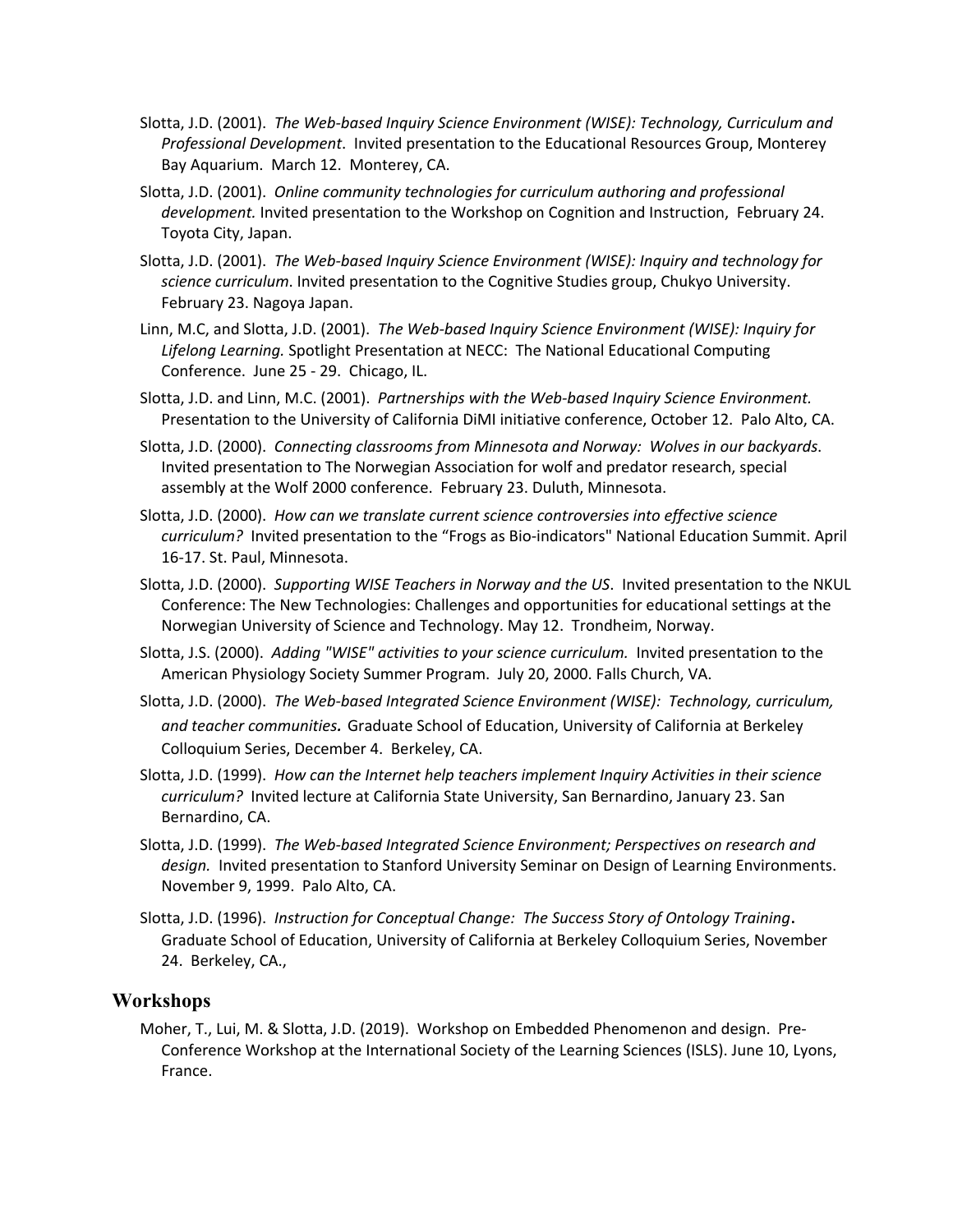- Prieto, L.P., Dimitriadis, Y., Harrer, A., Milrad, M., Nussbaum, M., Slotta, J.D. (2015). The Orchestrated Collaborative Classroom: Designing and Making Sense of Heterogeneous Ecologies of Teaching and Learning Resources. Pre-Conference Workshop at the International Society of the Learning Sciences (ISLS). June 6. Goethenburg, Sweden.
- Smordal, O. & Slotta, J.D. (2014). *Enacting science inquiry scripts across contexts and in hybrid spaces*. International Workshop on Technologies for Scripted Collaboration. The 6th International Conference on Intelligent Networking and Collaborative Systems. September 10-12, Salerno, Italy.
- Dimitriadis, Y., Slotta, J.D., & Wittaker, C. (2013). *Scripting and orchestration for higher education courses.* Workshop delivered for the meeting of the Conference for Supporting Active Learning and Technological Innovation in Science Education (SALTISE). Montreal, Canada. June 10.
- Martinez, R., Slotta, J.D., Dillenbourg, P., Clayphan, A., Tissenbaum, M., Schwendimann, B. & Ackad, C. (2012). Digital Ecosystems for Collaborative Learning: Embedding Personal and Collaborative Devices to Support Classrooms of the Future. Pre-Conference Workshop: Proceedings of the Tenth International Conference of the Learning Sciences - Volume 2: 588-589. International Society of the Learning Sciences (ISLS).
- Slotta, J.D. (2011). Science education: *Technology, research and teaching practices*. Workshop presented to the Ludwig Maximilians University Masters of Excellence and Learning Sciences graduate program. October 12-13. Munich, Germany.
- Slotta, J.D., Tissenbaum, M. & Lui, M. (2011). Researching Collective Inquiry: Smart Classrooms and Knowledge Communities. Paper presented at the first annual Workshop for Cyberlearning Tools for STEM Education. Berkeley, CA. March 8-9.

### **• 2006 - 2010 •**

- Zhao, J., Li, K., Wang, L. and Slotta, J.D. (2010). *Inaugural China-Canada Workshop on Technology and Education: Toward a Global Research Community*. October 31 – November 2. Huizhou University, China.
- Smordal, O., Slotta, J.D., Mercier, E. & Pierroux, P. (2010). *Workshop on distributed virtual environments for knowledge communities in learning sciences research*. August 28 – Sept. 1, University of Oslo.
- Evans, M., Jochen, J., Mercier, E., Wise, A., Slotta, J.D., Pierroux, P. (2010). *Collaborative Learning with Interactive Surfaces*. Pre-conference workshop at the International Conference of the Learning Sciences. June 28. Chicago, Illinois.
- Slotta, J.D., Linn, M. C. and Madeira, C. (2010). A Technology community for the learning sciences. Canada-California Strategic Innovation Partnership (CCSIP) workshop. June 4-7, 2010. Kawartha Lakes, Ontario.
- Slotta, J.D., Linn, M. C. and Madeira, C. (2009). A Technology community for the learning sciences. Canada-California Strategic Innovation Partnership (CCSIP) workshop. Oct. 17-20. Monterey, California.
- Slotta, J.D. and Zhao, N. (2009). *China-University of Toronto research partnerships*. Workshop with visiting Chinese scholars and Education Ministry officers, and 6 University of Toronto faculty. August 12-14. Toronto.
- Linn, M. C., Beneman, K., Madeira, C. and Slotta, J.D. (2009). *Logging Opportunities for Teacher Professional Development in Science.* Annual meeting of the Technology-enhanced Learning in Science (TELS) center. August 3-7. Minneapolis, MN.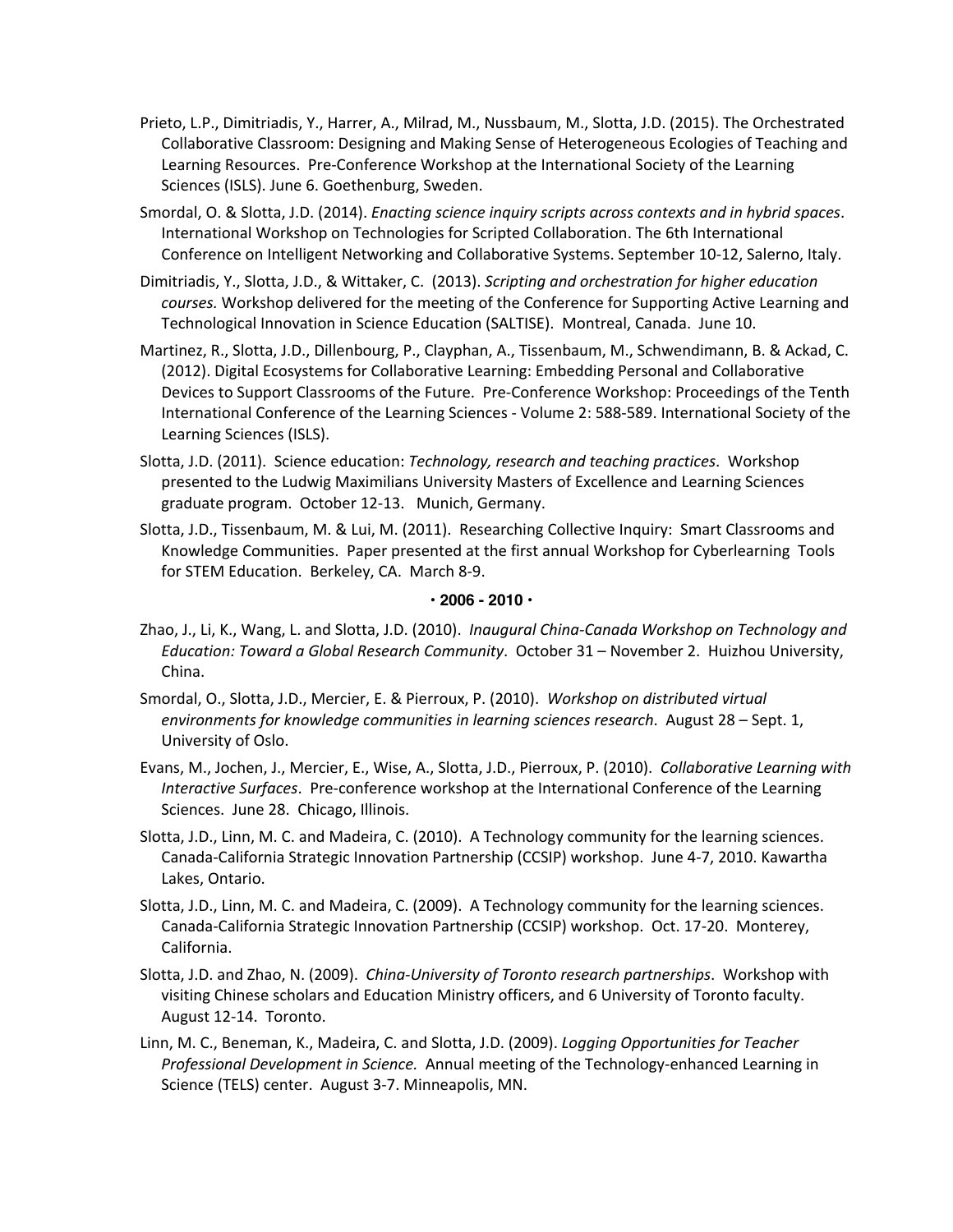- Slotta, J.D. and Aleahmad, T. (2008). Technology community for open source and innovation. Educoder launch and retreat. October 24-27. Kawartha Lakes, Ontario.
- Linn, M. C., Slotta, J.D., Tinker, R. (2008). *Research and Technology convergence: Supporting the TELS knowledge community*. Annual meeting of the Technology-enhanced Learning in Science (TELS) center. August 1-8. Berkeley, California.
- Slotta, J.D., Aleahmad, T., and Bannasch, S. (2008). *The Scalable Architecture for Interactive Learning (SAIL) - New tools and communities for research.* Workshop presentation at the International Conference of the Learning Sciences (ICLS). June 25-26. Utrecht, The Netherlands.
- Aleahmad, T., Slotta, J.D., and Van Joolingen, W. (2007). *Supporting the convergence of CSCL and inquiry: Architecture, resources and community.* Workshop presentation to the Computer Supported Collaborative Learning (CSCL) conference, Rutgers, NJ.
- Slotta, J. D. (2007). *Scripting Environments for Collaborative Inquiry: New Architectures & New Opportunities.* Kaliedoscope Alpine Rendez-Vous workshop on Scripting and Collaborative Learning. January 23. Villars, Switzerland.
- Kollar, I., Fischer, F., and Slotta, J.D. (2007). *Web-based collaborative inquiry learning in German secondary schools - Effects of internal and external collaboration scripts*. Workshop presentation to the Computer Supported Collaborative Learning (CSCL) conference, Rutgers, NJ.
- Slotta, J.D. (2007). *Supporting the convergence of CSCL and inquiry: Architecture, resources and community.* Workshop presentation to the Computer Supported Collaborative Learning (CSCL) conference. Rutgers, NJ.
- Aleahmad, T., Slotta, J.D., and Van Joolingen, W. (2007). *Authoring frameworks for integrating collaborative learning technologies.* Workshop coordinated at the Computer Supported Collaborative Learning (CSCL) conference. Rutgers, NJ.
- Slotta, J. D. (2007). Evolving the classrooms of the future: *The interplay of pedagogy, technology and community*. Kaliedoscope Alpine Rendez-Vous workshop on classrooms of the future. January 25. Villars, Switzerland.

### **• 2000- 2005 •**

- Slotta, J.D. & O'Mahony, M. (2005). *TELS curriculum planning workshops for teachers.* University of Toronto Schools, July 5.
- Linn, M.C., Slotta, J.D. & Tinker, R. (2005). *Technology Enhanced Learning in Science (TELS) Retreat*. University of California, Berkeley. August 1-5.
- Linn, M.C., Slotta, J.D. & Tinker, R. (2004). *Technology Enhanced Learning in Science (TELS) Retreat*. North Carolina State University, Durham, NC. August 6-9.
- Slotta, J.D., and Aleahmad, T. (2005). *The Scalable Architecture for Interactive Learning (SAIL) -- Background, design and demonstration*. Annual meeting of the Technology-enhanced Learning in Science (TELS) center. July 13-17. State College, Pennsylvania
- Slotta, J.D. (2004). *Researching the Web-based Inquiry Science Environment: Integrating technology and inquiry into the science curriculum*. Presentation to the "Bringing Research on Learning to the Geosciences" workshop. May 7-9. Northfield, Minnesota.
- Slotta, J.D. & Linn, M.C. (2003). *Evidence-based Planning Workshop for Teachers*. University of California, Berkeley. August.
- Slotta, J.D. (2003). *The Educational Accelerator: Partnership Opportunities in the TELS Center*. Presentation to NSF-DFG collaboration workshop., Nov. 13-15. Tuebingen, Germany.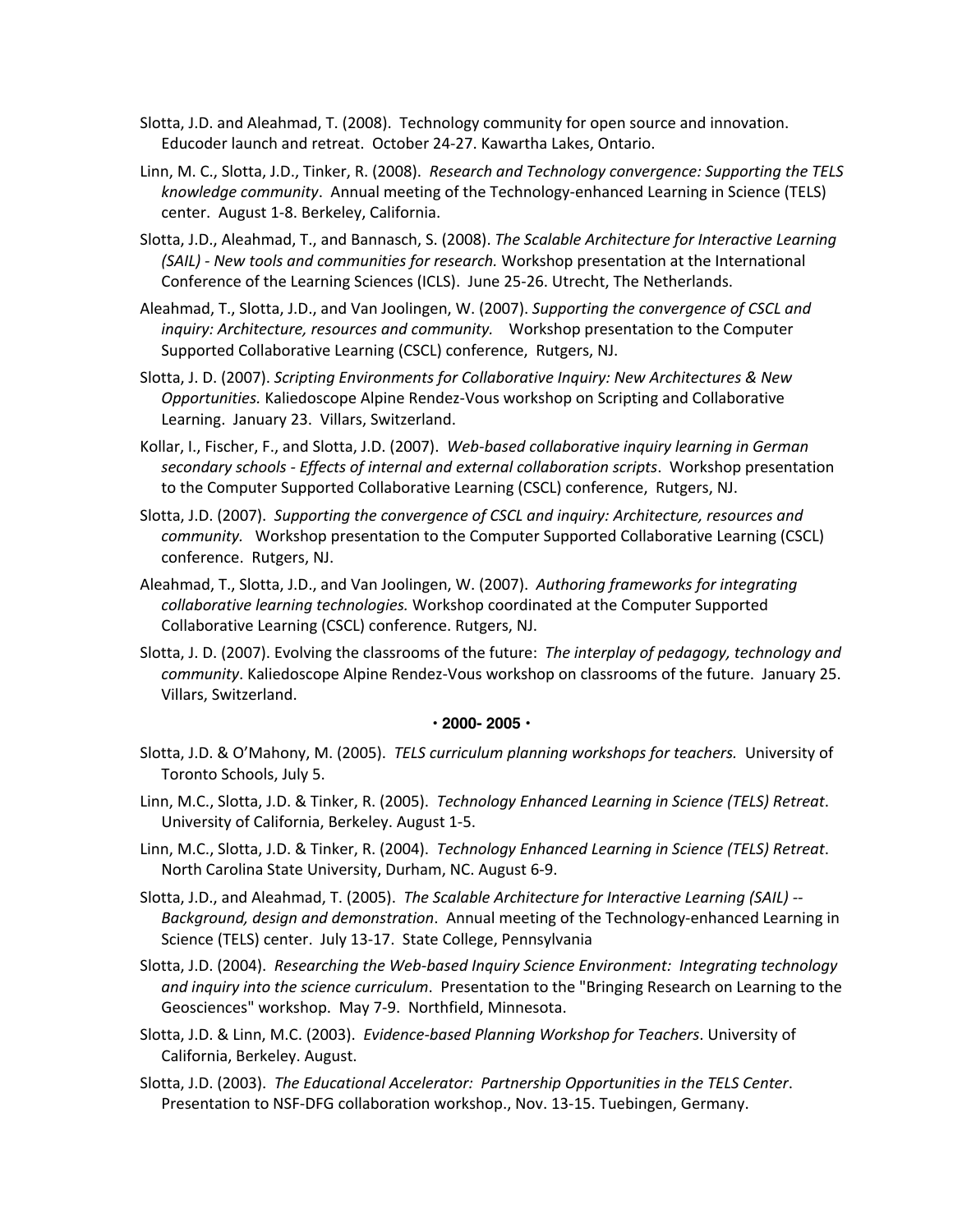- Slotta, J.D. & Linn, M.C. (2003). *Evidence-based Planning Workshop for Teachers.* University of California, Berkeley. August.
- Slotta, J.D. (2002). *The WISE Rock Cycle Project: New methods of assessment to support technologyenhanced earth science curriculum*. Presentation to the American Geophysical Union Meeting: Using Global Datasets in Teaching Earth Processes. December 5. San Francisco, CA.
- Slotta, J.D. (2002). *Evidence-based Planning Workshop for Teachers*. University of California, Berkeley. August.
- Slotta, J.D. (2002). *Inquiry and Technology for Secondary Science -* Hamline University. June 8-10
- *Bell, P., Linn, M.C. &* Slotta, J.D. (2001). WISE-SCOPE Summer Workshop for Teachers. University of Washington, Seattle. August1-4.
- Slotta, J.D. (2000). *Inquiry and Technology Integration using WISE*. Minnesota Science Teachers, Assoc., Duluth, MN. Mar 15.
- Slotta, J.D. (2000). *WISE and Palm for Science Inquiry.* Denver Public Schools District. Denver, CO. April 6.
- Slotta, J.D. (2000). *WISE and Palm for Science Inquiry.* Desert Sands Unified School District. Palm Springs, CA. April 15.
- Slotta, J.D. (2000). *Summer Workshop for Teachers*. American Physiology Society Annual Summer Program. May 15-19.
- Slotta, J.D. (2000). Inquiry and Technology for Secondary Science Hamline University. June 4.
- Bell, P., Linn, M.C. & Slotta, J.D. (2000). *WISE-SCOPE Summer Workshop for Teachers*. University of Washington, Seattle. August 3-5.
- Slotta, J.D. (2000). *How do WISE Curriculum and Technology help make thinking visible*? Presentation to the NSF Visualization and Modeling Workshop, Oct. 25. Arlington, VA.

#### **• 1990-1999 •**

- Slotta, J.D. (1999). *American Physiology Society Summer Workshop for Teachers*. American Physiology Society Annual Summer Program. May 5-9.
- Slotta J.D. & Linn., M.C. (1999). *WISE Summer Workshop for Teachers*. University of California, Berkeley. June 23-28
- Slotta J.D. & Linn., M.C. & Bell, P. (1998). *WISE Summer Workshop for Teachers*. University of California, Berkeley. August.
- Slotta, J., Bell., P., Davis, E., Slotta, J.D., Hoadley, C. & Linn., M.C. (1997). *KIE Summer Workshop for Teachers.* University of California, Berkeley. August 15-20.
- Bell., P., Davis, E., Slotta, J.D., Hoadley, C. & Linn., M.C. (1996). *KIE Summer Workshop for Teachers*. University of California, Berkeley. August 5-8.
- Slotta, J.D. (1993). *Cognitive Science, Curriculum and Instruction: The implications of cognitive research for instruction and facilitation methods*. Invited presentation to the Institute of Cultural Affairs workshop on training and facilitation. Denver, Colorado. July 21-23.

### **Conference Presentations**

 *\* denotes a presentation that also appears above as a peer reviewed proceedings publication*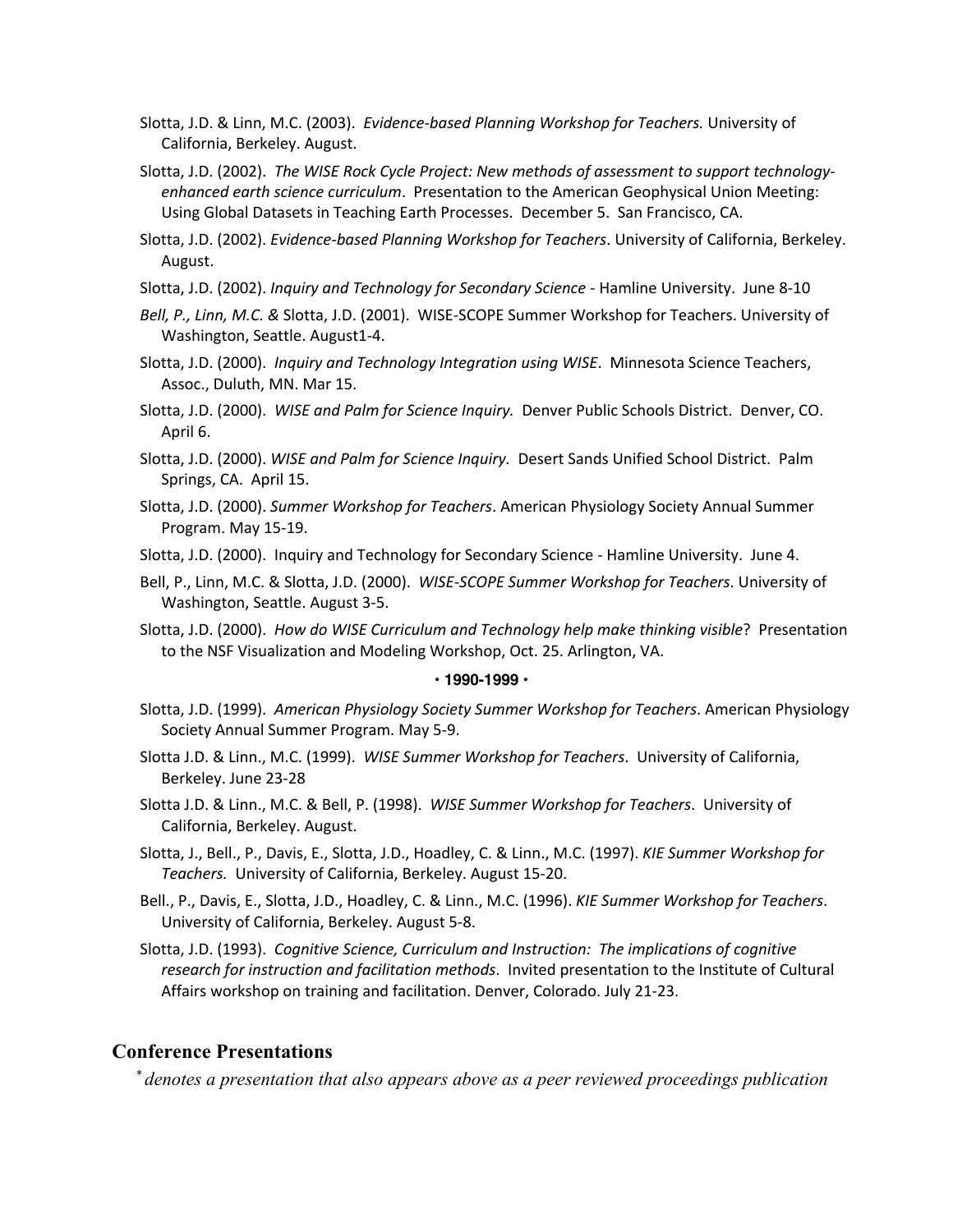- Slotta, J.D. (2019). The Knowledge Community and Inquiry Model: Synthesizing a Decade's Research for a Widening Audience. Session Chair, a 10-Year retrospective session presented to the at the annual meeting of the American Educational Research Association. April 5-9. Toronto, ON, Canada.
- Semerjian, Duesbery & Slotta, J.D. (2019). A Visual Measure of Science Identity: Instrument Development Pilot. Paper presented to the at the annual meeting of the American Educational Research Association. April 5-9. Toronto, ON, Canada.
- Morales, M., Gates, M., Goldner, M. & Slotta, J.D. (2019). Embracing the Authentic Unknown: How Science Classrooms Can Benefit From Arts-Based Notions of Emergence. Paper presented to the at the annual meeting of the American Educational Research Association. April 5-9. Toronto, ON, Canada.
- Gates, M., Morales, M., Goldner, M., Moher, T. & Slotta, J.D. (2019). Keeping the M in STEM: Supporting Mathematical Content in an Integrated Geoscience Unit. Paper presented to the at the annual meeting of the American Educational Research Association. April 5-9. Toronto, ON, Canada.
- Najafi, H., Haklev, S., Acosta, A. & Slotta, J.D. (2019). Opportunities for Collaboration and Reflection in a Teacher Professional Development MOOC. Paper presented to the at the annual meeting of the American Educational Research Association. April 5-9. Toronto, ON, Canada.
- \*Semerjian, A., Duesbery, L., & Slotta, J.D. (2018). The visual test of science identity (VTSI). *The International Conference of the Learning Sciences (ICLS) 2018*. London: International Society of the Learning Sciences.
- \*Acosta, A., & Slotta, J. (2018). Representations of progress in a learning community curriculum for grade 12 biology. *The International Conference of the Learning Sciences (ICLS) 2018*. London International Society of the Learning Sciences, Inc. ISLS.
- \*Linn, M. C., Eylon, B. S., Kidron, A., Gerard, L., Toutkoushian, E., Ryoo, K. K., ... & Barnes, J. (2018). Knowledge Integration in the Digital Age: Trajectories, Opportunities and Future Directions. In Proceedings of International Conference of the Learning Sciences, ICLS (Vol. 2, No. 2018-Jun, pp. 1259-1266). ISLS.
- Slotta, J.D., Gates, M. & Moher, T. (2018). Embedded Simulations as a Bridging Activity for Collective Inquiry in Earth Science. Paper presented to the at the annual meeting of the American Educational Research Association. April 13-17. New York, NY.
- Slotta, J.D., Linn, M.C., & Horwitz, P. (2018). Robert Tinker's Initiative in Technology-Enhanced Learning in Science. Paper presented to the at the annual meeting of the American Educational Research Association. April 13-17. New York, NY.
- Serevetas, M & Slotta, J. D. (2018). Knowledge Integration Within an Inquiry Community. Paper presented to the at the annual meeting of the American Educational Research Association. April 13-17. New York, NY.

### **• 2017 •**

\*Acosta, A. & Slotta, J.D., (2017). Scripting and Orchestrating Learning Communities: A Role for Learning Analytics. Paper presented to the 12th International Conference on Computer Supported Collaborative Learning (CSCL) 2017, June 18-22. Philadelphia, PA.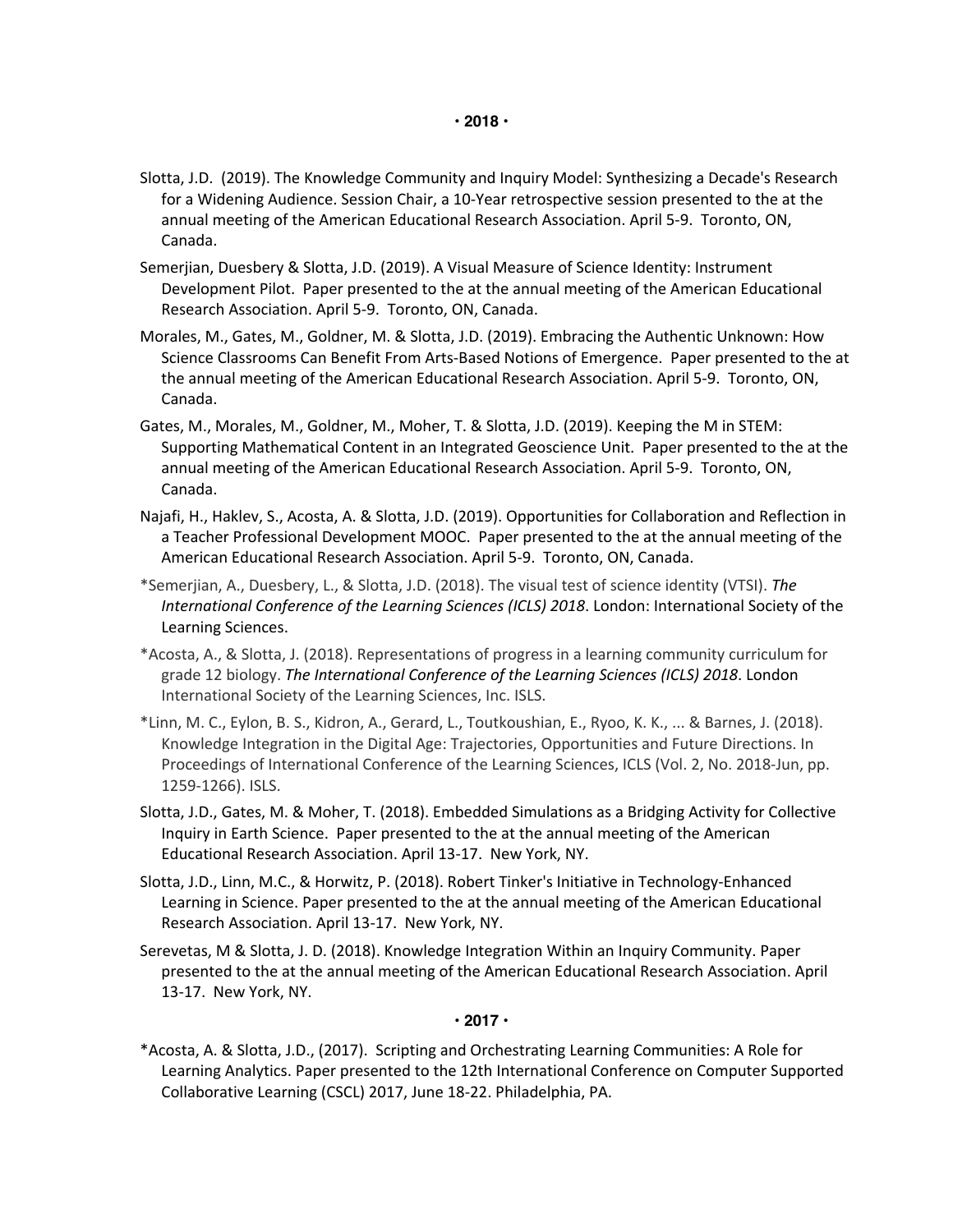- Haklev, S. & Slotta, J.D. (2017). *A principled approach to the design of collaborative MOOC curricula.* Fifth European MOOCs Stakeholder Summit, Madrid, Spain.
- \*Haklev, S., Sharma, K., Slotta, J.D., & Dillenbourg, P. (2017).. *Contextualizing the co-creation of artefacts within the nested social structure of a collaborative MOOC.* EC-TEL, Tallinn.
- \*Quintana, R., Moher, T., & Slotta, J. (2017). The Role of Visual Representations Within the Scientific Practice of Explanation. Paper presented to the 12th International Conference on Computer Supported Collaborative Learning (CSCL) 2017, June 18-22. Philadelphia, PA.
- Najafi, H., Haklev, S., Evans, R., & Slotta, J.D. (2017). Fostering Reflection in an Open Course for Teacher Professional Development. Paper presented at the Canadian Society for Studies in Education (CSSE). May. 28 – 31. Toronto.
- \*Håklev S., Slotta J.D. (2017) A Principled Approach to the Design of Collaborative MOOC Curricula. In: Delgado Kloos C., Jermann P., Pérez-Sanagustín M., Seaton D., White S. (eds) Digital Education: Out to the World and Back to the Campus. EMOOCs 2017. Lecture Notes in Computer Science, vol 10254. Springer, Cham
- Slotta, J.D., Acosta, A., & Zimmerman, T. (2017). Social Network Scaffolds for a Citizen Science Community. Paper presented at the annual meeting of the American Educational Research Association. April 27 – May 1. San Antonio, TX.
- Quintana, R.C. & Slotta, J.D. (2017). Visual Timelines: A Proposed Approach to Transcription for Researchers Using Design-Based Research Methods. Paper presented at the annual meeting of the American Educational Research Association. April 27 – May 1. San Antonio, TX.
- Slotta, J.D (2017). Invited Panelist to AERA Presidential Session on Diversity and Equity in STEM Education. Presented at the annual meeting of the American Educational Research Association. April 27 – May 1. San Antonio, TX.
- Slotta, J.D., Lui, M., Quintana, R. & Moher, T. (2017). Modeling WallCology: Technology Scaffolds for Building, Predicting, and Reasoning Around Models of Simulated Ecosystems. Structured Poster Session: Supporting Science as a Modeling Practice in the Classroom Through the Lens of Next Generation Science Standards, presented at the annual meeting of the American Educational Research Association. April 27 – May 1. San Antonio, TX.

### **• 2016 •**

- \* Quintana, R., Quintana, C., Madeira, C., & Slotta, J.D. (2016). Keeping Watch: Exploring Wearable Technology Designs for K-12 Teachers. In Proceedings of the *34th International Conference on Human Factors in Computing Systems: CHI 2016 Late-Breaking Work* (CHI). (pp. 2272-2278). May 9- 12. San Jose, California.
- Madeira, C., Quintana, R. & Slotta, J.D. (2016). *Wearable Technology for Teachers: Support for Classroom Orchestration*. Paper Presentation at the annual meeting of the American Educational Research Association, April 8-12, Washington, DC
- Quintana, R., Madeira, C. & Slotta, J.D. (2016). *Collecting and Creating Visual Representations Within a Technology-Mediated Astronomy Curriculum*. Paper Presentation at the annual meeting of the American Educational Research Association, April 8-12, Washington, DC.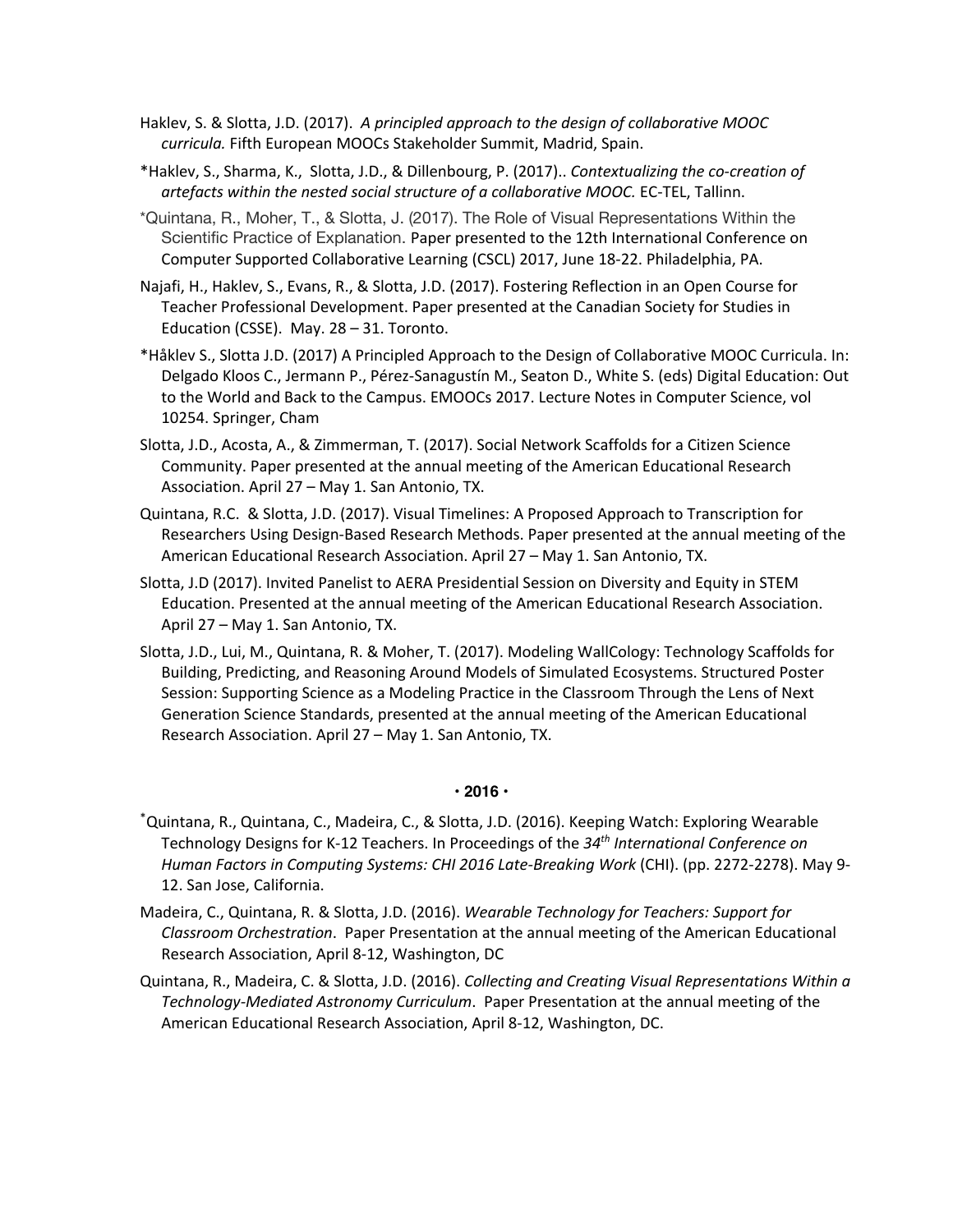- Slotta, J.D., Fong, C.F., & Quintana, R. (2015). *Common Knowledge: Supporting Teacher-led Discourse in a Knowledge Community*. Paper Presentation at the biennial meeting of the European Association for Learning and Instruction, August 25-29, Limassol, Cyprus.
- Slotta, J.D., Quintana, R. & Moher (2015). *A Distributed Technology Environment for Supporting a Community of Science Learners*. Paper Presentation at the biennial meeting of the European Association for Learning and Instruction, August 25-29, Limassol, Cyprus.
- \* Fong, C. & Slotta, J.D. (2015). *The 3R Orchestration Cycle: Fostering Inquiry Discourse in a CSCL Classroom.* Paper presented to the Eleventh Computer-Supported Collaborative Learning Conference June 7-11. Gothenburg, Sweden.
- \* Fong, C., Cober, R., Messina, R., Murray, J., Peebles, B. & Slotta, J.D. (2015). *The 3R Orchestration Cycle: Fostering MultiModal Inquiry Discourse in a Scaffolded Inquiry Environment.* Paper presented to the Eleventh Computer-Supported Collaborative Learning Conference, June 7-11. Gothenburg, Sweden.
- \* Cober, R., Moher, T., & Slotta, J.D. (2015). Use of Visual Evidence for Planning and Argumentation. In Knowledge Construction in the Instrumented Classroom: Supporting Student Investigations of Their Physical Learning Environment. Paper presented to the Eleventh Computer-Supported Collaborative Learning Conference, June 7-11. Gothenburg, Sweden.
- \* Cober, R., Acosta, A., Moher, T., Kuhn, A., Quintana, C., & Slotta, J.D. (2015). *The Use of Visual Evidence for Planning and Argumentation.* Paper presented to the Eleventh Computer-Supported Collaborative Learning Conference, June 7-11. Gothenburg, Sweden.
- \* Gil, E. & Slotta, J.D. (2015). *Knowledge Community and Inquiry about Big Data among High School Students with Interactive Orchestrated Learning Space*. Poster presented to the Eleventh Computer-Supported Collaborative Learning Conference, June 7-11. Gothenburg, Sweden.
- \* Zimmerman, T., Najafi, H., Slotta, J.D., Acosta, A., O'Hara, M., & Krauss, A. (2015). *Pioneer Valley Citizen Science Collaboratory: A CSCL Approach to Designing Citizen Science Projects*. Poster presented to the Eleventh Computer-Supported Collaborative Learning Conference, June 7-11. Gothenburg, Sweden.
- \* Cai, H. (2015), Gu, X., & Slotta, J.D. (2015). *Orchestrating Visualization Tools for Supporting Collaborative Problem Solving in the Classroom: A Case Study*. Poster presented to the Eleventh Computer-Supported Collaborative Learning Conference, June 7-11. Gothenburg, Sweden
- Cober, R., Moher, T. & Slotta, J.D. (2015). *Working as a Scientific Community: Collecting and Sharing Evidence From Camera Trap Photos of Our Schoolyard*. Paper Presentation at the annual meeting of the American Educational Research Association, April 16-20, Chicago, IL.
- Tissenbaum, M. & Slotta, J.D. (2015). *The Role of a Technology Framework in Orchestrating Real-Time Inquiry: SAIL Smart Space (S3)*. Paper Presentation at the annual meeting of the American Educational Research Association, April 16-20, Chicago, IL.
- Lui, M. & Slotta, J.D. (2015). *Assessing the Role of Embodied Interaction in Mediating Collective Inquiry in Mixed-Reality Learning Environments*. Paper Presentation at the annual meeting of the American Educational Research Association, April 16-20, Chicago, IL.
- Fong, C., Cober, R., Messina, R., Moher, T., Murray, J., Peebles, B. & Slotta, J.D. (2015). *Common Knowledge: Iterative Design, Scripting, and Orchestration of Inquiry Discourse in Elementary*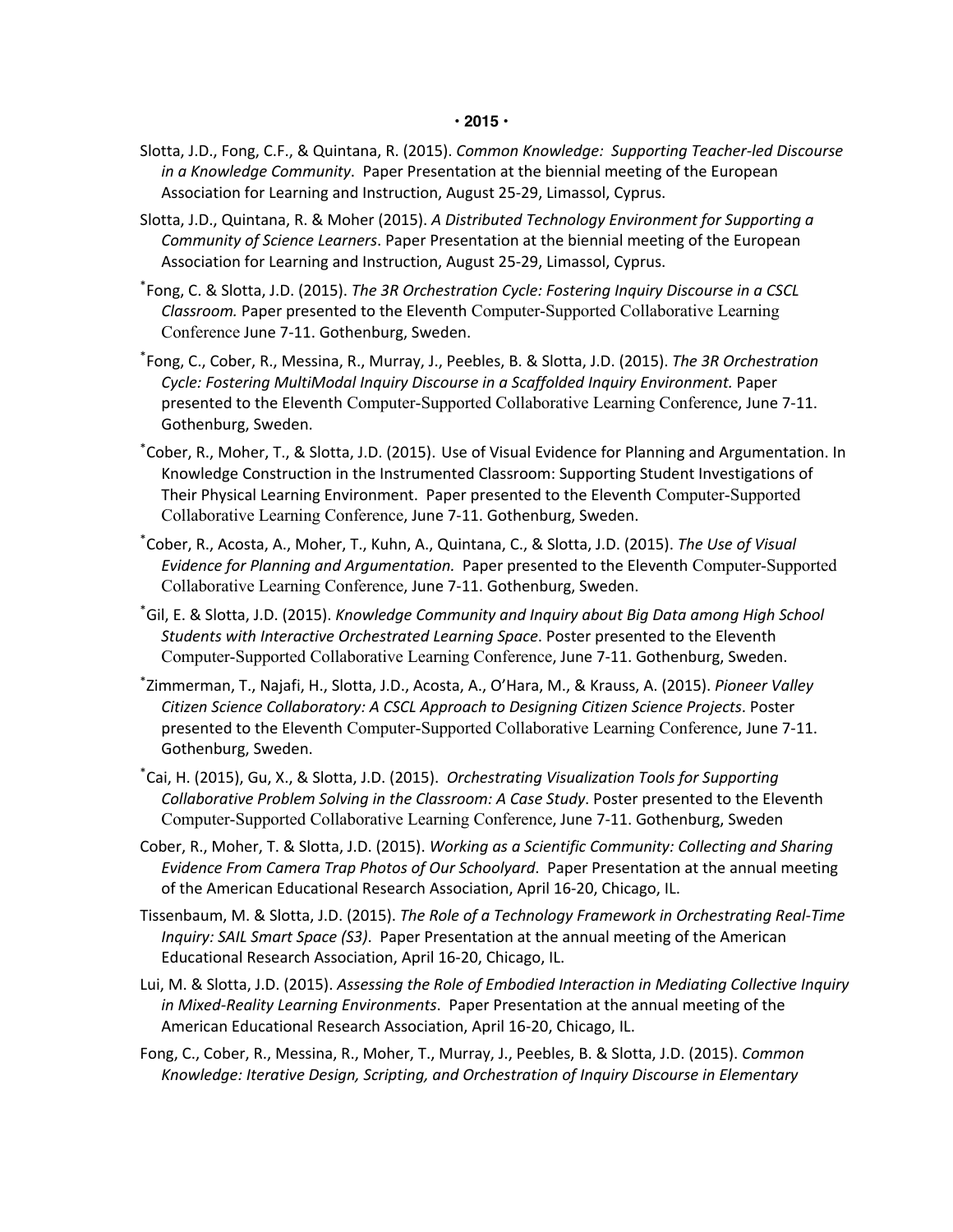*Science*. Paper Presentation at the annual meeting of the American Educational Research Association, April 16-20, Chicago, IL.

Cober, R., Slotta, J.D., Tan, E., So, H., Konings, K. (2015). Conditions That Support Teachers as Participatory Designers: Two Case Studies of Technology Design for Knowledge-Building Environments. Paper Presentation at the annual meeting of the American Educational Research Association, April 16-20, Chicago, IL.

#### **• 2014 •**

- \* Acosta, A., Lui, M., & Slotta, J.D. (2014). *Exploring Group-Level Epistemic Cognitions within a Knowledge Community and Inquiry Curriculum for Secondary Science*. Paper presented to the Eleventh International Conference of the Learning Sciences, June 23-27. Boulder, CO.
- \* Tissenbaum, M. & Slotta, J.D. (2014). *Developing an Orchestrational Framework for Collective Inquiry in Smart Classrooms: SAIL Smart Space (S3).* Paper presented to the Eleventh International Conference of the Learning Sciences, June 23-27. Boulder, CO.
- \* Lui, M. & Slotta, J.D. (2014). *Collective Immersive Simulations: A New Approach to Learning and Instruction of Complex Biology Topics*. Paper presented to the Eleventh International Conference of the Learning Sciences, June 23-27. Boulder, CO.
- \* Voogt, J., McKenney, S., Kali, Y., Breuleux, A., Cober, R., Slotta, J.D., Eylon, B.S., Itow, R., Könings, K., Laferrière, T., Linn, M.C., Markauskaite, L., Reeve, R., Sagy, O., So, H.J., Svihla, V., Tan, E., Matuk, C. (2014). *Teachers as designers.* Invited presentation to the Eleventh International Conference of the Learning Sciences, June 23-27. Boulder, CO.
- \* Moher, T., Ching., C.C., Schaefer, S., Lee, V.R., Enyedy, N., Danich, J.A., Guerra, P., Gnoli, G., Pazmino, P.J., López Silva, B.A., Lyons, L., Perritano, A., Slattery, B., Tissenbaum, M., Slotta, J.D., Cober, R., Fong, C., Rubin, A. (2014). *Becoming reflective: Designing for reflection on physical performances.* Symposium session in the Eleventh International Conference of the Learning Sciences, June 23-27. Boulder, CO.
- \* Lui, M., Kuhn, A., Acosta, A., Quintana, C., & Slotta, J. D. (2014). *Supporting learners in collecting and exploring data from immersive simulations in collective inquiry.* Paper presented to the Eleventh International Conference of the Learning Sciences, June 23-27. Boulder, CO.
- Slotta J., McCann, C., Resch, G., Andrew, D., Inglis, R., Kromberg, H., Makiwane, G.N., Chan, J., & Butler, L.M. (2014). *Supporting conceptual change for community healthworkers: The role of discourse and educational media during household visits.* Ninth International Conference on Conceptual Change. August 26-29, Bologna, Italy.
- Lui, M. Nino-Soto, M. & Slotta, J.D. (2014). *Teaching Evolution With Collective Immersive Simulations.* Paper Presentation at the annual meeting of the American Educational Research Association, April 3- 7, Philadelphia, PA.
- Tissenbaum, M. & Slotta, J.D. (2014). *A Smart Classroom Infrastructure for the Orchestration of Collaborative Inquiry.* Round Table Presentation at the annual meeting of the American Educational Research Association, April 3- 7, Philadelphia, PA.
- Fong, C., Cober, R., Moher, T., Messina, R., Murray, J., Peebles, B. & Slotta, J.D. (2014). *Common Knowledge: Design, Scripting, and Orchestration of Knowledge Building Discourse in Elementary Science*. Paper Presentation at the annual meeting of the American Educational Research Association, April 3- 7, Philadelphia, PA.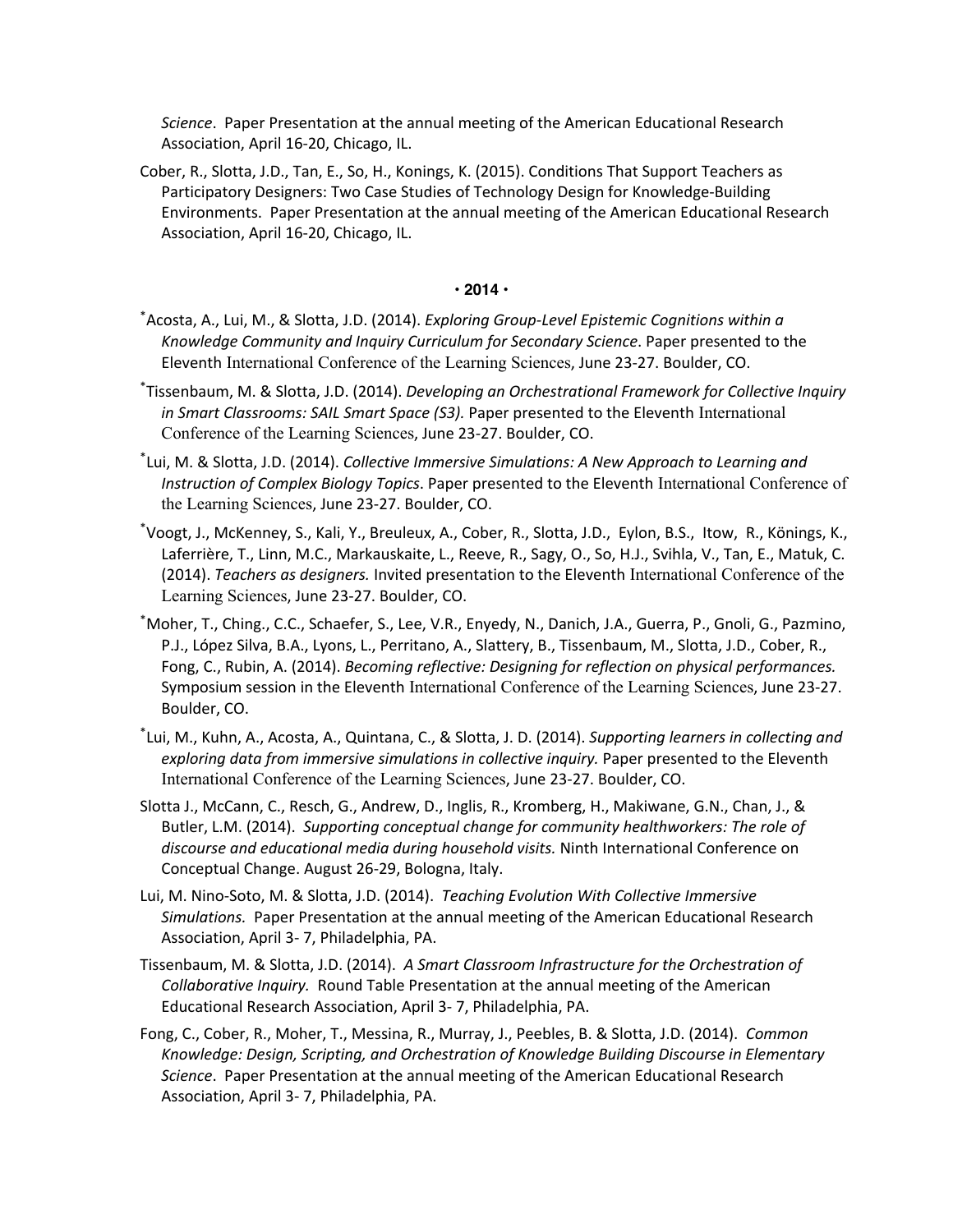- Slotta, J.D., Tissenbaum, M. & Lui, M. (2014). *Location, Location: Using the Physical Space of the Classroom for Pedagogical Advantage*. Paper Presentation at the annual meeting of the American Educational Research Association, April 3- 7, Philadelphia, PA.
- Zhao, N. & Slotta, J.D. (2014). *Measuring Teachers' Background Knowledge for the Study of Teachers' Role in Knowledge Community and Inquiry*. Paper Presentation at the annual meeting of the American Educational Research Association, April 3- 7, Philadelphia, PA.
- Najafi, H. & Slotta, J.D. (2014). *Students Co-constructing Knowledge in an Augmented Wiki Space: A Climate Change Collaborative Inquiry Activity*. Paper Presentation at the annual meeting of the American Educational Research Association April 3- 7, Philadelphia, PA.
- Cober, R., Fong, C., Peebles, B., Acosta, A. & Slotta, J.D. (2014). *Getting a Feel for It: A Hands-On Approach for Expressive Activities in Middle School Astronomy*. Round Table Presentation at the annual meeting of the American Educational Research Association*,* April 3- 7, Philadelphia, PA.

### **• 2013 •**

- Korsager, M., Jorde, D. & Slotta, J. (2013). Global climate exchange Students' science learning in a global classroom. Paper presented at ESERA 2-7 September 2013; Nicosia, Cyprus.
- Slotta, J.D. & Cober, R. (2013*). Smart Classrooms for Knowledge Communities: Scaffolding Complex Inquiry Designs*. Paper presented to the biennial conference of the European Association for Learning and Instruction (EARLI). August 26 – 31. Munich, Germany.
- Slotta, J.D. (2013). *Knowledge Community and Inquiry: Scaffolding individual, collaborative, and collective activities.* Paper presented to the biennial conference of the European Association for Learning and Instruction (EARLI). Smart Classrooms for Knowledge Communities: Scaffolding Complex Inquiry Designs August 26 – 31. Munich, Germany.
- \* Najafi, H. & Slotta, J.D. (2013). *Multiple Scaffolds to Promote Collective Knowledge Construction in Science Classrooms.* Poster presented to the Tenth Annual Conference Computer Supported Collaborative Learning. June 16-19. Madison, WI.
- \* Zhao, N. & Slotta, J.D. (2013). *Understanding the Teacher's Role in a Knowledge Community and Inquiry Curriculum.* Paper presented to the Tenth Annual Conference Computer Supported Collaborative Learning. June 16-19. Madison, WI.
- \* Strijbos, J., Fischer, F., Cress, U., Looi, C. Puntambekar, S., Reimann, P., Rosé, C.P., & Slotta, J.D. (2013). *From Research Instruments to Classroom Assessments: A Call for Tools to Assist Teacher Assessment of Collaborative Learning.* Panel presentation to the Tenth Annual Conference Computer Supported Collaborative Learning. June 16-19. Madison, WI.
- \* Tissenbaum, M. & Slotta, J.D. (2013). *Scripting and orchestration of collaborative inquiry: An increasing complexity of designs.* Paper presented to the Tenth Annual Conference Computer Supported Collaborative Learning. June 16-19. Madison, WI.
- \* Najafi, H. & Slotta, J.D. (2013). *Common Knowledge: Orchestrating Synchronously Blended F2F Discourse in the Elementary Classroom*. Paper presented to the Tenth Annual Conference Computer Supported Collaborative Learning. June 16-19. Madison, WI.
- \* Fong, C., Cober, R., Madeira, C., Messina, R., Murray, J., Peebles, B. & Slotta, J.D. (2013). *Common Knowledge: Orchestrating Synchronously Blended F2F Discourse in the Elementary Classroom*. Paper presented to the Tenth Annual Conference Computer Supported Collaborative Learning. June 16-19. Madison, WI.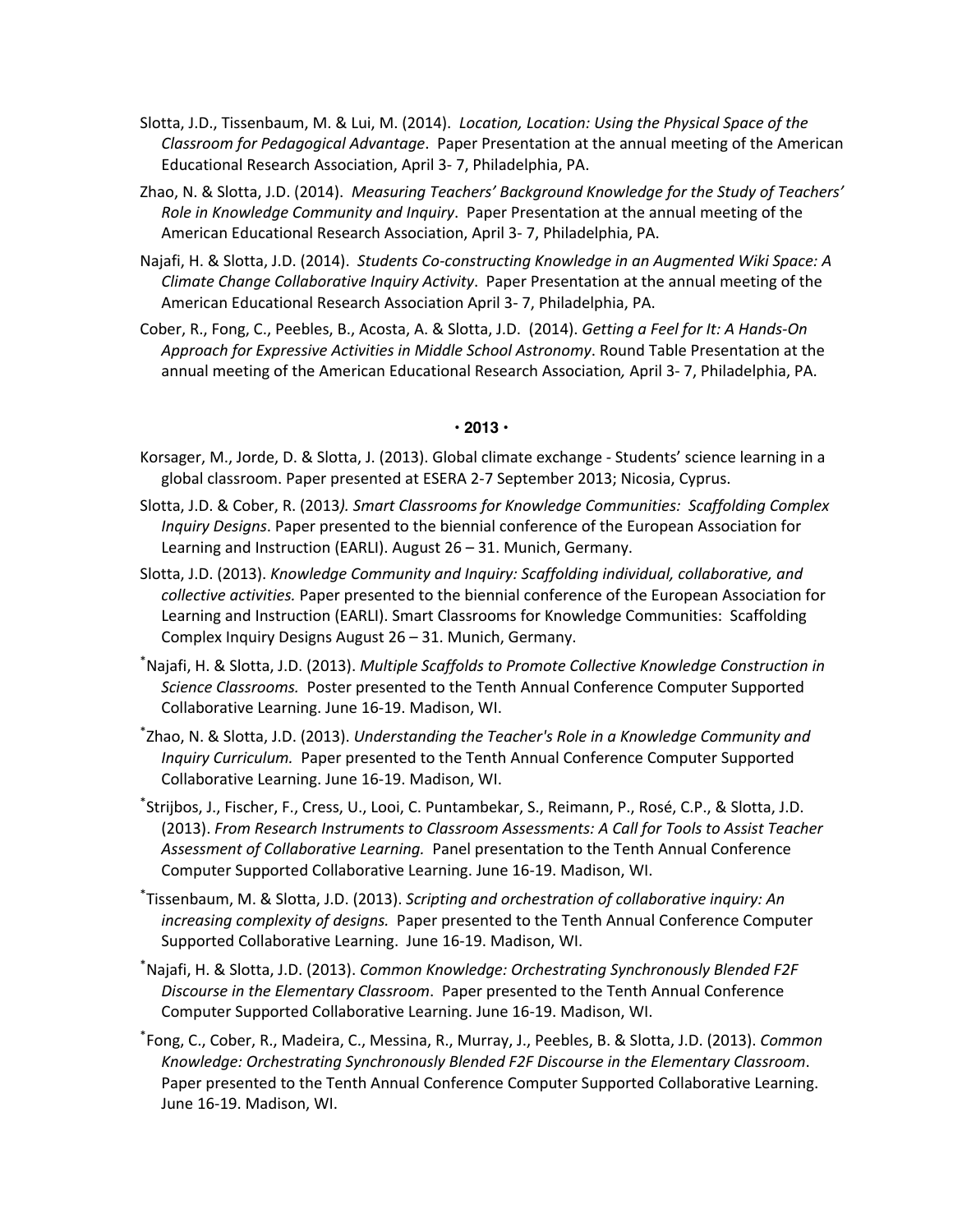- \* Slotta, J.D. (2013). *Knowledge Community and Inquiry (KCI) – A New Pedagogical Model for Collective Inquiry.* Paper presented in Symposium: Scripting and Orchestration: Recent Theoretical Advances (Fischer, F., Slotta, J.D., Tchounikine, P., Kollar, I., Wecker, C., Stegmann, C., & Chinn, C.) to the Tenth Annual Conference Computer Supported Collaborative Learning. June 16-19. Madison, WI.
- \* Cober, R., McCann, C., Moher, T., & Slotta, J.D. (2013). *Aggregating Students' Observations in Support of Community Knowledge and Discourse*. Paper presented to the Tenth Annual Conference Computer Supported Collaborative Learning. June 16-19. Madison, WI.
- \* Lui, M. & Slotta, J.D. (2013). *Exploring Evolutionary Concepts with Immersive Simulations*. Paper presented to the Tenth Annual Conference Computer Supported Collaborative Learning. Madison, WI. June 16-19.
- Cober, R., McCann, C., Moher, T. & Slotta, J.D. (2013). *Aggregate Representations to Support Scientific Inquiry: A Case Study With Embedded Phenomena*. Paper Presentation at the annual meeting of the American Educational Research Association (AERA)*,* April 27- May 1, San Francisco, CA.
- Fong, C. & Slotta, J.D. (2013). *Collective Inquiry Discussions in a Knowledge Community Curriculum.* Paper Presentation at the annual meeting of the American Educational Research Association *(AERA).* April 27- May 1, San Francisco, CA.
- Fong, C., Cober, R., Madeira, C. & Slotta, J.D. (2013). *Common Knowledge for Collective Inquiry Discourse.* Poster Presentation at the annual meeting of the American Educational Research Association (AERA). April 27- May 1, San Francisco, CA.
- Najafi, H. & Slotta, J.D. (2013). *How Can We Design Technology Scaffolds to Foster Characteristics of Knowledge Communities in Science School Classrooms?* Poster Presentation at the annual meeting of the American Educational Research Association (AERA). April 27- May 1, San Francisco, CA.
- Slotta, J.D., Najafi, H., Zhao, N. & Tissenbaum, M. (2013). *Knowledge Community and Inquiry: A New Model for Secondary Science*. Paper Presentation at the annual meeting of the American Educational Research Association (AERA)*.* April 27- May 1, San Francisco, CA.
- Tissenbaum, M. & Slotta, J.D. (2013). *Researching Smart Classrooms: Defining Technology Elements for Orchestration of Complex Inquiry Activities*. Poster Presentation at the annual meeting of the American Educational Research Association (AERA), April 27- May 1, San Francisco, CA.
- Slotta, J.D., Tuissenbaum, M., Lui, M., & Zukowski, M. (2013). *Smart Classrooms for Knowledge Communities: EPIC (Embedded Phenomena for Inquiry Communities) Technology Environment*. Paper Presentation at the annual meeting of the American Educational Research Association (AERA). April 27- May 1, San Francisco, CA.
- Cober, R., McCann, C., Moher, T., & Slotta, J.D. (2013). Structured Multivocal Representations in Collaborative Inquiry: Scaffolding the Construction of Relationship Networks From Binary Observations. Paper Presentation at the annual meeting of the American Educational Research Association (AERA). April 27- May 1, San Francisco, CA.
- Zhao, N. & Slotta, J.D. (2013). *Teacher-Student Interactions in a KCI (Knowledge Community and Inquiry) Curriculum*. Paper Presentation at the annual meeting of the American Educational Research Association*,* April 27- May 1, San Francisco, CA.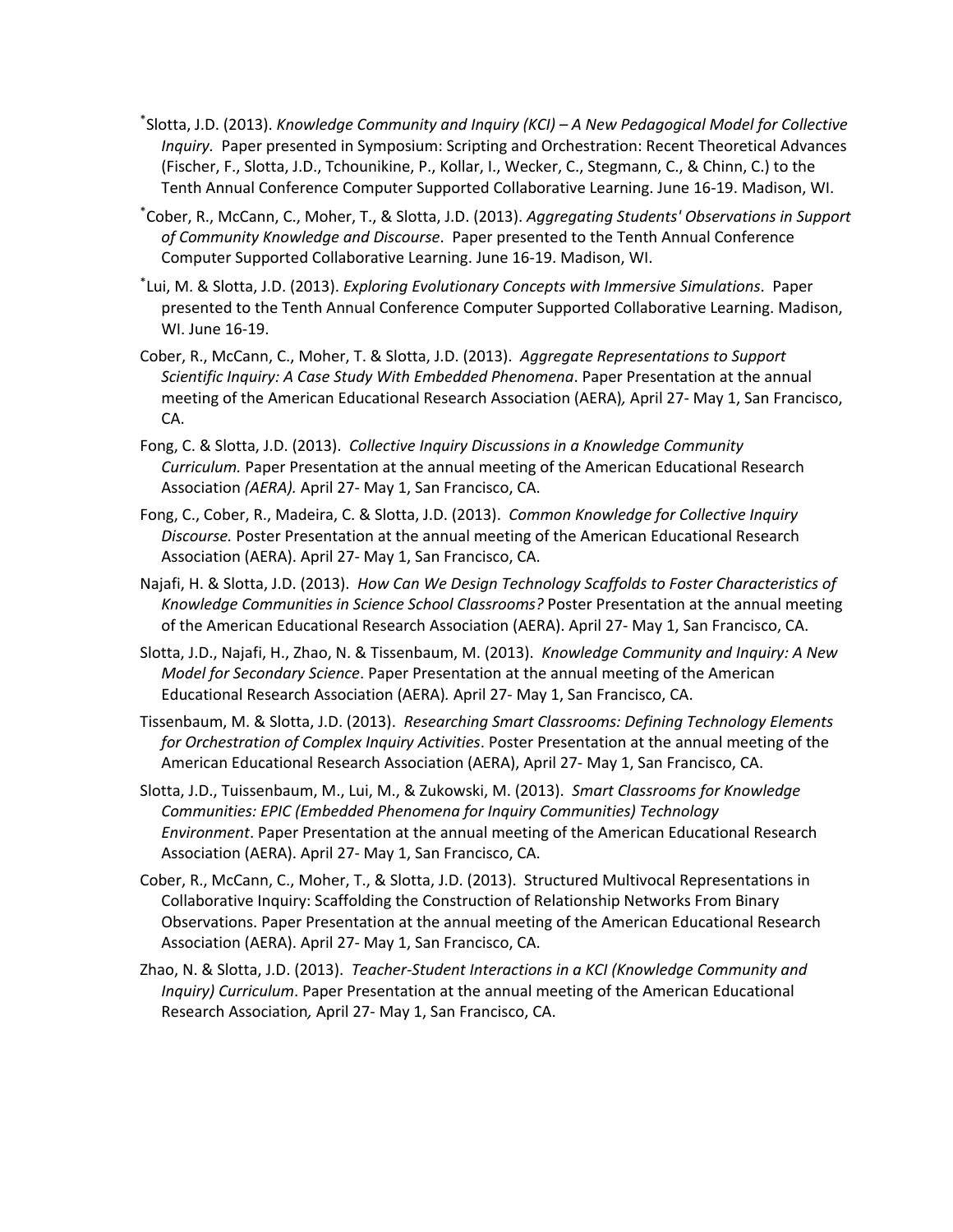#### **• 2012 •**

- \* Smordal, O., Slotta, J.D., & Krange, I. (2012) *Science Hub: A digital medium for supporting collective science inquiry*. Paper presented to the Tenth International Conference of the Learning Sciences. Sydney, Australia.
- \* Lui, M. & Slotta, J.D. (2012). *Designing Immersive Environments for Collective Inquiry*. Paper presented to the Tenth International Conference of the Learning Sciences. July 2-6. Sydney, Australia
- \* Slotta, J.D., Tissenbaum, M., Lui, M., & Zukowski, M. (2012*). Smart Classrooms for Knowledge Communities: EPIC Technology Environment*. Paper presented to the Tenth International Conference of the Learning Sciences. July 2-6. Sydney, Australia.
- \* Cober, R., McCann, C., Slotta, J.D. & Moher, T. (2012). *Materials that scaffold collective inquiry: The role of aggregate representations.* Paper presented to the Tenth International Conference of the Learning Sciences. July 2-6. Sydney, Australia.
- \* Fong, C., Pascual-Leone, R. & Slotta, J.D. (2012). *The Role of Discussion in Orchestrating Inquiry*. Paper presented to the Tenth International Conference of the Learning Sciences. July 2-6. Sydney, Australia.
- \* Tissenbaum , M. & Slotta, J.D. (2012). *Scripting Collective Inquiry in High School Physics*. Paper presented to the Tenth International Conference of the Learning Sciences. July 2-6. Sydney, Australia
- \* Madeira, C.A. & J.D. Slotta (2012). *Teacher Paradigm Shifts for 21st practice Skills: The Role of Scaffolded Reflection Within A Peer Community*. Paper presented to the Tenth International Conference of the Learning Sciences. July 2 – 6. Sydney, Australia.
- \* Madeira, C.A. & J.D. Slotta (2012). *Iterative Design Enhances Inquiry-Based Teaching*. Poster presented to the Tenth International Conference of the Learning Sciences. July 2 – 6. Sydney, Australia
- \* Madeira, C.A., Gnoli, A. & Messina, R. Moher, T. & Slotta, J.D. (2012). *Fostering an 'Adaptive Nature' for Teacher Practice: Technology Supports in a Co-Design Community*. Paper Presentation at the annual meeting of the American Educational Research Association*,* April 12-14. Vancouver, Canada.
- Madeira, C.A., & Slotta, J.D. (2012). *Planning and Enactment of Project-Based Science Lessons: The Impact of Collaboration and Reflection*. Paper Presentation at the annual meeting of the American Educational Research Association*,* April 12-14. Vancouver, Canada.
- Cober, R. & Slotta, J.D. (2012). *Using aggregated representations of student-contributed content in an inquiry-based science curriculum: A case study.* Paper presented at the annual meeting of the Canadian Society for Studies in Education. May 25, Waterloo, ON.
- Lui, M., Nino-Soto, M.,& Slotta, J.D. (2012). An Immersive Simulation for Evolutionary Biology: Advancing Knowledge Community Through Shared Experiences in Collective Inquiry. Paper Presentation at the annual meeting of the American Educational Research Association, April 12-14. Vancouver, Canada.
- Slotta, J.D., & Moher, T. (2012). *Mashing Up Simulations and Knowledge Construction Technologies to Support Complex Instructional Designs*. Paper Presentation at the annual meeting of the American Educational Research Association, April 12-14. Vancouver, Canada.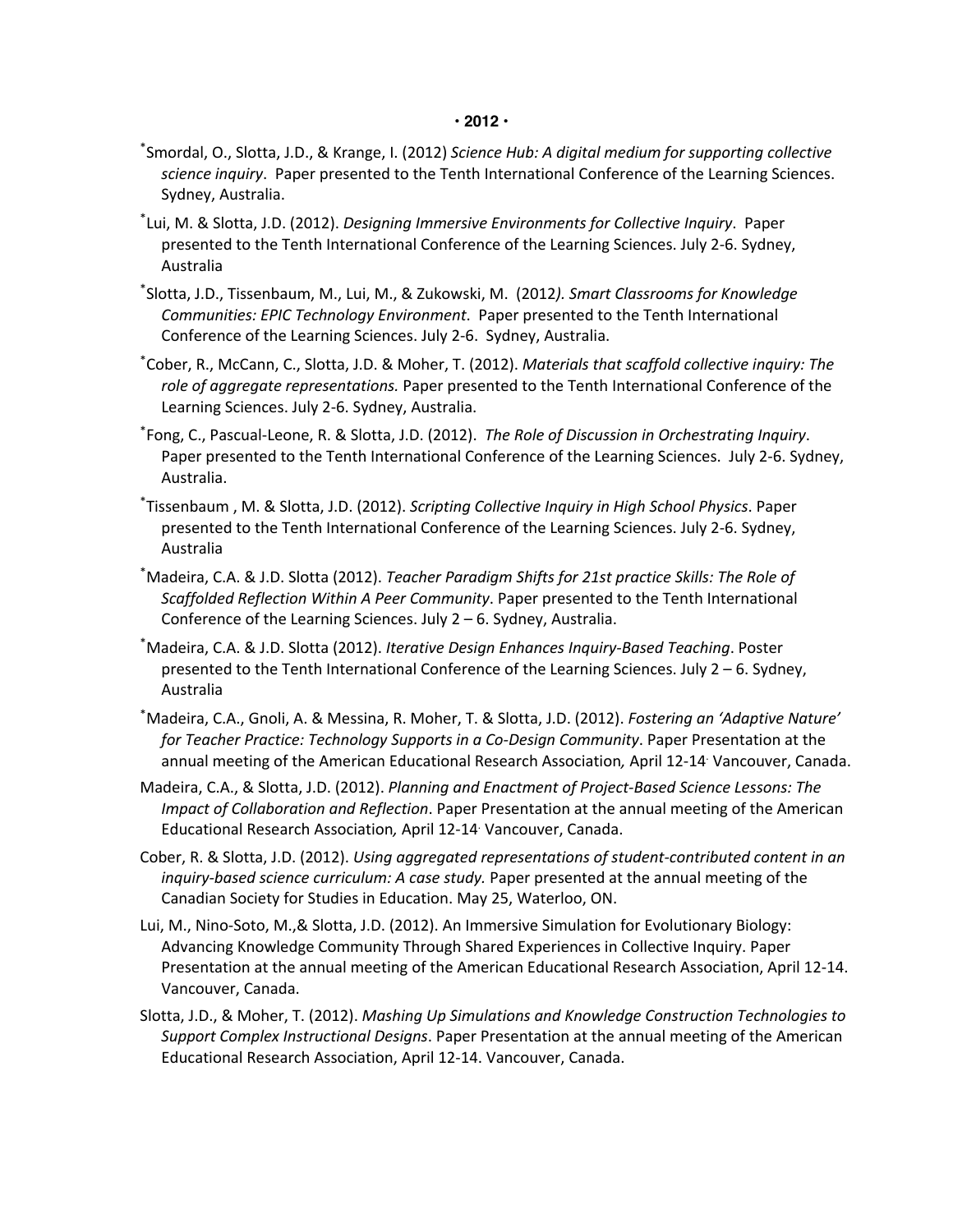- Fong, C., Cober, R. Madeira, C., & Slotta, J. D. (2012). *Common Knowledge: Scaffolding Collective Inquiry for Knowledge Communities*. Paper Presentation at the annual meeting of the American Educational Research Association*,* April 12-14. Vancouver, Canada.
- Tissenbaum, M., Lui, M., & Slotta, J. D. (2012). *Smart Classrooms for Knowledge Communities: Learning Across Contexts in Secondary Science*. Paper Presentation at the annual meeting of the American Educational Research Association*,* April 12-14. Vancouver, Canada.
- Tissenbaum, M., Lui, M., & Slotta, J.D. (2012). *A Technology Framework for Smart Classrooms and Knowledge Communities.* A Framework to Understand the Impact of Technology on Collaborative Learning. Paper Presentation at the annual meeting of the American Educational Research Association*,* April 12-14. Vancouver, Canada.

#### **• 2011 •**

- Korsager, M., Jorde, D. & Slotta, J. (2011). *From Local to Global Understanding of Climate Change: students' ecological understanding*. Paper presented at European Science Education Research Association Conference, September 4-9. Lyon, France
- \* Lui, M., Tissenbaum, M., & Slotta, J. D. (2011). *Scripting collaborative learning in smart classrooms: Towards building knowledge communities*. Paper presented at the 9th International Conference on Computer-Supported Collaborative Learning (CSCL). July 4-11. Hong Kong, China.
- \* Slotta, J.D., Tissenbaum, M. & Lui, M. (2011). *SAIL Smart Space: Orchestrating Collective Inquiry for Knowledge Communities.* Paper presented at the 9th International Conference on Computer-Supported Collaborative Learning (CSCL). July 4-11. Hong Kong, China.
- \* Madeira, C. & Slotta, J.D. (2011). *Technology-mediated reflection and peer-exchange: Supports for teacher professional development communities*. Paper presented at the 9th International Conference on Computer-Supported Collaborative Learning (CSCL). July 4-11. Hong Kong, China.
- \* Najafi., H., Zhao, N. & Slotta, J.D. (2011). *Facilitating Knowledge Communities in Science Classrooms through Scripted Collaboration.* Paper presented at the 9th International Conference on Computer-Supported Collaborative Learning (CSCL). July 4-11. Hong Kong, China.
- \* Zhao, N., Najafi, H. & Slotta, J.D. (2011). *An Analysis of Teacher-Students Interactions in Three Science Classes: A Pilot Study.* Paper presented at the 9th International Conference on Computer-Supported Collaborative Learning (CSCL). July 4-11. Hong Kong, China.
- \* Madeira, C. & Slotta, J.D. (2011). *Visual Representations of Videotaped Interactions: Understanding Activity Patterns in the Classroom.* Paper presented at the 9th International Conference on Computer-Supported Collaborative Learning (CSCL). July 4-11. Hong Kong, China.
- \* Zhao, J., Li, K. Chai, S., Wang, L., Guo, S., Yu, S.,Cheng,G., Yang, X., Li, Y., Xu, H., Chen, X., Gu, X., Bao, X., Li, K., Slotta, J. (2011). *Introducing China: Expanding the CSCL Research Community.* Paper presented at the 9th International Conference on Computer-Supported Collaborative Learning (CSCL). July 4-11. Hong Kong, China.
- \* Charles, E., Tissenbaum, M., Whittaker, C., Lui, M., Dugdale, M. & Slotta, J.D. (2011). *Co-design of Collaborative Collective Knowledge Environment.* Paper presented at the 9th International Conference on Computer-Supported Collaborative Learning (CSCL). July 4-11. Hong Kong, China.
- \* Slotta, J.D., Tissenbaum, M.,Lui, M., Alagha, I., Burd, E., Higgins, S., Mercier, E., Fischer, F., Pilz, F., Kollar, I., Moher, T., Gnoli A., Jaeger, A., Wiley, J., López Silva, B., Evans, M., Motto, A., Brunger, A., Crider, Wilkins, J. (2011). *Embedded Phenomena for Knowledge Communities: Supporting complex practices and interactions within a community of inquiry in the elementary science classroom.*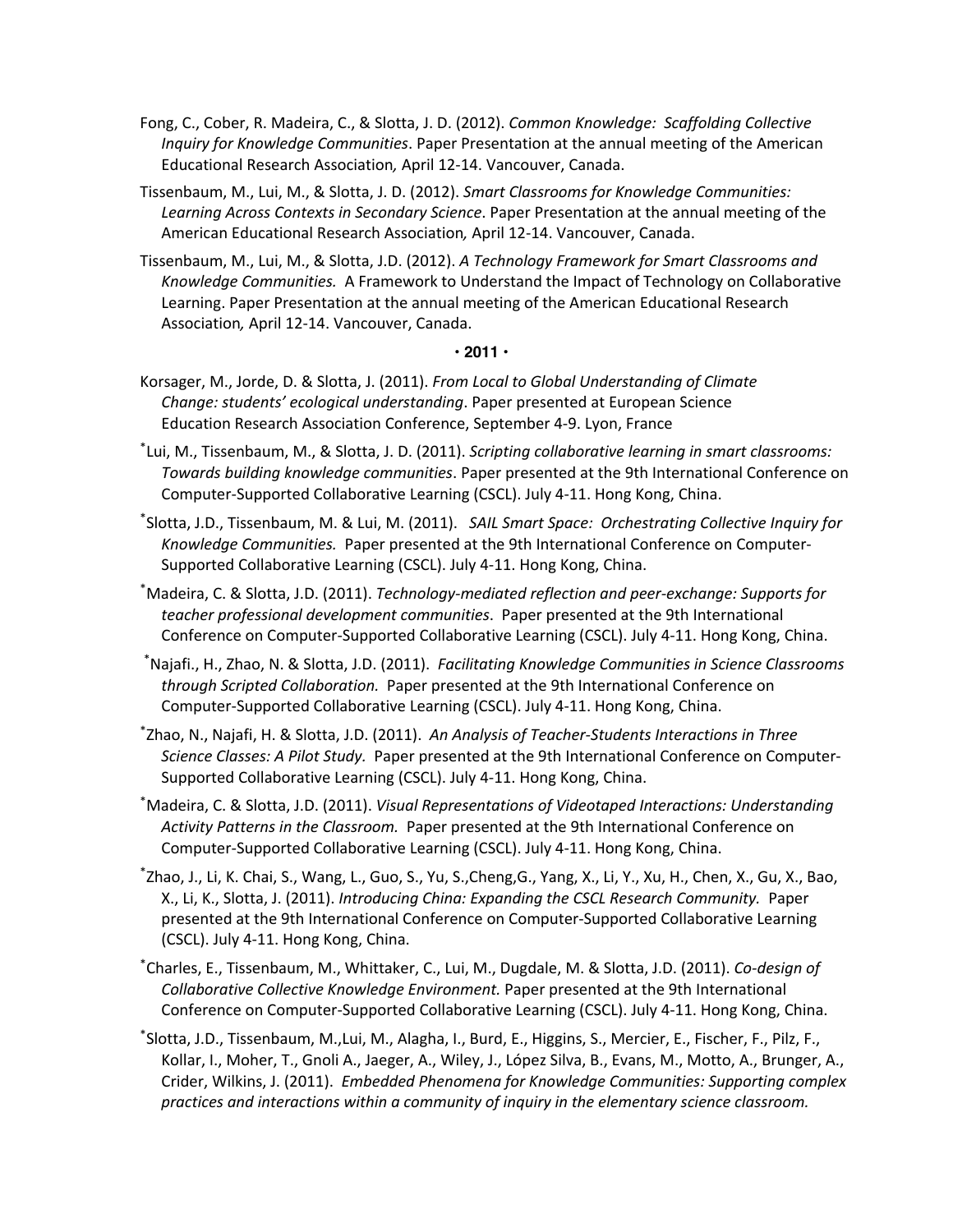Symposium session at the 9th International Conference on Computer-Supported Collaborative Learning (CSCL). July 4-11. Hong Kong, China.

- \* Tissenbaum, M., Lui, M., & Slotta, J.D. (2011). *Orchestrating Collaborative Science Curriculum Across Formal and Informal Contexts*. Paper presented at the 9th International Conference on Computer-Supported Collaborative Learning (CSCL). July 4-11. Hong Kong, China.
- \* Wang, H., Slotta, J.D., Zhao, N., Tissenbaum, M., Håklev, S. (2011). How the Creation of Open Educational Resources Can Impact the Creators: The Inspiration of the Studies of Learning Science in the West for the Studies of Educational Technology in China. Paper presented at the 9th International Conference on Computer-Supported Collaborative Learning (CSCL). July 4-11. Hong Kong, China.
- Slotta, J.D., Peters, V.L. & Najafi, H. (2011). A Knowledge Community and Inquiry model for Secondary Science. Paper presented in Symposium: New Learning Environments for Science: Their Implications for Research and Affordances for Supporting Science Inquiry. The American Educational Research Association (AERA). April 8-12. New Orleans, Louisiana.
- Slotta, J.D., Tissenbaum, M. & Lui, M (2011). *Researching the classroom of the future: Frameworks and formalisms.* Paper presented in Symposium: Designing Technology to Support Collaboration in the Classroom. The American Educational Research Association (AERA). April 8-12. New Orleans, Louisiana.
- Moher, T., Gnoli, A. & Slotta, J.D. (2011). *Embedded Phenomena: Rethinking Technology Support for Complex Collaborative Activity Structures in Classrooms.* Paper presented in Symposium: New Learning Environments for Science: Their Implications for Research and Affordances for Supporting Science Inquiry. The American Educational Research Association (AERA). April 8-12. New Orleans, Louisiana.
- Lui, M., Tissenbaum, M. & Slotta, J.D. (2011). *Helping Students Solve Physics Problems Conceptually: The Impact of Collaborative Tagging in a Smart Classroom Environment.* Round Table presentation to the session: Enhancing Science Content Achievement, Knowledge Organization, and Problem Solving at the annual meeting of the American Educational Research Association (AERA). April 8- 12. New Orleans, LA.
- Madeira, C. & Slotta, J. D. (2011). *Fostering of Inquiry Teaching Practices: The Role of Reflections and Peer Exchange.* Poster presented at the annual meeting of the American Educational Research Association (AERA). April 8-12. New Orleans, LA.
- Fong, C. & Slotta, J. D. (2011). *Supporting Teachers in the Adoption of Inquiry and Technology Methods: Research to Practice*. Poster presented at the annual meeting of the American Educational Research Association (AERA). April 8-12. New Orleans, LA.
- Zhao, N., Najafi, H. & Slotta, J. D. (2011). *A Configurable Technology Environment to Support Knowledge, Community, and Inquiry in Secondary Science*. Poster presented at the annual meeting of the American Educational Research Association (AERA). April 8-12. New Orleans, LA.
- Peters, V. L., & Slotta, J. D. (2011). *Co-constructing knowledge artifacts for understanding the physiology of human system diseases*. Paper presented to the National Association for Research in Science Teaching (NARST), April 3-6, Orlando, FL.
- Tissenbaum, M., Lui, M., & Slotta, J.D. (2011). *Co-designing Collaborative Smart Classroom Curriculum for Secondary Science.* Paper presented at the Rethinking Education in the Knowledge Society Conference. March 7-9. Monte Verita, Switzerland.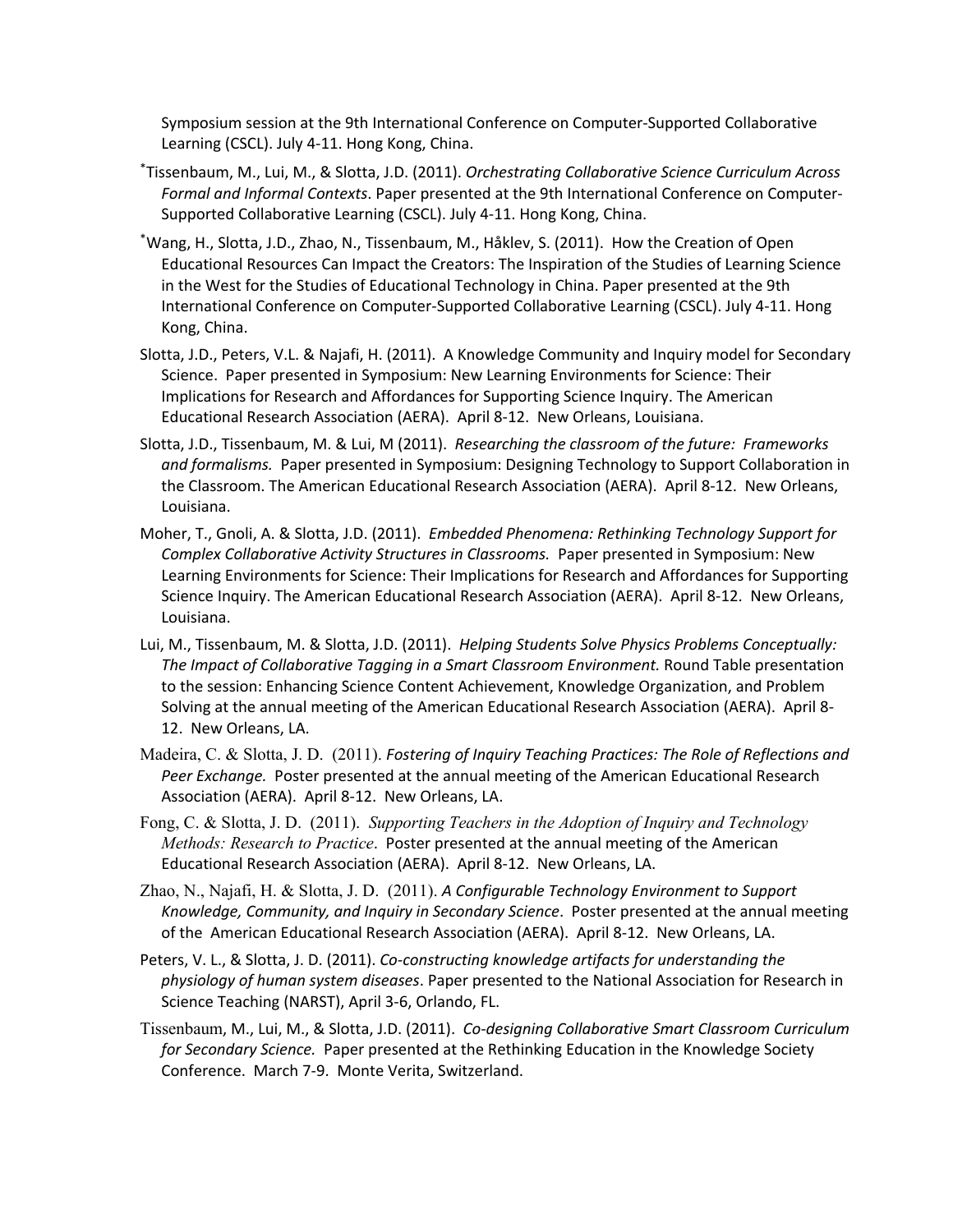- \* Peters, V. L., & Slotta, J. D. (2010). *Analyzing collaborative knowledge construction in secondary school biology.* Paper presented to the 9th International Conference of the Learning Sciences (ICLS). June 29 – July 2. Chicago IL.
- \* Peters, V. L., & Slotta, J. D. (2010*). Content analysis of collaboratively constructed knowledge artifacts: Issues and opportunities for research*. Paper presented to the 9th International Conference of the Learning Sciences (ICLS). June 29 – July 2. Chicago IL.
- Charles, E., Slotta, J. D., Tissenbaum, M. & Lui, M. (2010). *Co-designing physics activities for smart classrooms*. Paper presented at the annual meeting of the Canadian Society for Studies in Education. May 29 – June 1. Montreal, Quebec, Canada.
- Slotta, J.D., Madeira, C., Peters, V. L., Najafi, H., & Zhao, N. (2010). *Supporting Knowledge Communities in Secondary Science*. Paper presented at the annual meeting of the Canadian Society for Studies in Education. May 29 – June 1. Montreal, Quebec, Canada.
- Yang, D., Santiago, A., Streveler, R. A., Miller, R. L., Slotta, J. D., & Chi, M. T. H. (2010). *Repairing student misconceptions using ontology training: A study with advanced engineering students*. Paper accepted for presentation at the American Society for Engineering Education (ASEE), Louisville, KY.
- Peters, V. L., & Slotta, J. D. (2010). *Using content analysis to study peer assessment in a wiki-based science curriculum*. In B. De Wever (Chair), Comparing approaches to content analysis in computersupported collaborative learning environments. Symposium conducted at the annual meeting of the American Educational Research Association (AERA). April 30 – May 4. Denver, CO.
- Peters, V. L., & Slotta, J. D. (2010). *Visualizing collaborative knowledge construction in a wiki-based science curriculum*. Poster session presented at the annual meeting of the American Educational Research Association (AERA). April 30 – May 4. Denver, CO.
- Madeira, C. & Slotta, J. D. (2010). *Teacher Knowledge Deeply Bound in the Context of Practice: Using an Activity-Theoretical Perspective*. Paper presented at the annual meeting of the American Educational Research Association, April 30 – May 4. Denver, Colorado.
- Madeira, C. & Slotta, J. D. (2010). *Designing a Teacher Community for Curriculum Planning, Enactment, and Reflection.* Paper presented at the annual meeting of the American Educational Research Association, April 30 – May 4. Denver, Colorado.
- Najafi, H. & Slotta, J. D. (2010). *Scaffolding Symmetric Participation in Collaborative Inquiry: A Knowledge Community Approach.* Paper presented at the annual meeting of the American Educational Research Association, April 30 – May 4. Denver, Colorado.
- Lui, M., Tissenbaum, M. & Slotta, J. D. (2010*). Helping Students Make Mathematics Connections: Collaborative Visualizations in Smart Classrooms*. Paper presented at the annual meeting of the American Educational Research Association, April 30 – May 4. Denver, Colorado.
- Madhok, J., Slotta, J. D., & Linn, M. C. (2010*). Longitudinal Impact of an Eighth-Grade Inquiry Curriculum on Students' Beliefs and Achievement in Science*. Paper presented at the annual meeting of the American Educational Research Association, April 30 – May 4. Denver, Colorado.

#### **• 2009 •**

Slotta, J.D. and Najafi, H. (2009). *Visual representations of a knowledge community: A new role for concept maps*. Paper presented at the bienniel meeting of the European Science Education Research Association (ESERA). Sept. 1-4. Istanbul, Turkey.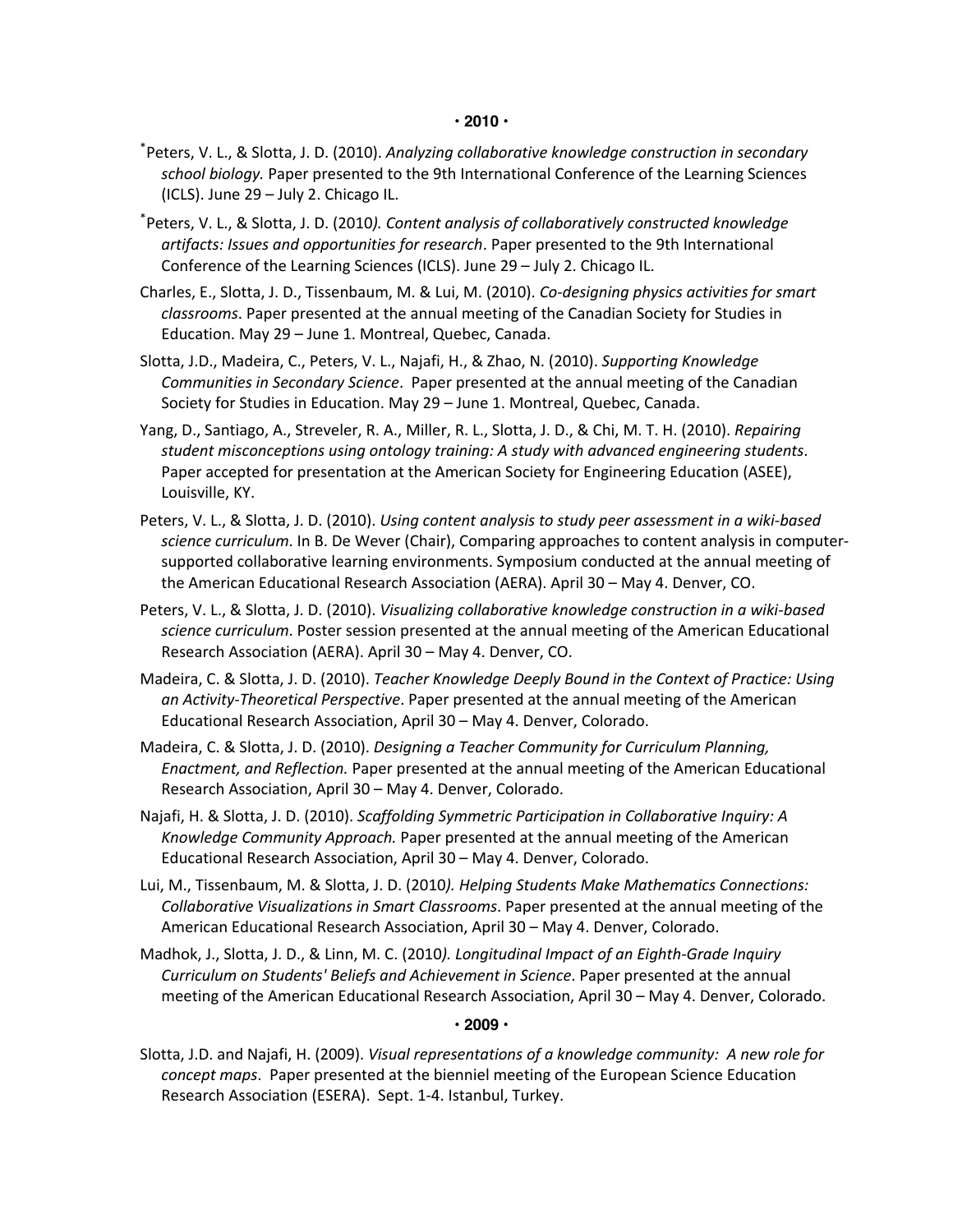- Slotta, J.D., Najafi, H., & Peters, V. L. (2009). Fostering a Knowledge Community in Secondary Science: A Blended Model of Collaborative Knowledge Construction and Scripted Inquiry. Paper presented at the 13th Biennial Conference for the European Association for Research on Learning and Instruction (EARLI). Aug 25-29. Amsterdam, the Netherlands.
- Peters, V. L., & Slotta, J. D. (2009). *Co-designing a collaborative curriculum for secondary school biology*. Paper presented at the 13th Biennial Conference for the European Association for Research on Learning and Instruction (EARLI). Aug 25-29. Amsterdam, the Netherlands.
- Slotta, J.D. (2009). *A forum for international peer exchange: Consequences and conversations*. Paper presented at the 13th Biennial Conference for the European Association for Research on Learning and Instruction (EARLI). Aug 25-29. Amsterdam, the Netherlands.
- \* Slotta, J.D. and Aleahmad, T. (2009). *Toward a technology community for the learning sciences*. Panel presented at the Eighth International Conference on Computer Supported Collaborative Learning (CSCL). June 10-12. Rhodes, Greece.
- \* Slotta, J.D. & Linn. M.C. (2009). *Designing effective collaborative inquiry: New technology frameworks.* Paper presented at the Eighth International Conference on Computer Supported Collaborative Learning (CSCL). June 10-12. Rhodes, Greece.
- \* Tissenbaum, M. & Slotta, J.D. (2009). *A new framework for smart classroom research: Co-designing curriculum, research and technology*. Poster presented at the Eighth International Conference on Computer Supported Collaborative Learning (CSCL). June 10-12. Rhodes, Greece.
- \* Peters, V. L., & Slotta, J. D. (2009). *Co-designing curricula to promote collaborative knowledge construction in secondary school science*. Paper presented at the Eighth International Conference on Computer Supported Collaborative Learning (CSCL). June 10-12. Rhodes, Greece.
- \* Najafi, H., & Slotta, J. D. (2009). *Sustaining collaborative knowledge construction in graduate-level education: Examining design issues*. Paper presented at the Eighth International Conference on Computer Supported Collaborative Learning (CSCL). June 10-12. Rhodes, Greece.
- \* Madeira, C., & Slotta, J. D. (2009). *Designing On-line Communities to Enhance Teacher Professional Development*. Poster presented at the bienniel conference on Computer Supported Collaborative Learning (CSCL). June 10-12. Rhodes, Greece.
- Tissenbuam, M. and Slotta, J.D. (2009). *Co-designing curriculum for smart classrooms*. Paper presented at the annual meeting of the Canadian Society for Studies in Education. May 25-27. Ottawa, Ontario, Canada.
- Slotta, J.D. (2009). *Integrating technologies – for deep learning*. Paper presented at the annual meeting of the Canadian Society for Studies in Education. May 25-27. Ottawa, Ontario, Canada.
- Najafi, H., Slotta, J. D. (2009*). Researching a Knowledge Community Approach for Secondary Science Classrooms.* Paper presented at the annual meeting of the Canadian Society for Studies in Education. May 25-27. Ottawa, Canada.
- Peters, V. L., & Slotta, J. D. (2009*). A knowledge community model for collaborative inquiry science curriculum*. Paper presented at the annual meeting of the Canadian Society for Studies in Education. May 25-27. Ottawa, Canada.
- Madeira, C & Slotta,, J.D. (2009). *The Role of Reflection and Peer Exchange in the Development of Pedagogical Content Knowledge*. Paper presented at the annual meeting of the Canadian Society for Studies in Education. May 25-27. Ottawa, Canada.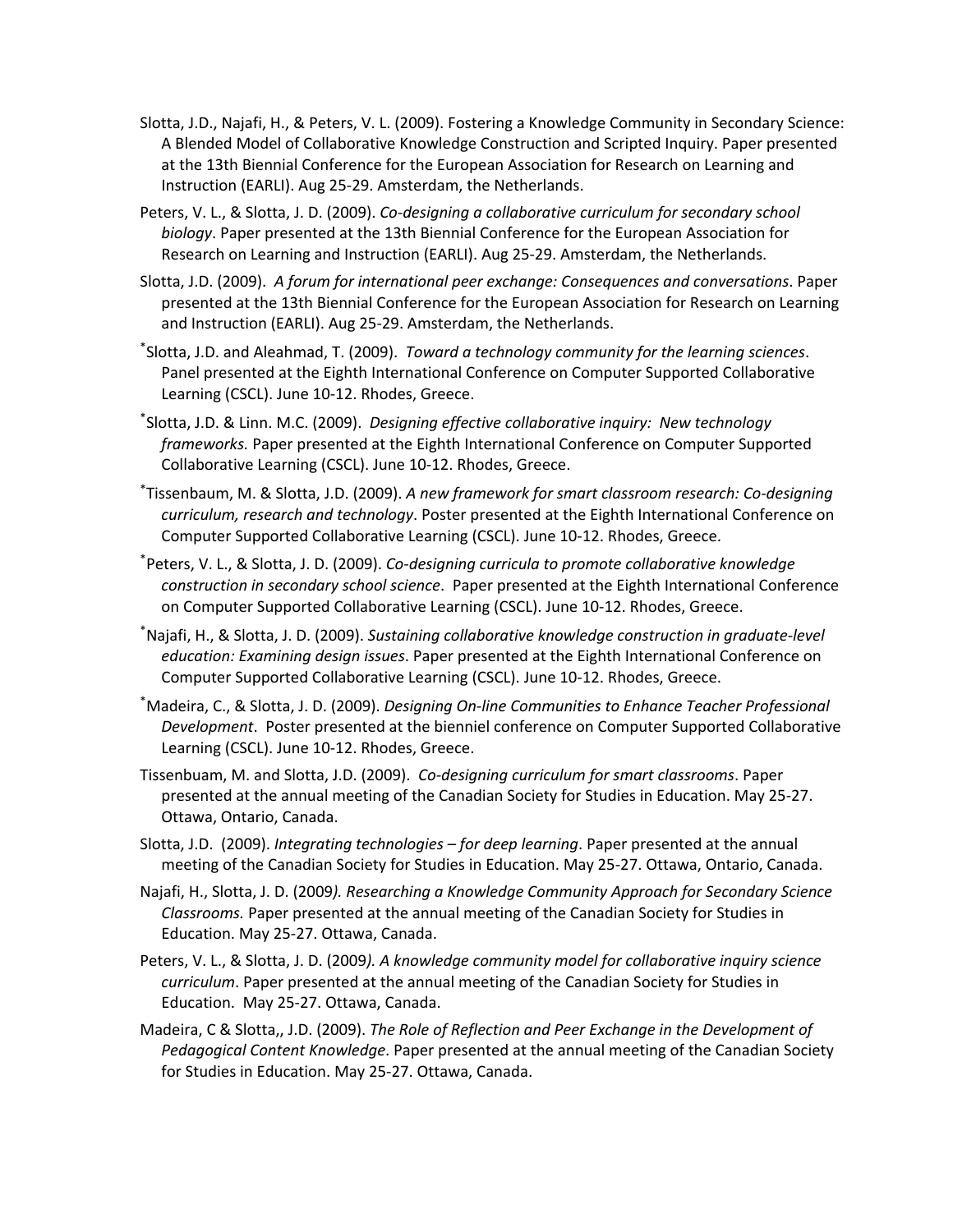- White, R. E., Cooper, K., Hughes, R. N. & Slotta, J. (2009). DIVER (Digital Interactive Video Exploration and Reflection): A New Technological Application for the Annotation of Video Data across Disciplines. Fifth International Congress of Qualitative Inquiry. University of Illinois. May 20-23. Urbana-Champaign, Illinois.
- Madeira, C.A. & Slotta, J.D. (2009). *A Distributed Knowledge Community for Science Teachers: The Impact of Peer Exchange and Reflection Tools*. Paper presentation at the Annual Meeting of the National Association for Research in Science Teaching. Orange County, California.
- Madeira, C.A. & Slotta, J.D. (2009). *The Development of PCK in Science Teachers: Classroom Enactment as a Prompt for Reflection*. Poster presented to the Annual Meeting of the National Association for Research for Science Teaching. Orange County, California.
- Slotta, J. D., & Peters, V. L. (2009, April). *A rich framework for knowledge communities in secondary science.* Paper presented to the Annual Meeting of the American Educational Research Association. April 13-17, San Diego, CA.
- Forbes, C.T., Madeira, C.A. Davis, E.A. & Slotta, J.D. (2009). *Activity-Theoretical Research on Science Teachers' Learning: Challenges and Opportunities.* Paper presentation at the Annual Meeting of the American Educational Research Association. April 13-17, San Diego, CA.
- Najafi, H., Slotta, J. D. & Gelb, D. (2009). *Opportunities and Challenges for Persistent Knowledge Construction in a Wiki-Supported Interdisciplinary Seminar*. Poster presented at the annual meeting of the American Educational Research Association (AERA). April 13-17, San Diego, CA
- Peters, V. L., & Slotta, J. D. (2009). *Scripting a Collaborative Curriculum for High School Biology: A Co-Design Approach*. Paper presented at the annual meeting of the American Educational Research Association (AERA). April 13-17, San Diego, CA

### **• 2008 •**

- Najafi, H., Slotta, J. D. & Gelb, D. (*2008, August). Promoting* knowledge building in graduate-level education: Opportunities and pitfalls. Paper presented at the IKIT Summer Institute, Toronto, ON.
- \* Peters, V., & Slotta, J. D. (2008). *Building wiki-based pedagogical scripts for knowledge communities.* Paper presented at the Seventh International Conference International Conference of the Learning Sciences. June 23-27. Utrecht, The Netherlands.
- \* Slotta, J.D. and Peters, V. (2008). *A Blended Model for Knowledge Communities: Embedding Scaffolded Inquiry.* Paper presented at the Seventh International Conference of the International Conference of the Learning Sciences (ICLS). June 23-27. Utrecht, The Netherlands.
- Peters, V., & Slotta, J.D. (2008). *Co-designing wiki-based scripts for secondary school biology*. Paper presented at the annual meeting of the Canadian Society for Studies in Education. May 31 – June 3. Vancouver, BC.
- Najafi, H., Slotta, J., Gelb, D. (2008). Understanding the relationships between curriculum planning decisions, patterns of activity, and learning outcomes: An analysis of the evolution of a course community. Paper presented at the annual meeting of the Canadian Society for the Study of Education. May 31 – June 3. Vancouver, BC.
- Peters, V., & Slotta, J. D. (2008*). Connecting Knowledge Building With Scripted Activities in a Secondary School Biology Classroom: A Case Study*. Paper presented at the annual meeting of the American Educational Research Association, New York, NY.
- Najafi, H., Slotta, J. D. (2008). *Examining the Growth Trajectory of a Wiki-Based Knowledge Community*. Paper presented at the Dean's Graduate Student Research Conference. Toronto, ON.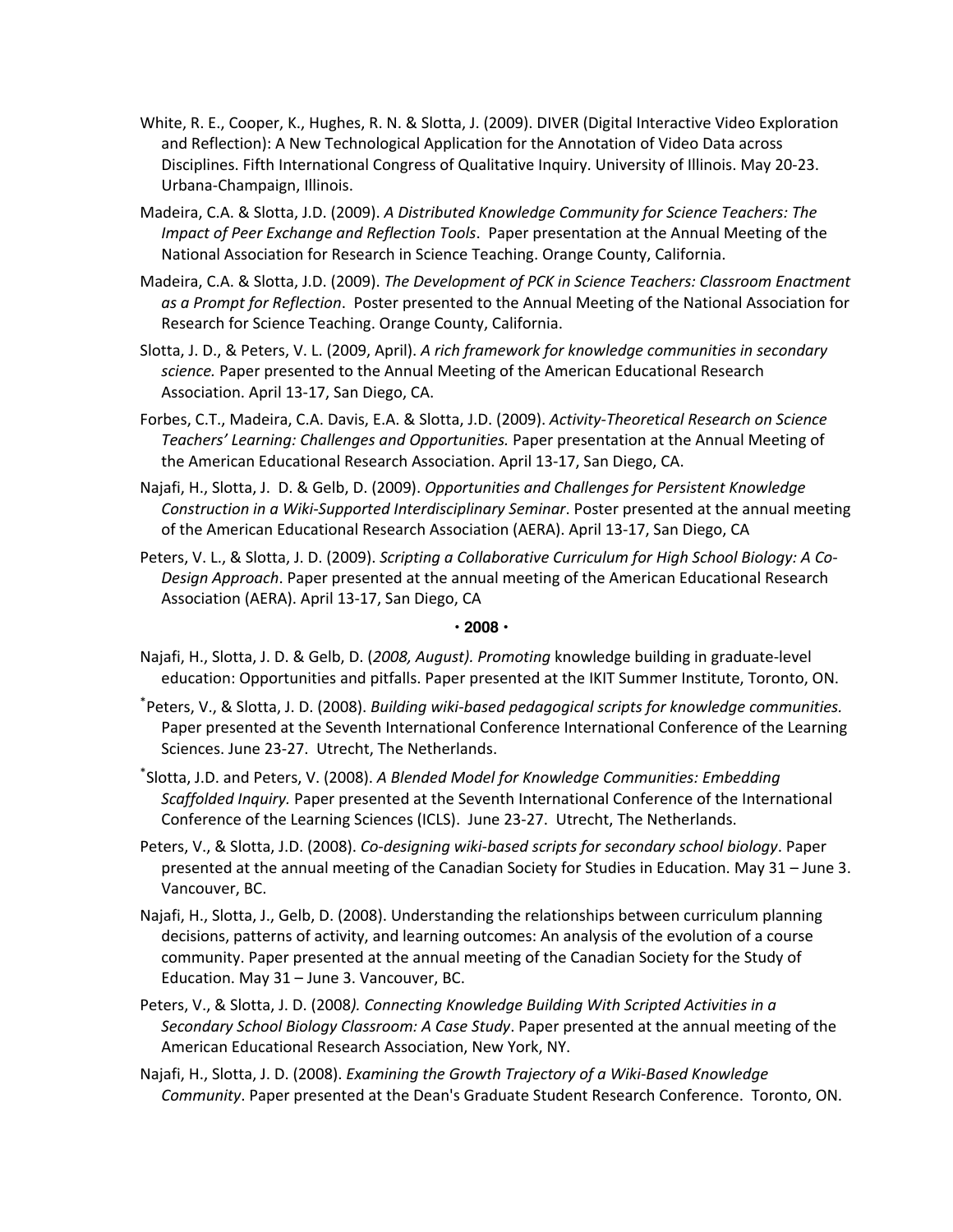- Slotta, J.D. (2007). *Learning in the 21st Century: New Opportunities for Knowledge Communities*. Presentation to the IBM CASCON Conference. December 10. Toronto, Canada.
- Slotta, J.D. (2007). *How we test our theoretical models: Media dependencies and empirical paradigms.* Paper presented at the biennial meeting of the European Association for Research on Learning and Instruction (EARLI). August 28 – September 1. Budapest, Hungary.
- Peters, V. and Slotta, J.D. (2007). Connecting knowledge building with scripted activities in a secondary school biology classroom: A case study. Paper presented at the IKIT summer institute. August 10. Toronto.
- \* Slotta, J.D. (2007). *Supporting collaborative inquiry: New architectures, new opportunities*. Paper presented at Seventh International Conference on Computer Supported Collaborative Learning (CSCL) conference. July 1-3. Rutgers, NJ.
- \* Kollar, I., Wecker, C., Fischer, F., Kohnle, C., Slotta, J.D. (2007). Are core objectives of Web-based collaborative inquiry learning already core learning prerequisites? The case of argumentation competences and computer literacy. Paper presented at Seventh International Conference on Computer Supported Collaborative Learning (CSCL) conference, Rutgers, NJ.
- Slotta, J.D. Jorde, D. (2007). *New opportunities for international exchanges: A Review, and next steps.* Paper presented at the Annual Meeting of the American Educational Research Association. Chicago, IL.
- Zimmerman, T.D. & Slotta, J.D. (2007). *Connecting science to real world issues: A knowledge integration approach.* Paper presentation at the Annual Meeting of the American Educational Research Association. Chicago, IL.

#### **• 2006 •**

- Slotta, J.D. and Zimmerman, T. (2006). *Supporting student inquiry projects in science: new architectures and new opportunities*. Paper presented at Howard Hughes Foundation meeting: "To Think and Act Like a Scientist. Feb 10-11, 2006. Lubbock, Texas.
- Slotta, J.D. (2006). A New Open Source Technology Architecture for Collaborative Inquiry. Paper presented at the Annual Meeting of the American Educational Research Association. April 9-14. San Francisco
- Kollar, I., Fischer, F., & Slotta, J.D. (2006). Web-Based Inquiry Learning: How Internal and External Scripts Influence Collaborative Argumentation and Individual Learning Outcomes. Paper presented at the Annual Meeting of the American Educational Research Association. April 9-14. San Francisco
- \* Gobert, J., Horwitz, P., Tinker, B., and Slotta, J.D. (2006). *Authoring, Assessment & Open Source: Implications for Research and Classroom Application*. Interactive workshop and panel presentation at the Sixth International Conference of the Learning Sciences (ICLS). June 27 – July 1. Bloomington.

### **• 2005 •**

Slotta, J.D. (2005*). Technology-enhanced collaborations: new opportunities for curriculum and research*. Paper presented at semi-annual meeting of the European Science Education Research Association. Aug. 28 – Sept. 1. Barcelona, Spain.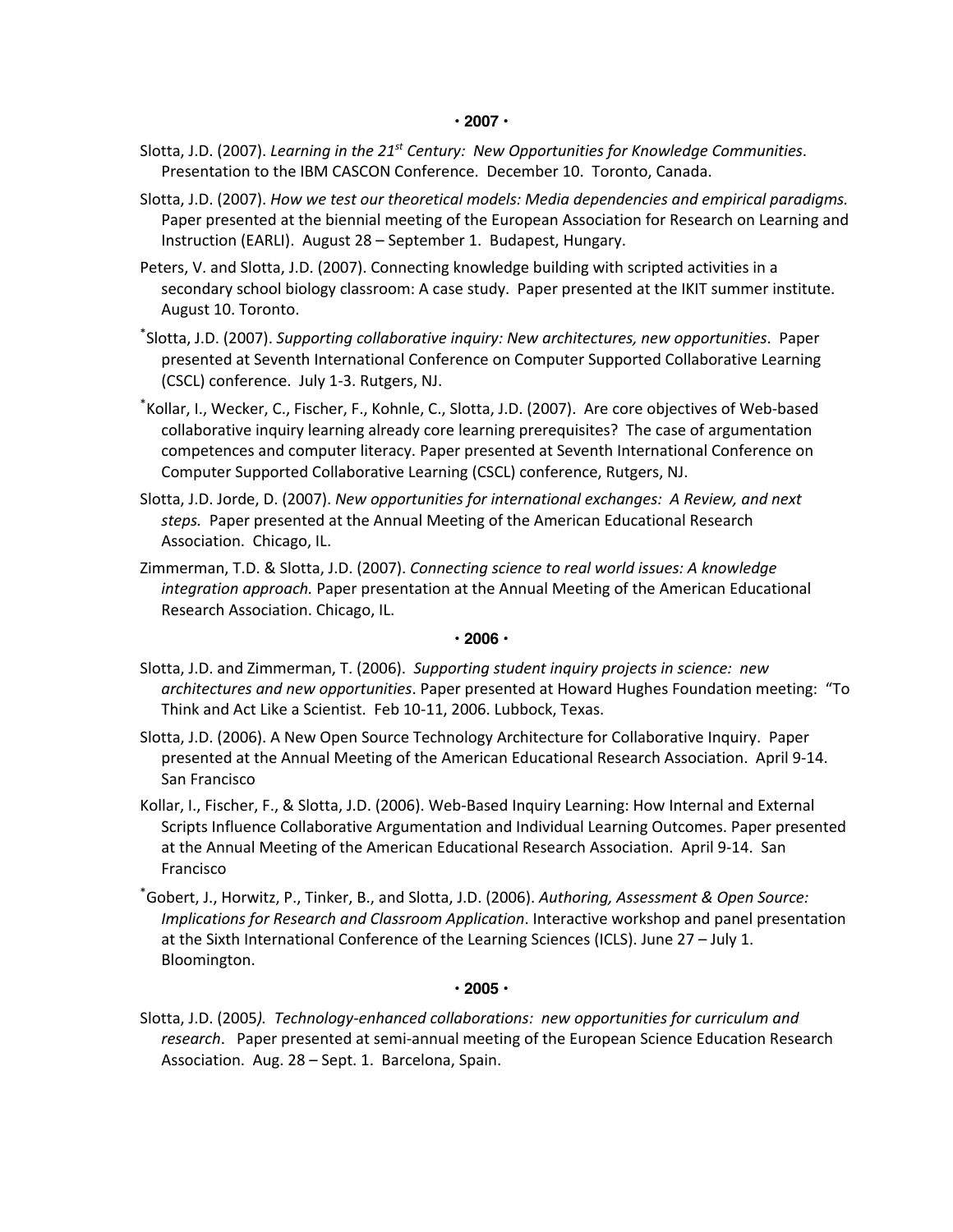- Slotta, J.D. (2005). *Applying a conceptual change model in technology-enhanced instruction.* Paper presented at the European Association for Research in Learning and Instruction (EARLI). Aug. 23- 26. Nicosia, Cyprus.
- Slotta, J.D. (2005). *Scaffolding Interactive Learning: The Case for a Rich Interoperability Framework*. Structured Session presented to the Annual Meeting of the American Educational Research Association. April 11-15. Montreal, Canada.
- Slotta, J.D. (2005). *Next generation technologies for peer collaboration and exchange*. Paper presented at the annual Winter Text conference. January 21-24. Jackson, WY.
- Kollar, I., Fischer, F., and Slotta, J.D. (2005). *Internal and External Collaboration Scripts in Web-based Science Learning.* Paper presented to the Sixth International Conference on Computer Supported Collaborative Learning (CSCL) June 8-13. Taipei.

#### **• 2004 •**

- Slotta, J.D. (2004). *Technology-enhanced Learning in Science: promoting research partnerships in a Web-based platform*. Paper presented at the annual Winter Text conference. January 16-19, Jackson, WY.
- Kollar, I., Kobbe, L., Fischer, F., Slotta, J.D., and Koschwitz, H. (2004). Analysis and facilitation of scientific argumentation – The interaction of internal and external cooperation scripts in Webbased inquiry learning. Paper presented to the annual meeting of the National Association for Research in Science Teaching (NARST). Mar. 31-Apr. 4. Vancouver, Canada.
- Slotta, J.D., Jorde, D. & Erlien, W. (2004). International collaborations in a Web-based inquiry science environment: Promoting cross-cultural research and collaborative curriculum. Paper presented to the annual meeting of the National Association for Research in Science Teaching (NARST). Mar. 31- Apr. 4. Vancouver, Canada.
- Renninger, A., Schlager, M., Slotta, J.D., Hanson, K., Sumner, T., Nair, S., Recker, M., and Shumar, W. (2004). *Why do they come? And, what do they want? Toward a framework for studying online participation.* Structured Session presented to the Annual Meeting of the American Educational Research Association. April 12-16, San Diego, CA.
- Slotta, J. D. and Zimmerman, T. (2004). *Integrating Handheld activities into Web-based inquiry projects.* Paper presented to the Annual Meeting of the American Educational Research Association. April 12-16. San Diego, CA.
- Slotta, J. (2004). *Integrating visualizations into geoscience curriculum and assessments.* Paper presented to NAGT Cutting Edge Workshop: Visualizations in the Geosciences. Annual Meeting of the American Geophysics Union. Dec. 12, 2004. San Francisco, CA

### **• 2003 •**

- Slotta, J.D. (2003). Content analysis of verbal data from Web-based curriculum projects: Implications for cognitive and educational research. Paper presented to the annual Winter Text conference. January 22-25, Jackson, WY.
- Gobert, J., Slotta, J.D., and Pallant, A. (2003). *Students' collaborative model-building and peer critique on-line*. Paper presented to the annual meeting of the National Association for Research in Science Teaching (NARST). March 22-25. Philadelphia, PA.
- Slotta, J. D. (2003). *Partnerships in The Web-based Inquiry Science Environment*. Symposium presented to the annual meeting of the National Association for Research in Science Teaching (NARST). March 22-25. Philadelphia, PA. \*war canceled session.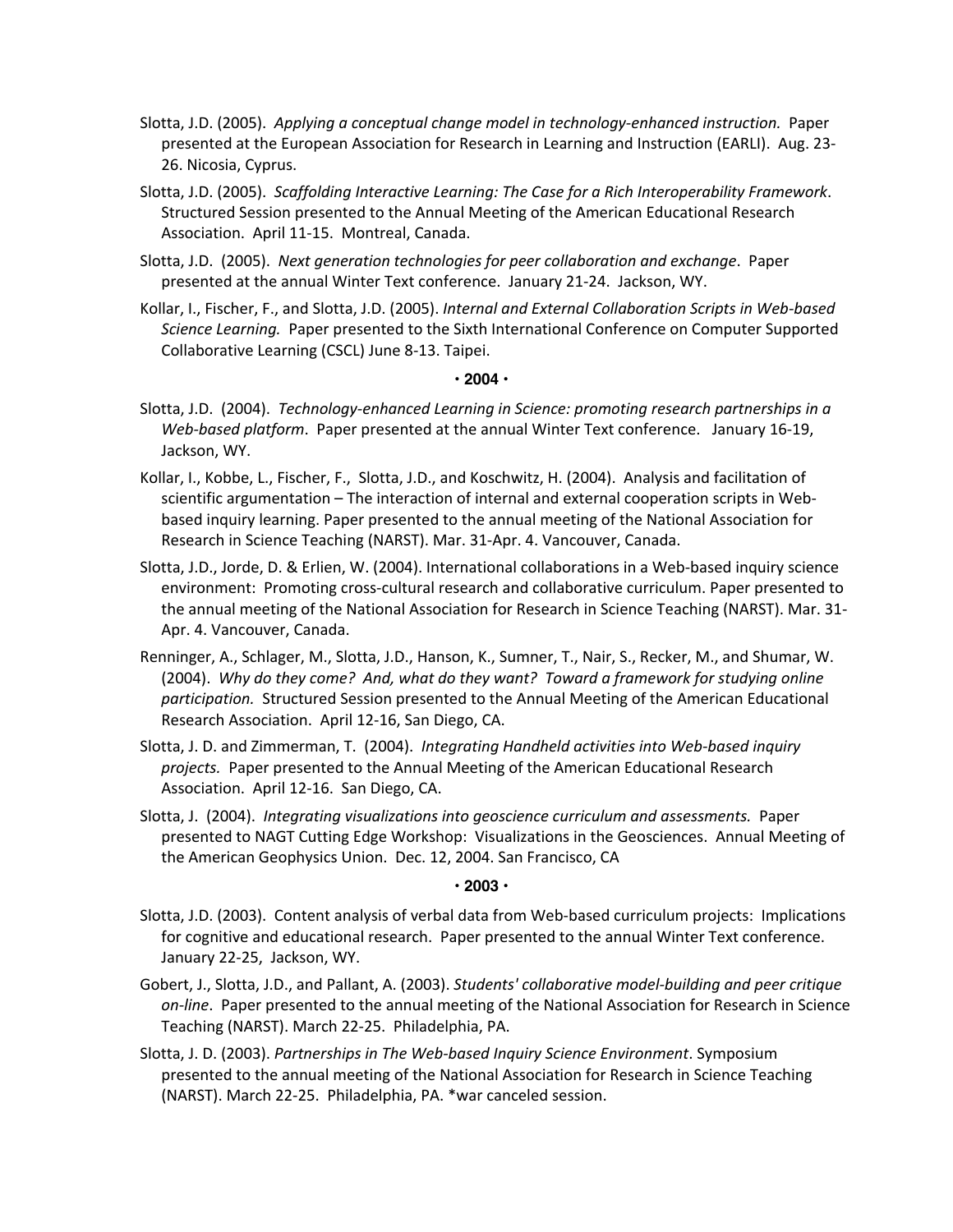- Slotta, J.D. Linn, M.C.. Jorde, D., Mork, S., Fischer, F., Kollar, I., Meister, D., Decker, R. (2003). International collaborations in a Web-based Inquiry Science Environment: Promoting cross cultural research and collaborative Curriculum. Poster presented to the Fifth International Conference on Computer Supported Collaborative Learning (CSCL). June 14-18. Bergen, Norway.
- Slotta, J.D., Linn, M.C., Jorde, D., Mork, S., Shirousu, H., Fischer, F. & Kollar, I. (2003). International collaborations in a Web-based Inquiry Science Environment: Promoting cross cultural research and collaborative curriculum. Interactive session presented to the Fifth International Conference Computer Supported Collaborative Learning (CSCL). June 14-18. Bergen, Norway.
- Slotta, J.D., Kerber, A. and Duffy, L. (2003). *Gypsy Moths, WISE and the Minnesota State Department of Natural Resources: Supporting Curriculum Partnerships*. Paper presented at the National Science Teachers Association Meeting. October 28-30. Minneapolis, MN.

### **• 2002 •**

- Slotta, J.D., Clark, D.B., Cheng, B. (2002). *Integrating Palm Hand-held Technology into the Web-based Inquiry Science Environment (WISE).* Short paper presented at the annual meeting of Computer Supported Collaborative Learning (CSCL). January 1-7. Boulder, CO
- Slotta, J.D. and Zimmerman, T. (2002). *Using Handheld technology to support innovative curriculum in the Monterey Bay Aquarium*. Poster presented at the annual meeting of Center for Innovative Learning Technologies (CILT). Feb 23-25, 2002. Portland, OR.
- Gobert, J. Slotta, J. & Pallant, A., Nagy, S. & Targum, E. (2002). *A WISE Inquiry Project for Students' East-West Coast Collaboration*, Presented at the Annual Meeting of the American Educational Research Association, New Orleans, LO, April 1-5
- Cuthbert, A. & Slotta, J.D. (2002). *Design Studies: Enabling rapid cycles of trial and refinement using the WISE design principles WISE Online Communities*. Poster presented to the Annual Meeting of the American Educational Research Association. April 1-6, 2002. New Orleans, LA.
- Slotta, J.D. & Jorde, D. (2002). *How American and Norwegian Teachers Customized the WISE Learning Environment to Improve its Value and Validity*. Paper presented to the Annual Meeting of the American Educational Research Association. April 1-6, 2002. New Orleans, LA.
- Jorde, D., Slotta, J.D. & Mork, S. (2002). *Implementing a Web-Based Curriculum in Science Classrooms: A Comparative Study of Teachers in Norway and the US*. Paper presented to the annual meeting of the National Association for Research in Science Teaching (NARST). April 7-10. New Orleans, LA.
- Scheepens, R. & Slotta, J.D. (2002). *Why WISE? Helping Physics Teachers to Use The Internet in a Different Way*. Paper presented to the annual meeting of the National Association for Research in Science Teaching (NARST). April 7-10. New Orleans, LA.
- Slotta, J.D. (2002). How WISE accommodates diverse teaching practices: Not so brittle that it breaks. Paper presented to the annual meeting of the National Association for Research in Science Teaching (NARST). April 7-10. New Orleans, LA.
- Gobert, J. & Slotta, J.D. (2002). *Inquiry Learning through Students' East-West Coast Collaboration*. Paper presented to the annual meeting of the National Association for Research in Science Teaching (NARST). April 7-10. New Orleans, LA.
- Slotta, J.D., & Cheng, B. (2002). *Integrating Palms into WISE: The Web-based Inquiry Science Environment*. Paper presented to the Annual Meeting of the National Educational Computing Conference (NECC). June 12-14. San Antonio, TX.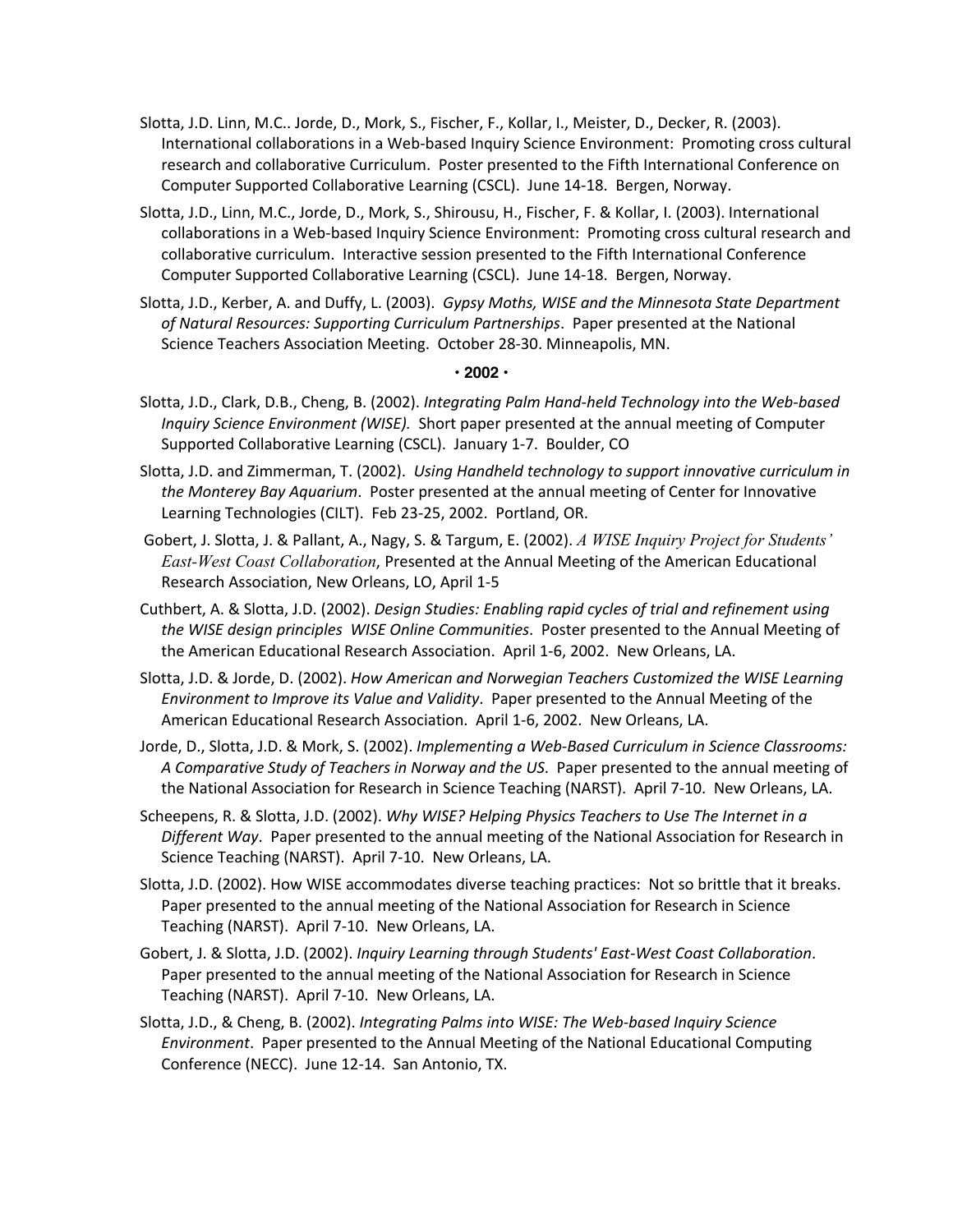Aleahmad, T. and Slotta J.D. (2002). *Integrating Handheld Technology and Web-based Science Activities.* Paper presented at ED-MEDIA. June 24-29. Denver, CO.

- Linn, M.C., Baumgartner, E. and Slotta, J.D. (2002). Contrasting Models for the Customization of Curriculum. Part of special session: Is Reform Portable? A Consideration of Issues and Strategies Related to Creating Sustainable and Scalable Innovations (N. Sabelli, organizer). Fourth International of the Learning Sciences (ICLS). Oct. 23-26. Seattle, WA.
- Gobert, J., Slotta, J.D., and Pallant, A. (2002). *Collaborative Model-building and Revision Over the Wire*. Poster presented at the Fourth International Conference of the Learning Sciences (ICLS). Oct. 23-26, 2002. Seattle, WA.
- Slotta, J.D. (2002). *WISE Scaling: Customization and mentoring in a 3rd Generation Learning Technology.* Paper presented to the Fourth International Conference of the Learning Sciences (ICLS). Oct. 23-26, 2002. Seattle, WA.

### **• 2001 •**

- Slotta, J.D. (2001*). The Web-based Inquiry Science Environment: Technology for partnerships and inquiry curriculum.* Paper presented at the annual meeting of the American Association for the Advancement of Science (AAAS). February 12. San Francisco, CA.
- Slotta, J.D. (2001). *Wolves and Frogs in your curriculum: Integrating WISE inquiry and technology for Minnesota teachers*. Workshop presented to the Annual Meeting of the Minnesota and Wisconsin Science Teachers Association. March 15, 2001. Duluth, MN.
- Slotta, J.D and Cuthbert, A. (2001). *WISE Online Communities: Design Features and Critical Features*. Paper presented at the annual meeting of the American Educational Research Association. April 10-14. Seattle, WA.
- Slotta, J.D. & Linn, M.C. (2001). *WISE Professional Development: Researching Adoption of Inquiry and Technology.* Paper presented at the annual meeting of the American Educational Research Association. April 10-14. Seattle, WA.

### **• 2000 •**

- Slotta, J.D., Kerber, A.K., Cuthbert, A. and Stromme, A. (2000). *How can wolf control controversies help students using the Web-based Integrated Science Environment (WISE).* Paper presented at the "Wolf 2000" International Symposium Feb 12-14. Duluth, MN.
- Monaghan, J., Slotta, J.D., Levey, B., and Cuthbert, A. (2000). Professional development through immersion in a dynamic on-line community: Using the Web-based Integrated Science Environment (WISE). Annual Meeting of the AECT. Feb 16-20. Long beach, CA.
- Cheng, B.H., Linn, M.C., and Slotta, J.D., (2000). *Changing Culture of Assessment: Designing Curriculum that Connects to Students' Epistemological Beliefs*. Paper presented at the Annual Meeting of the American Educational Research Association, April 14-18, New Orleans, LA.
- Baumgartner, E., Cheng, B., Seethaler, S., Lo, E., and Slotta, J.D. (2000*). The Design of Flexibly Adaptive Tools for Understanding Water Quality*. Paper presented at the Annual Meeting of the American Educational Research Association, April 14-18, New Orleans, LA.
- Cuthbert, A., Clark, D.B., Slotta, J.D., and Jorde, D. (2000). *Helping Students Elicit Self-Explanation and Clarification From One Another Through Personalized Electronic Discussions*. Paper presented at the Annual Meeting of the American Educational Research Association, April 14-18, New Orleans, LA.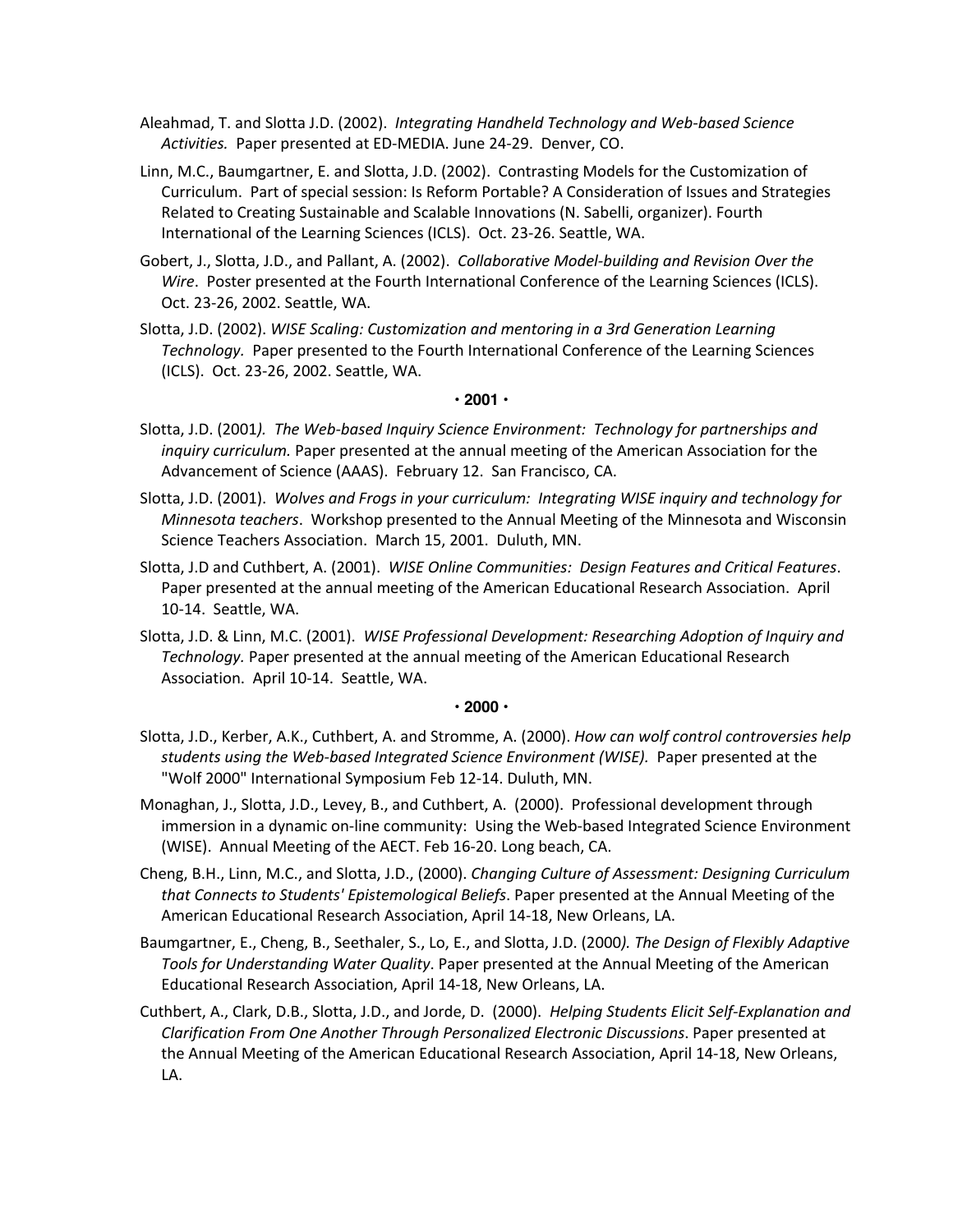- Slotta, J.D. (2000). *Developing a SCOPE Curriculum Sequence: Web-Based Activities for a Controversy Curriculum*. Paper presented at the Annual Meeting of the American Educational Research Association, April 14-18, New Orleans, LA.
- Baumgartner, E., Cheng, B., Seethaler, S., and Slotta, J.D (2000). *Strawberry Creek: A case of iterative curriculum design*. Paper presented at the National Association for Research in Science Teaching (NARST) annual meeting. April 28 - May 1,. New Orleans, LA.
- Jorde, D., Slotta, J.D., and Stromme, A. (2000). *An international comparison of an internet curriculum*. Paper presented at the National Association for Research in Science Teaching (NARST) annual meeting. April 28 - May 1,. New Orleans, LA.
- Stromme, A., Jorde, D., and Slotta, J.D. (2000). *The Web-based Integrated Science Environment: A partnership between the University of California, Berkeley ad Oslo, Norway*. Paper presented at the National Association for Research in Science Teaching (NARST) annual meeting. April 28 - May 1, New Orleans, LA.
- Slotta, J D. (2000). *A WISE Model for Professional Development.* Paper presented at the National Association for Research in Science Teaching (NARST) annual meeting. April 28- May1. Boston, MA.
- Slotta, J D. and Linn, M.C. (2000). *Designing WISE Assessments that accommodate teacher customizations*. Presentation to the Workshop of the Center for Innovative Learning Technologies (CILT). Oct. 27, 2000. Washington, DC.

#### **• 1999 •**

- Galili, I., Slotta, J.D., and Linn, M.C. (1999). *A New Pattern to Teach Science Based on Research on Students' Knowledge and Computer Environment*. National Association for Research in Science Teaching (NARST) annual meeting. March 28-31. Boston, MA.
- Slotta, J.D., Dodson, K., and Marantz, J. (1999). *Making Use of Existing Web Resources: A Partnership Between KIE and the NASA Life Sciences Data Archive.* National Association for Research in Science Teaching (NARST) annual meeting. March 28-31. Boston, MA.
- Russell, J. and Slotta, J.D. (1999). *The Scientist Who Went Back to School: A Case Study of Partnership in Curriculum Development.* National Association for Research in Science Teaching (NARST) annual meeting. March 28-31. Boston, MA.
- Monaghan, J., Slotta, J.D., and Cuthbert, A. (1999). *A Professional Development Model for Effective Internet Use: The Web-Based Integrated Science Environment (WISE)*. National Association for Research in Science Teaching (NARST) annual meeting. March 28-31. Boston, MA.
- Slotta, J.D., Cheng, B., and Linn, M.C. (1999). *Designing Effective Integrated Science Curriculum: Toward a Theoretical Framework.* Paper presented at the Annual Meeting of the American Educational Research Association, April 19-23; Montreal, Quebec, Canada.
- Slotta, J.D., Dodson, K., and Marantz, J. (1999). Rats in Space: A Curriculum Partnership Between NASA Life Sciences, a High School Life Sciences Teacher, and the Knowledge Integration Environment Project. Paper presented at the Annual Meeting of the American Educational Research Association, April 19-23; Montreal, Quebec, Canada.
- Oliver, K.M. and Slotta, J.D. (1999*). The Utility of Computer Tools to Support Students' Scientific Problem Solving*. Paper presented at the Annual Meeting of the American Educational Research Association, April 19-23; Montreal, Quebec, Canada.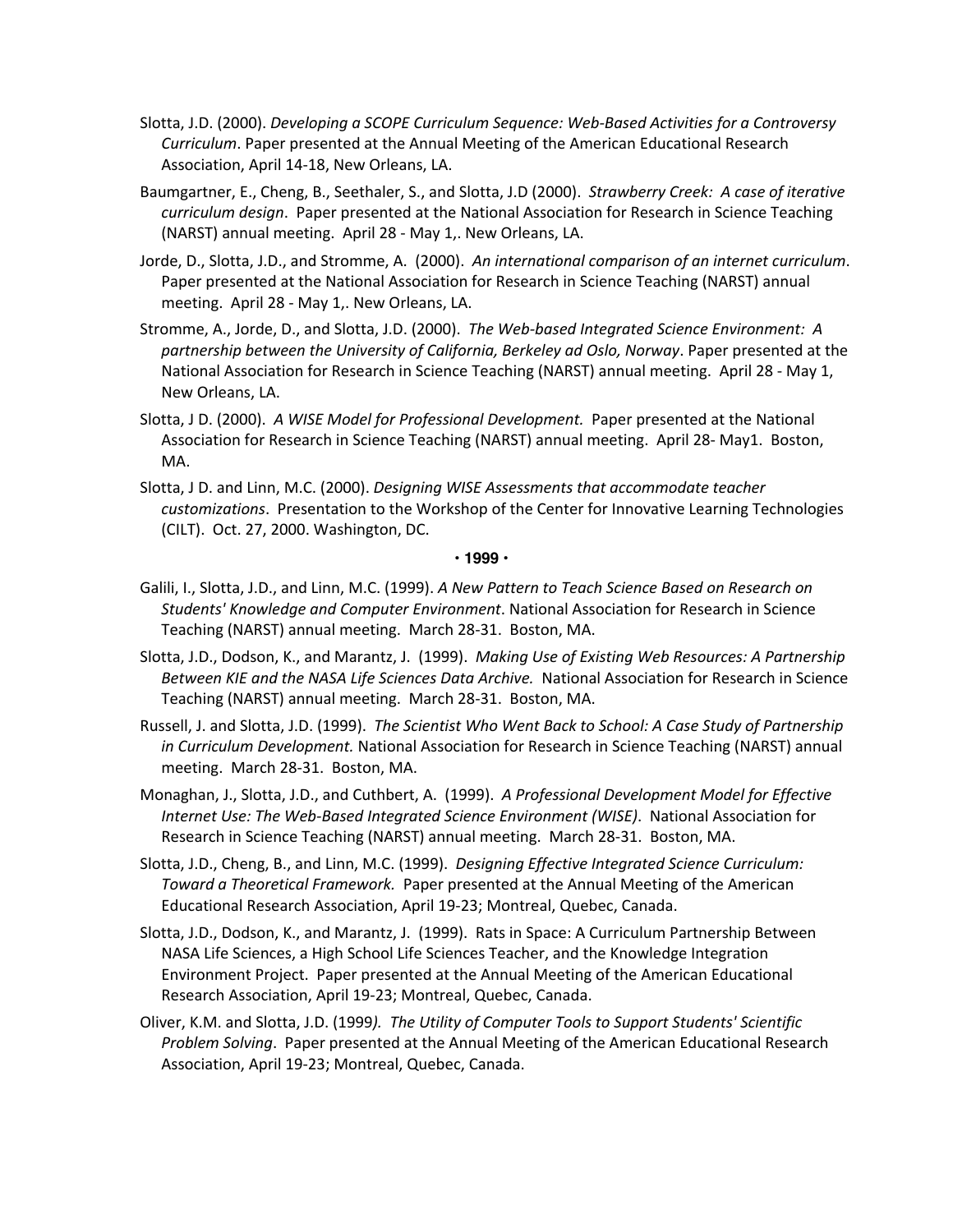- Slotta, J.D. and Linn, M.C. (1999). *Helping Students Use the Internet Effectively in Science Activities: The Knowledge Integration Environment*. Paper presented at the Annual Meeting of the American Educational Research Association, April 19-23; Montreal, Quebec, Canada.
- Linn, M.C., Bell, P., Shear, L., and Slotta, J.D. (1999). *Internet Science Partnerships: Can Rats and Deformed Frogs Help Students Learn?* Paper presented at the Annual Meeting of the American Educational Research Association, April 19-23; Montreal, Quebec, Canada.
- Chi, M.T.H., Siler, S., Ferrari, M., and Slotta, J.D. (1999*). Why Students Fail to Learn Concepts of Complexity.* Paper presented at the Annual Meeting of the American Educational Research Association, April 19-23; Montreal, Quebec, Canada.
- Cuthbert, A., Slotta, J.D., and Linn, M.C.L. (1999). *Emergent structures for conversations and communities*. Presentation to the annual workshop of the NSF Center for Innovative Learning Technologies, April 30 - May 2; San Jose, CA.
- Slotta, J.D., Jorde, D., and Stromme, A. (1999*). Scaffolding Students' Use of Visualizations in a Webbased Curriculum*. Presentation to the annual workshop of the NSF Center for Innovative Learning Technologies, April 30 - May 2; San Jose, CA.
- Slotta , J.D., Cuthbert, A., and Linn, M.C. (1999). *Designing WISE Curriculum: How On-line Communities support the WISE-NASA Partnership.* Presentation to the annual workshop of the NSF Center for Innovative Learning Technologies, April 30 - May 2; San Jose, CA.
- Slotta, J. D. (1999). *A knowledge integration approach to professional development: Enabling teachers to succeed in adopting new practices*. Paper presented in a panel at Ed Media 1999 entitled, Design of Web-based Learning Environments: Integrating curriculum, technology, and professional development approaches.
- Morrow, J. and Slotta, J.D. (1999). *Hi Tech solutions for Low Tech classrooms*. Paper presented in a panel at Ed Media 1999 entitled, Design of Web-based Learning Environments: Integrating curriculum, technology, and professional development approaches. Seattle, WA.
- Stromme, A., Jorde, D., & Slotta, J. D. (1999). Web-Based Integrated Science Environment (WISE) Building bridges between American research and he Norwegian National Science Curriculum. Annual meeting of the International Organization of Science and Technology Education. June 26 - July 2. Durban, South Africa.
- Jorde, D. & Slotta, J.D. (1999): Web-Based Integrated Science Environment: building bridges between American research and the Norwegian National Science Curriculum. Presented at European Science Education Research Association (ESERA) Kiel, Germany.
- Slotta, J.D. and Morrow, J. (1999). *The Web-based Integrated Science Environment (WISE): Connecting to the World.* Presentation to the Annual Meeting of the American Association for Computers in Education, WebNet 99. October 27 - November 2. Honolulu, HI.

### **• 1998 •**

- Slotta, J. D. (1998). *The Knowledge Integration Environment: Scaffolding Critical Questions in the Science Classroom*. Paper presented at the annual meeting of the American Educational Research Association. San Diego, CA.
- Slotta, J. D. Dodson, K., and Marantz, J. (1998). *Connecting school science with real science through Internet Resources: Partnerships in the Knowledge Integration Environment*. Paper presented at the Annual Meeting of the National Association for Research in Science Teaching, April 19. San Diego, CA.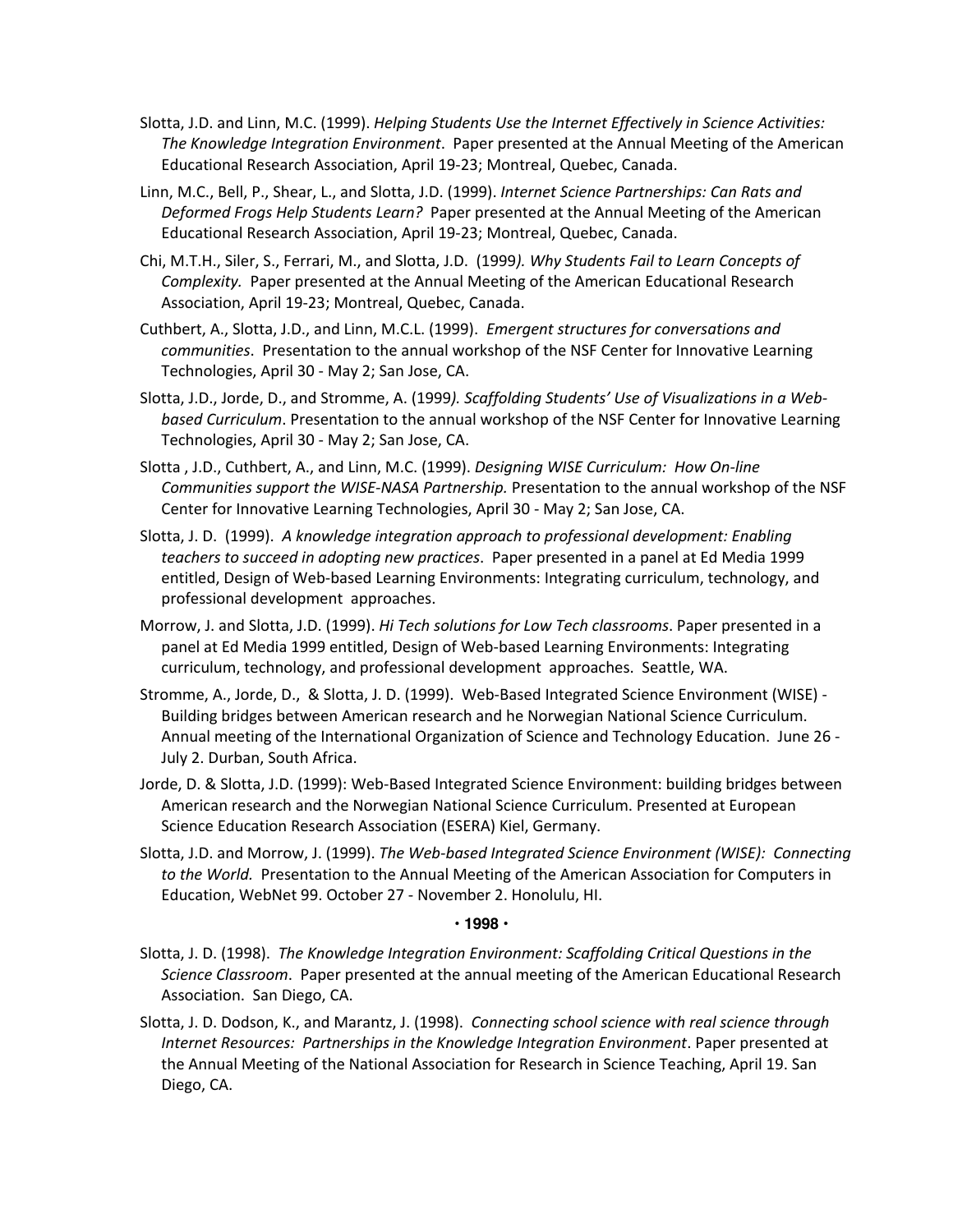- Cuthbert, A., Chiao, Y., Estrada, C. Goff, M., Martin, B., Shah, S., & Slotta, S. (1998). *Interactive Concurrent Design Environments: The Mars 2012 Pilot Study NASA Conference on Manned Missions to Mars*. May 4. Houston, TX
- Gordin, D., Slotta, J. D., and Zaritsky, R. (1998). *Science Visualizations to Learner Visualizations: Determining the Design Principles for Transformation*. Tenth annual IEEE SuperComputing Conference. Nov. 8-12. Orlando, Florida.
- Slotta, J. D., Cotter, D, and Gordin, D. (1998) *Leading Edge Technologies for Teachers*. Tenth annual IEEE SuperComputing Conference. Nov. 8-12. Orlando, Florida

#### **• 1988 - 1997 •**

- Clark, D. B. and Slotta, J. D. (1997). *Interpreting Evidence on the Internet: Sex, Lies, and Multimedia*. Paper presented at the annual meeting of the American Educational Research Association. March 24-28. Chicago, IL
- Slotta, J. D. and Chi, M. T. H. (1997). *Instruction for Conceptual Change: The Success Story of Ontology Training.* Paper presented at the annual meeting of the American Educational Research Association. March 24-28. Chicago, IL
- Slotta, J. D. & Cuthbert, A. (1997). *Applying a framework of conceptual change in the science classroom: Studies of knowledge integration*. Proceedings of the annual meeting of the Cognitive Science Society. August 7-10. Stanford, CA.
- Slotta, J. D. and Chi, M. T. H. (1996). Understanding constraint-based processes: a precursor to conceptual change in physics. Paper presented at the Eighteenth Annual Cognitive Science Society Conference. July 12-17. San Diego, CA.
- Slotta, J. D., Chi, M. T. H., & Joram, E. (1992). *An Underlying Materialistic Commitment in Naïve Thought: Preliminary findings in support of ontological classification*. Paper presented at the annual meeting of the American Educational Research Association, April 13-17. San Francisco.
- Slotta, J. D. (1992). *The structure of naïve physics knowledge: Preliminary support of ontological categories.* Paper presented at the annual University of Pittsburgh, Carnegie Mellon Graduate Student Conference.
- Zelaznik, H. N., Slotta, J. D., & Rosenbaum, D. A. (1989). The timing of negative acceleration: A new theory for the linear speed accuracy trade-off in aimed hand movements. Paper presented at the Annual Meeting of the North American Society for the Psychology of Sport and Physical Activity. June 2-4. Kent, OH,
- Slotta, J. D., Rosenbaum, D. A., & Vaughan, J. (1989). *The utilization of energetics in movement planning.* Paper presented at the Annual Meeting of the North American Society for the Psychology of Sport and Physical Activity. June 2-4. Kent, OH,
- Rosenbaum, D. A., Vaughan, J., Marchak, F., Barnes, H. J., Slotta, J. D., & Jorgensen, M. J. (1988). *Grammar of action: I. Selecting grip patterns*. Paper presented at the Annual Meeting of the Psychonomic Society. November 10-12. Chicago, IL,
- Vaughan, J., Rosenbaum, D. A., Slotta, J. D., Barnes, H. J., Marchak, F., & Jorgensen, M. J. (1988). *Grammar of action: II. Selecting coordinative patterns of the arm, hand, and finger*. Paper presented at the Annual Meeting of the Psychonomic Society. Nov. 10-12. Chicago, IL,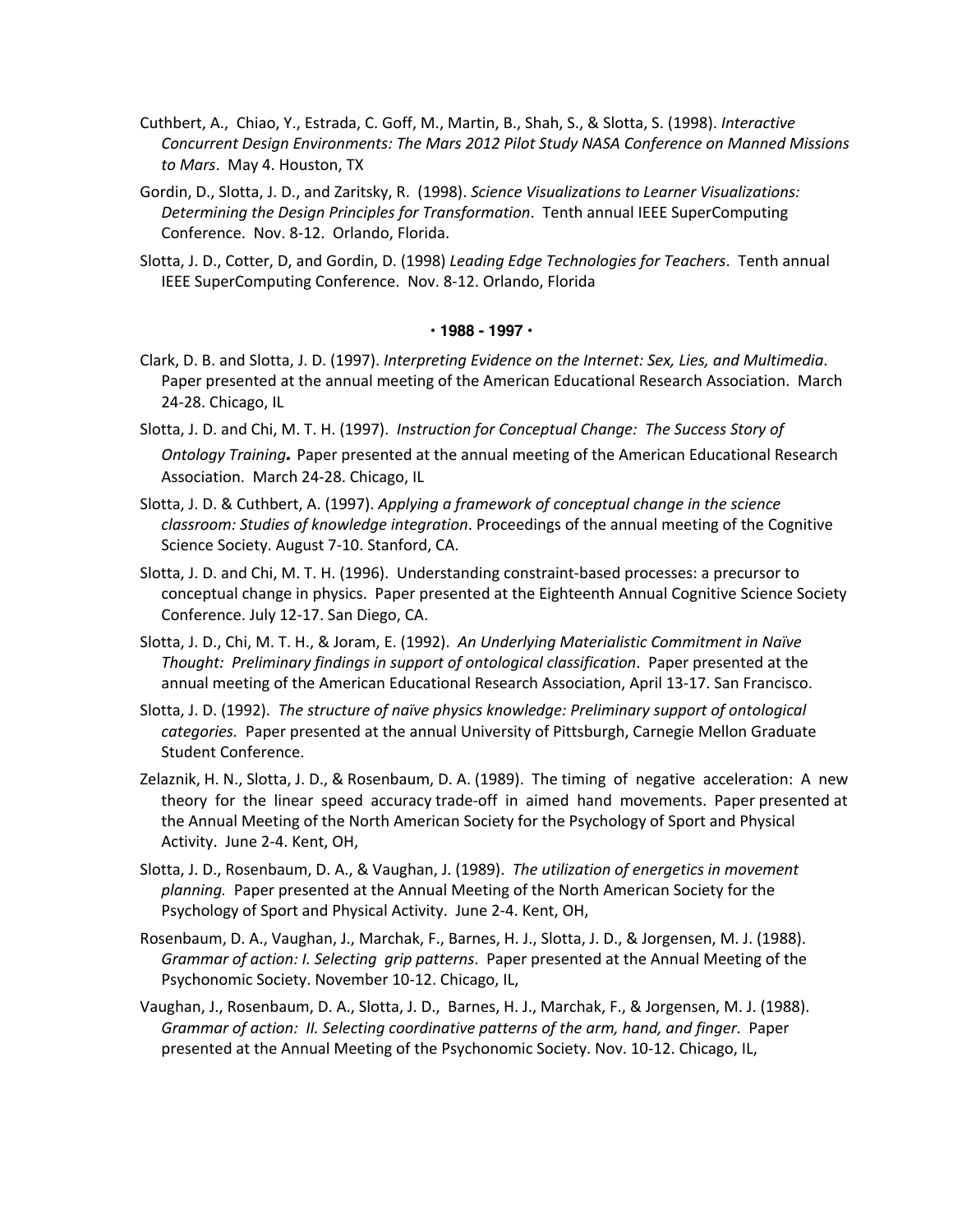# **Teaching**

| Education:  | Introduction to Computers in Education<br>CTL 1602 (Winter, 2019)                       | University of Toronto              |
|-------------|-----------------------------------------------------------------------------------------|------------------------------------|
|             | Technology, Curriculum and Instruction<br>OISE/UT 5574H (Nine times: 2005-2015)         | University of Toronto              |
|             | Knowledge, Media and Learning<br>CTL1926. (Eight times: 2008-2016)                      | University of Toronto              |
|             | EDUC9737 Spring 2018                                                                    | <b>Boston College</b>              |
|             | Technology for Elementary Educators<br>DTE 391A. Fall, 2003, Fall, 2004                 | University of California, Berkeley |
|             | Integrating Technology in Elementary Science<br>DTE 391B. Spring, 2004, 2005            | University of California, Berkeley |
|             | Technology, Curriculum and Instruction<br>EDUC 295. Fall, 2002, 2003, 2004.             | University of California, Berkeley |
|             | Conceptual Change in Science Education<br>Fall, 1996, Fall, 2000 (with M. Linn).        | University of California, Berkeley |
|             | Media Design: Tangible and Embodied Interactions for Learning<br>KMD 1002. Winter, 2014 | University of Toronto              |
|             | Knowledge, Media and Learning<br>KMD2003. Fall, 2006, 2007, 2008,                       | University of Toronto              |
|             | <b>Knowledge Communities: Contexts and Practices</b><br>KMD1002. Summer, 2010           | University of Toronto              |
|             | Sustainability and Appropriate Design<br>CE 98/E198. (Engineering) Spring, 2004         | University of California, Berkeley |
|             | Mars by 2012 - Interdisciplinary Studies<br>Spring, 1998 (with L. Kuznetz),             | University of California, Berkeley |
| Psychology: | Cognitive Psychology Research Methods<br>Spring, 1993, 1994, 1995                       | University of Pittsburgh           |
| Physics:    | Teaching Assistant/Tutor – classical and modern<br>1985 - 1987                          | Case Institute of Technology       |

### **Service Activities**

| Program Leadership and Development                                                                                                            |                  |
|-----------------------------------------------------------------------------------------------------------------------------------------------|------------------|
| Program designer: Design for Learning. Masters of Education at Boston College                                                                 | $2017 - 2018$    |
| Graduate Program Coordinator, Curriculum Studies and Teacher Development<br>Ontario Institute for Studies in Education, University of Toronto | $2012 - 2015$    |
| Director, Collaborative Program in Knowledge Media Design<br>Knowledge Media Design Institute, University of Toronto                          | $2007 - 2010$    |
| Associate Director, Knowledge Media Design Institute<br>University of Toronto                                                                 | $2008 - 2010$    |
| <b>Editorial Review:</b>                                                                                                                      |                  |
| Editor, topic issue: Active Learning. Frontiers in Science.                                                                                   | $2017$ - present |
| Editorial board: International Journal of Smart Technology and Learning                                                                       | $2015$ – present |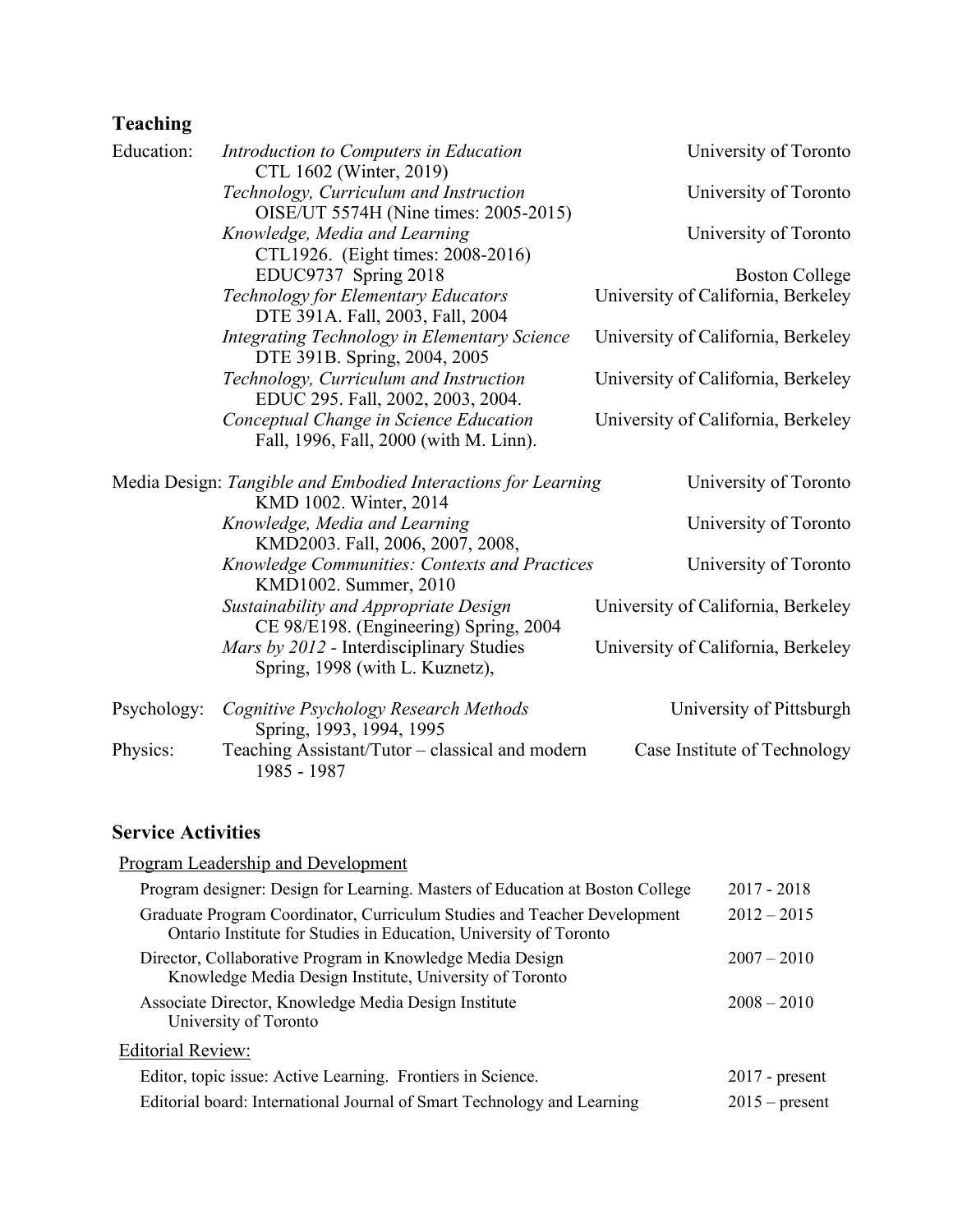| Section Editor, Encyclopedia of Science Education (R. Gunstone, Ed.)                                                                                   | $2012 - 2014$     |
|--------------------------------------------------------------------------------------------------------------------------------------------------------|-------------------|
| Editorial Review Board. Journal of Research in Science Teaching.                                                                                       | $2010 - 2013$     |
| Editorial Review Board. Journal of the Learning Sciences                                                                                               | $2004$ – present  |
| Editorial Review Board, International Journal of Science Education (IJSE)                                                                              | $2002 - 2008$     |
| <b>Editorial Review Board</b><br>Journal of Educational Psychology,                                                                                    | $2007 - 2010.$    |
| Journal of Research in Science Teaching                                                                                                                | Occasional papers |
| Cognition and Instruction                                                                                                                              | Occasional papers |
| <b>Service to Scholarly Field</b>                                                                                                                      |                   |
| Scientific Committee, EARLI SIG 20 & 26, Jerusalem, Israel                                                                                             | $2017 - 2018$     |
| Program Committee, EARLI SIG 20 & 26, Ghent, Belgium                                                                                                   | $2015 - 2016$     |
| Program Committee STEM2016 Conference, Beijing, China                                                                                                  | 2016              |
| Board member. International Society of the Learning Sciences.                                                                                          | $2015$ – present  |
| Chair of Technology Committee. International Society of the Learning Sciences.                                                                         | $2015$ – present  |
| Program Committee: mLearn 2011, Beijing, China                                                                                                         | $2010 - 2011$     |
| Organizing committee, Interactive Designs for Children conference                                                                                      | 2011              |
| Organizer, China-Canada Joint conference on Education and Technology                                                                                   | 2010              |
| Scientific advisory committee Conference of the Learning Sciences                                                                                      | 2010              |
| Organizing Committee, NSF Cutting Edge in Geoscience Education                                                                                         | 2010              |
| Organizing committee, Computer Supported Collaborative Learning                                                                                        | 2009              |
| Section Chair (Division C, Learning; Section C, Science) AERA                                                                                          | 2008              |
| Organizing committee, International Conference of the Learning Sciences                                                                                | 2008              |
| Grant proposal reviews for SSHRC<br>review panels for faculty grants (Insight) and individual proposals by request.                                    | 2008-present.     |
| Grant proposal reviews for NSF<br>review panels within the EHR division, as well as individual proposals by request.                                   | 1999-present.     |
| <b>Advisory Boards and Executive Committees</b>                                                                                                        |                   |
| Advisor and Evaluator, NSF-funded STEM+C project awarded to Professor<br>Dhazi Yang, Boise State University                                            | $2016$ – present  |
| Advisory Board, Beijing Advanced Innovation Center for Future Education,                                                                               | $2016$ – present  |
| Continuous Learning and Automated Scoring in Science; NSF Cyberlearning<br>project awarded to Marcia Linn, University of California, Berkeley. Advisor | $2011$ – present  |
| VISUAL Project; NSF DRK-12 Project awarded to Marcia Linn. Advisor<br>University of California, Berkeley.                                              | $2010$ – present  |
| The Facilitation Project; NSF ITEST grant to Dr. Kirsten Ellenbogen. Advisor.<br>Science Museum of Minnesota.                                          | $2010$ – present. |
| ASSISTments for Science; NSF DRK12 grant to Janice Gobert. advisory board                                                                              | $2007$ – present. |
| Science Education Resource Center, Northfield, MN; Cathy Manduca, PI; Advisor                                                                          | $2002 - 2008.$    |
| Knowledge Media Design Institute, University of Toronto. Executive Committee,                                                                          | $2006 - 2010.$    |
| Project Open Source   Open Access; KMDI; Univ. of Toronto; committee member                                                                            | $2005 - 2010.$    |
|                                                                                                                                                        |                   |